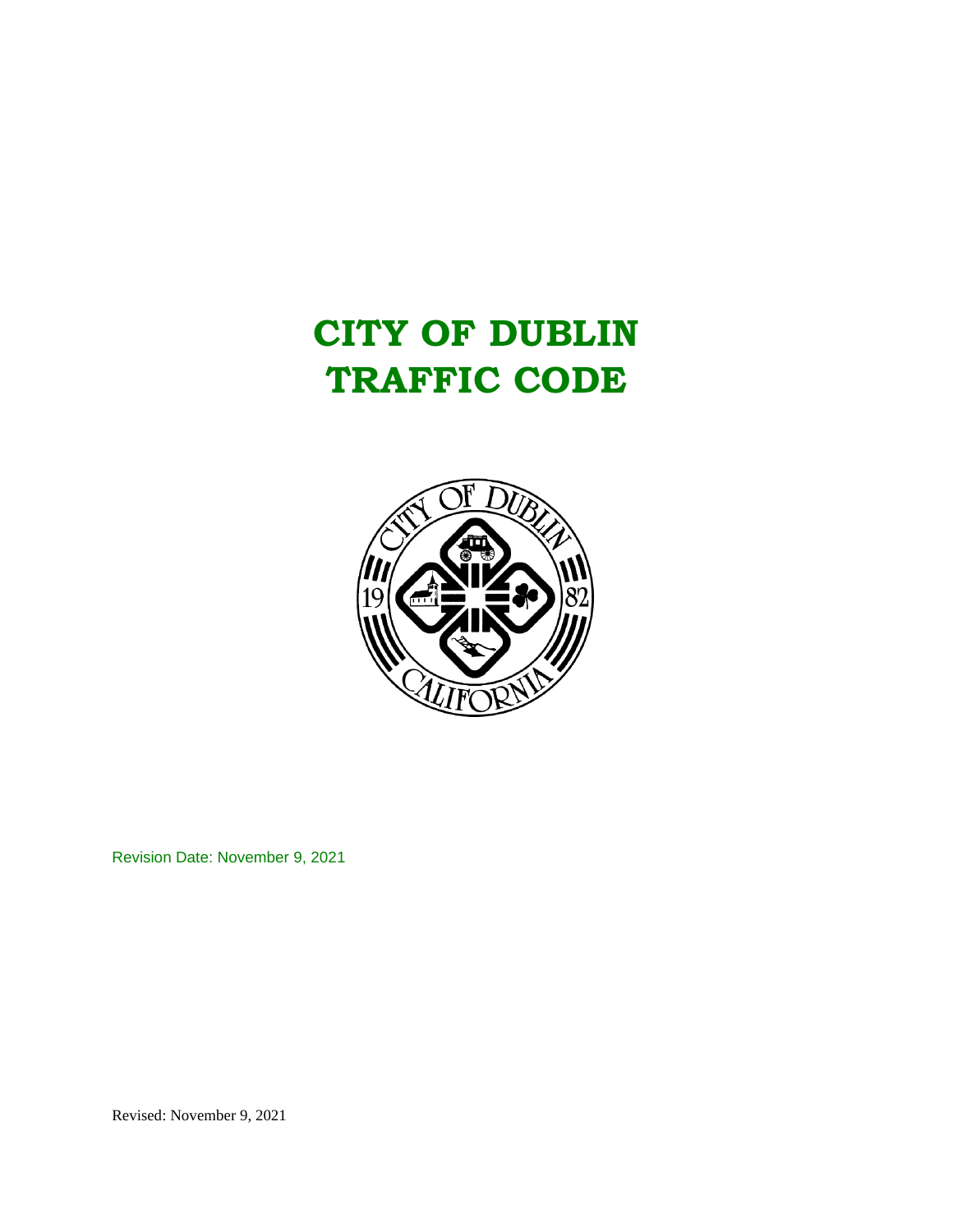# TABLE OF CONTENTS

- CHAPTER 6.08 THROUGH STREETS
- CHAPTER 6.12 YIELD RIGHT OF WAY INTERSECTIONS
- CHAPTER 6.16 STOP INTERSECTIONS
- CHAPTER 6.20 SIGNALIZED INTERSECTIONS
- CHAPTER 6.24 TURNING REGULATIONS
- CHAPTER 6.28 NO PARKING ZONES
- CHAPTER 6.32 LIMITED PARKING ZONES
- CHAPTER 6.36 LOADING ZONES
- CHAPTER 6.40 PASSENGER LOADING ZONES
- CHAPTER 6.44 BUS STOPS
- CHAPTER 6.48 ONE-WAY HIGHWAYS
- CHAPTER 6.52 MIDBLOCK CROSSWALKS
- CHAPTER 6.56 PROHIBITED PEDESTRIAN MOVEMENTS
- CHAPTER 6.60 SPEED LIMITS
- CHAPTER 6.64 WEIGHT LIMITS
- CHAPTER 6.72 BICYCLE LANES
- APPENDIX: VEHICLE CODE ENFORCEMENT ON PRIVATE STREETS AND IN PARKING

AREAS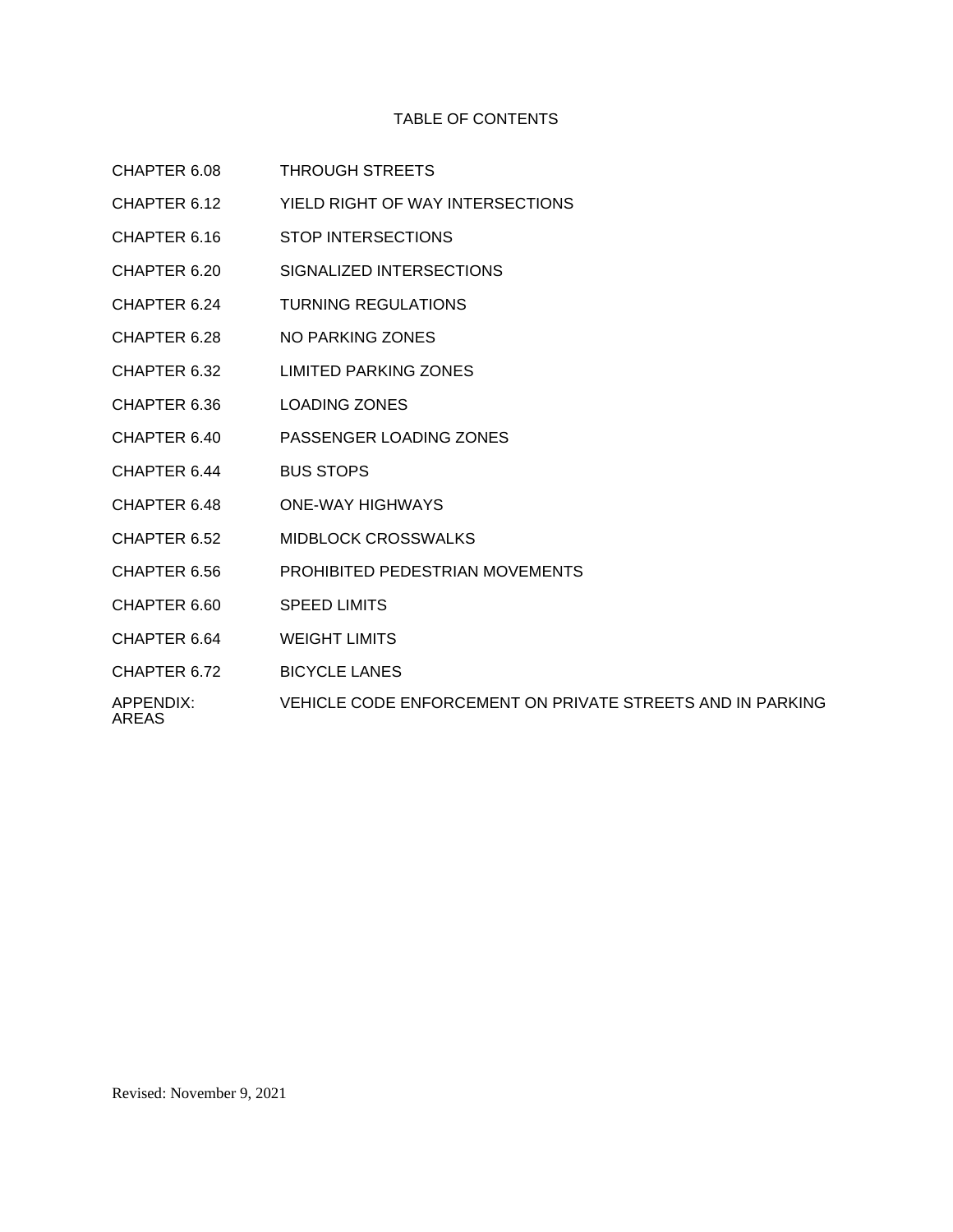# **CHAPTER 6.08 THROUGH STREETS**

# [AUTHORITY: SECTION 6.04.060]

The following streets are designated through streets:

| <b>Amador Valley Boulevard</b>                                                                                                                                                                                                                       | Gleason Drive                                                                                                                                                                                                      | Shannon Avenue (from the westerly                                                                                                                                        |
|------------------------------------------------------------------------------------------------------------------------------------------------------------------------------------------------------------------------------------------------------|--------------------------------------------------------------------------------------------------------------------------------------------------------------------------------------------------------------------|--------------------------------------------------------------------------------------------------------------------------------------------------------------------------|
| Amarillo Road                                                                                                                                                                                                                                        | <b>Grafton Street (former</b>                                                                                                                                                                                      | curbline of San Ramon Road to the                                                                                                                                        |
| Arnold Road                                                                                                                                                                                                                                          | Devaney)                                                                                                                                                                                                           | easterly curbline of Peppertree                                                                                                                                          |
| <b>Aspen Street</b>                                                                                                                                                                                                                                  | Hacienda Drive                                                                                                                                                                                                     | Road)                                                                                                                                                                    |
| Asterwood Drive                                                                                                                                                                                                                                      | Hansen Drive                                                                                                                                                                                                       | Shady Creek Road (from Willow                                                                                                                                            |
| <b>Bandon Drive</b>                                                                                                                                                                                                                                  | Hawk Way                                                                                                                                                                                                           | Creek Drive to Crossridge Road                                                                                                                                           |
| <b>Bay Laurel Street</b>                                                                                                                                                                                                                             | Hibernia Drive                                                                                                                                                                                                     | Reso #41-90)                                                                                                                                                             |
| <b>Bent Tree Drive</b>                                                                                                                                                                                                                               | <b>Houston Place</b>                                                                                                                                                                                               | Sierra Court                                                                                                                                                             |
| <b>Betlen Drive</b>                                                                                                                                                                                                                                  | <b>Inspiration Drive</b>                                                                                                                                                                                           | Signal Hill Drive                                                                                                                                                        |
| <b>Bloomington Way</b>                                                                                                                                                                                                                               | <b>Inspiration Circle</b>                                                                                                                                                                                          | Silvergate Drive                                                                                                                                                         |
| Brannigan Street                                                                                                                                                                                                                                     | Iglesia Drive                                                                                                                                                                                                      | South Forestdale Cir.                                                                                                                                                    |
| <b>Brighton Drive</b>                                                                                                                                                                                                                                | Landale Avenue                                                                                                                                                                                                     | Southwick Drive                                                                                                                                                          |
| Castilian Road                                                                                                                                                                                                                                       | Lucania Street                                                                                                                                                                                                     | Stagecoach Road                                                                                                                                                          |
| Castleton Lane                                                                                                                                                                                                                                       | Mangrove Drive                                                                                                                                                                                                     | <b>Starward Drive</b>                                                                                                                                                    |
| Central Parkway<br>Creekside Drive<br>Creekview Drive (Reso 18-<br>05)<br>Davona Drive<br>Devaney Drive (Grafton)<br>Donohue Drive<br><b>Dublin Boulevard</b><br><b>Emerald Avenue</b><br><b>Fallon Road</b><br>Fawn Way<br>Fenwick Way<br>Finch Way | <b>Myrtle Drive</b><br>Newfields Lane<br>North Forestdale Cir.<br>Penn Drive<br>Penwood Lane<br>Peppertree Road<br><b>Persimmon Drive</b><br><b>Rolling Hills Drive</b><br>San Ramon Road<br><b>Scarlett Drive</b> | Summerglen Dirve<br>Tamarack Drive<br>Village Parkway<br>Vomac Road<br><b>Walnut Street</b><br>West Vomac Road<br>Wineberry Way<br>Winterbrook Ave.<br><b>York Drive</b> |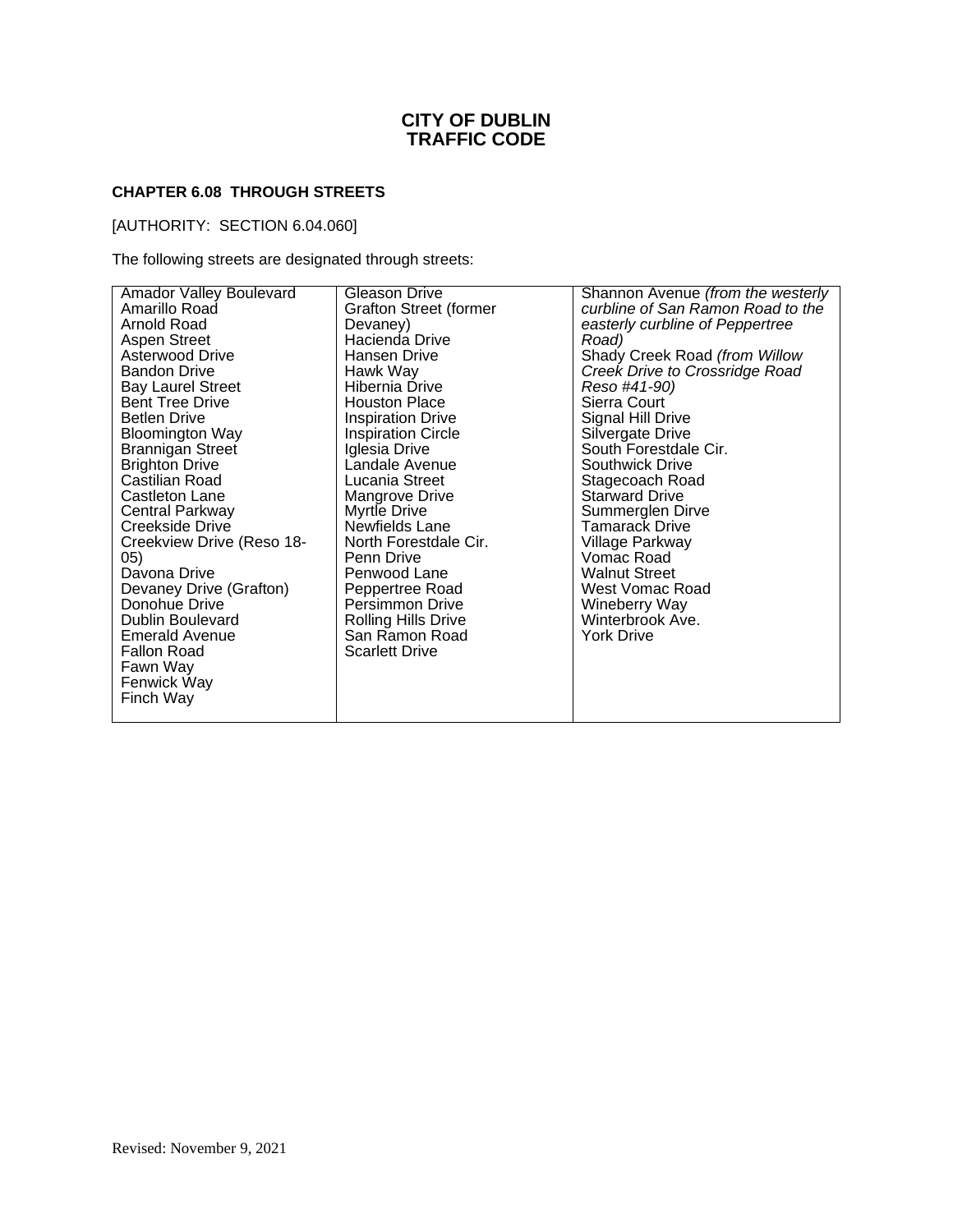# **CHAPTER 6.12: YIELD RIGHT OF WAY INTERSECTIONS**

[AUTHORITY: SECTION 6.04.080]

Amador Valley Boulevard, eastbound and westbound right turn lane at Village Parkway (Ord. 19-87) Agate Way at Jade Circle, north and south intersections (Reso. 132-90) Ardmore Place and Ardmore Street at Wicklow Lane **Beverly Lane at Briarwood Lane** Coral Way at Topaz Circle, north and south intersections (Reso. 132-90) Dublin Boulevard westbound (Ord. 19-87) and eastbound right turn lane at San Ramon Road. I-580 WB Off-Ramp to NB Fallon Road (Reso. \_\_\_-\_\_) Onyx Place at Turquoise Street (Reso. 132-90) Pearl Place at Turquoise Street (Reso. 132-90) **Sheffield Lane at Cardiff Drive.** San Ramon Road Bicycle Lane at Shannon Avenue. San Ramon Road Bicycle Lane at Silvergate Drive San Ramon Road southbound right turn at Amador Valley Boulevard (Reso. 132-90) San Ramon Road northbound and southbound right turn lanes at Dublin Boulevard (Ord. 19-87). Village Parkway northbound right turn lane at Amador Valley Boulevard (Ord. 19-87). Village Parkway northbound (Ord. 19-85) and southbound (Ord. 19-87) right turn lanes at Dublin Boulevard.

Village Parkway southbound right turn at Amador Valley Boulevard (Reso. 132-90).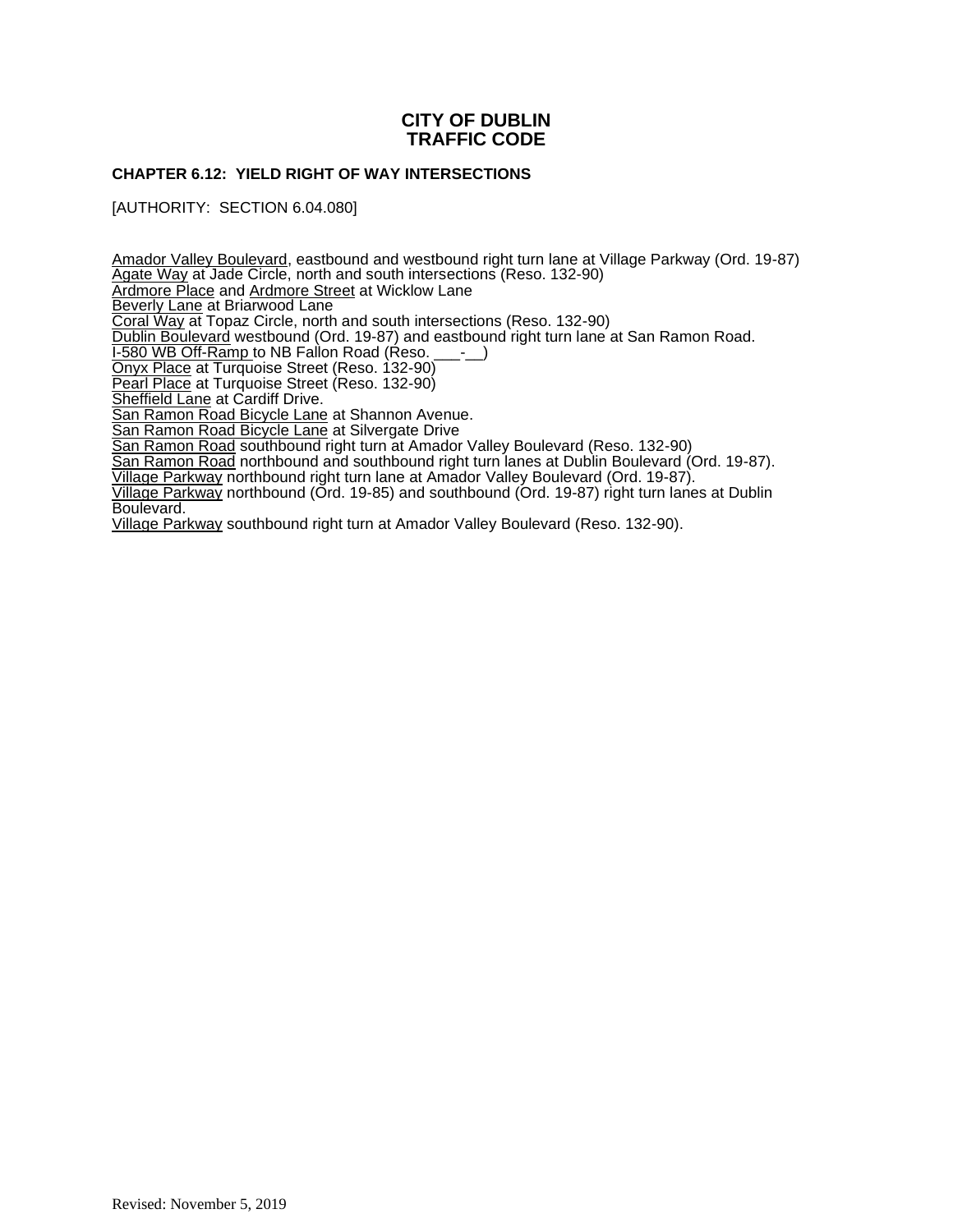# **CHAPTER 6.16 STOP INTERSECTIONS**

[AUTHORITY: SECTION 6.04.070; SECTION 6.04.100]

Contents: Section 6.16.010 Stop Mandatory on All Approaches Section 6.16.020 Stop Mandatory on Designated Approaches

# **6.16.010 Stop Mandatory on All Approaches**

Amador Valley Boulevard and Penn Drive (Ord. 6-84) Amador Valley Boulevard and York Drive (Reso. 94-97) Bedford Way and Bedford Court and Canterbury Lane Bay Laurel Street at Bay Laurel Court (Reso. 207-99) Bay Laurel Street at Buckeye Court (Reso. 207-99) Bent Tree Drive and East Sugar Hill Terrace (Reso 174-06 9/19/06) Brannigan Street and Finnian Way (Reso \_\_-03 8/5/03) Brighton Drive and Langmuir Lane (Ord. 21-82) Brighton Drive and Callan Avenue (Reso. 117-89) Brighton Drive and Lucania Street Central Parkway and Keegan Street (Reso 137-01) replaced by traffic signal Clark Avenue and Maple Drive/Ebensburg Lane (Ord. 20-87) Creekview Drive and Maymont Lane (Reso 214-07) Creekview Drive and Somerset Lane (Reso 18-05) Davona Drive and Wicklow Lane north (Ord. 18-86) and south (Ord. 9-82) intersections. Davona Drive and Lucania Street (Ord. 9-82) Davona Drive and Briarwood Lane (Ord. 18-86) DeMarcus Boulevard and Campbell Lane/Campbell Green (40-08) Donohue Drive and Ironwood Drive (Ord. 16-86) Donohue Drive and Irving Way (Ord. 16-86) Dublin Blvd. and Silvergate Drive Dublin Blvd. and Keegan Street (Reso 137-01 – temporary until traffic signal is installed) Dublin Blvd. and Lockhart Street (Reso 160-06 9/5/06 – temporary until traffic signal is installed) Finnian Way and Chancery Lane (10/3/06) Golden Gate Drive at St. Patrick Way (Reso. 205-99) Grafton Street and Kohnen Way/Madden Way (Reso 88-06) Hansen Drive and Amarillo Road (Ord. 34-87) Hansen Drive and Silvergate Drive Houston Place at Dougherty Road (Reso 20-03) Iron Horse Parkway and Martinelli Way/Campbell Green (Reso 40-08) Keegan Street and Finnian Way (Reso \_168-03 8/5/03) Keegan Street and Maguire Way (Reso \_168-03 8/5/03) Lancaster Road and Ann Arbor Way (Reso. 27-92) Landale Avenue and Vomac Road (Reso. 126-97) Lewis Avenue and Portage Road (Ord. 22-87) Lockhart Street and Finnian Way (Reso. 160-06 9/5/06) Lockhart Street and Palermo Way (Reso 136-11) Madden Way and Branford Court/Lane (Reso 145-08) Mangrove Way and Myrtle Drive (Reso 22-00) Palermoa Way and Perugia Street (Reso190-08) Peppertree Road and Shannon Avenue (Ord. 11-86) Silvergate Drive and Amarillo Road (Reso. 144-90) Silvergate Drive and Betlen Drive (Reso. 144-90) Silvergate Drive and Peppertree Road (Ord. 19-86) Signal Hill Drive and East Sugar Hill Terrace (Reso 174-06 9/19/06) Stagecoach Road and Jade Circle (Reso. 106-88) Stagecoach Road and Turquoise Street (Reso. 67-88) Summerglen Drive and Aspen Street (Reso. 21-00) Tamarack Drive and Burton Street (Ord. 23-87) Tamarack Drive and Emerald Avenue (Reso. 94-97) Vomac Road and Shannon Avenue (Reso. 109-96)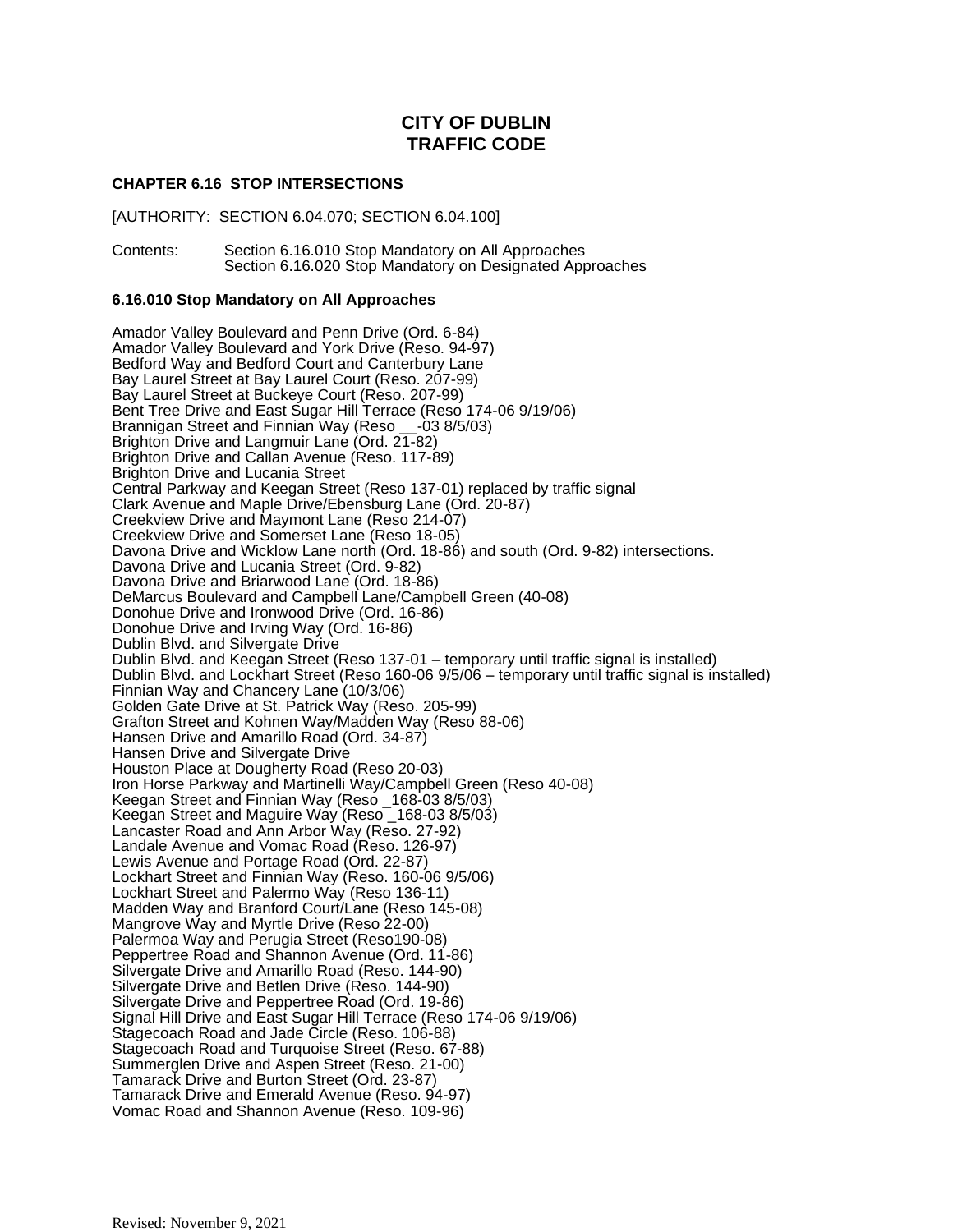# **6.16.020 Stop Mandatory on Designated Approaches**

Altamirano and Arnold Road (Reso 40-08) Applegate Way at Cedar Crest Terrace (Reso 184-01) Aviano Way At Palermo Way At Capoterra Way (Reso 190-08) Aviano Way at Rimini Lane/Rimini Court (Reso 190-08) Bandon Drive at Kimball Avenue (Ord. 16-87) Branding Iron Court at Silvera Ranch Drive (145-07) Beverly Lane at Kimball Avenue (Reso. 114-91) Blackstone Road at Ferncroft Way (Reso 185-01) Blackstone Road at South Dublin Ranch Drive (Reso 185-01) Blairmore Place at West Sugar Hill Terrace (Reso 173-06 9/19/06) Campbell Lane at Dublin Boulevard (Reso 179-07) Campus Drive and Altamirano Ave (Reso 40-08) Capoterra Way at Perugia Street (Reso 190-08) Capoterra Way at Grafton Street (Reso190-08) Capoterra Way at Montalcino Street (Reso190-08) Capoterra Way at Mirano Court (Reso190-08) Carlow Way and Edenberry Place (Reso 14-08) Casterson Drive at Tassajara Road (Reso 134-02) Casterson Drive at Creekview Drive (Reso 134-02) Cedar Crest Terrace at North Dublin Ranch Drive (Reso 184-01) Chancery Lane at Central Parkway (Reso 168-03 8/5/03) Chancery Lane at Finnian Way (Reso 168-03 8/5/03) Deervale Court at Deervale Road Eagles Landing Court at Piper Glen Terrace (Reso 223-03) East Castle Pines Terrace at Signal Hill Drive (Reso 175-06 9/19/06) East Cog Hill Terrace at Signal Hill Drive (Reso 174-06 9/19/06) Ferncroft Way at Crestridge Terrace (Reso 185-01) Glen Abbey Place at West Cog Hill Terrace (Reso 172-06 9/19/06) Grafton Street (former Devaney Drive) at Antone Way (Reso. 4-03) Grafton Street at Palermo Way (Reso190-08) Groveland Way at Applegate Lane (Reso 184-01) Groveland Way at North Dublin Ranch Drive (Reso 184-01) Hazeltine Lane at West Sugar Hill Terrace (Reso 173-06 9/19/06) Hazeltine Lane at Eaglebrook Terrace (Reso 173-06 9/19/06) Highland Meadows Court at Saddle Creek Terrace (Reso 174-06 9/19/06) Houston Place at Scarlett Drive Innisbrook Way at Signal Hill Drive (Reso 173-06 9/19/06) Jenkins Place at Madden Way (Reso 145-08) Kohnen Way at the school driveway entrance and the school driveway exit. (Reso 88-06) Landmark Way at South Kilbride Lane (Reso 223-03) Landmark Way at Piper Glen Terrace (Reso 223-03) Larkdale Avenue at Bristol Road Linden Street at Sequoia Avenue (Reso. 21-00) Lochgreen Way at Signal Hill Drive (Reso 174-06 9/19/06) Lockhart Street Left Turn Lanes at Maguire Way (Reso 160-06 9/5/06) Madden Way at Grafton Street (Reso 145-08) Maguire Way at Finnian Way (Reso 168-03 8/5/03) Mountainrise Place at Clifden Ct./Galway Court (Reso 140-01) Newfields Lane at Oak Bluff Lane (Reso 228-02) North Bridgepointe Lane at Antone Way (Reso 9-02) North Kilbride Lane at Piper Glen Terrace (Reso 223-03) Oak Bluff Lane at North Dublin Ranch Drive (Reso 9-02, Reso 228-02) Oakhurst Way at Crestridge Terrace (Reso 185-01) Oakhurst Way at Blackstone Road (Reso 185-01) Oakhurst Court at Blackstone Road (Reso 185-01) Old Fallon Road at Fallon Road (Reso. 218-06 11/21/06) Piper Glen Terrace at Bent Tree Drive (Reso 223-03) Poppy Hills Lane at Grayhawk Lane (Reso 161-04)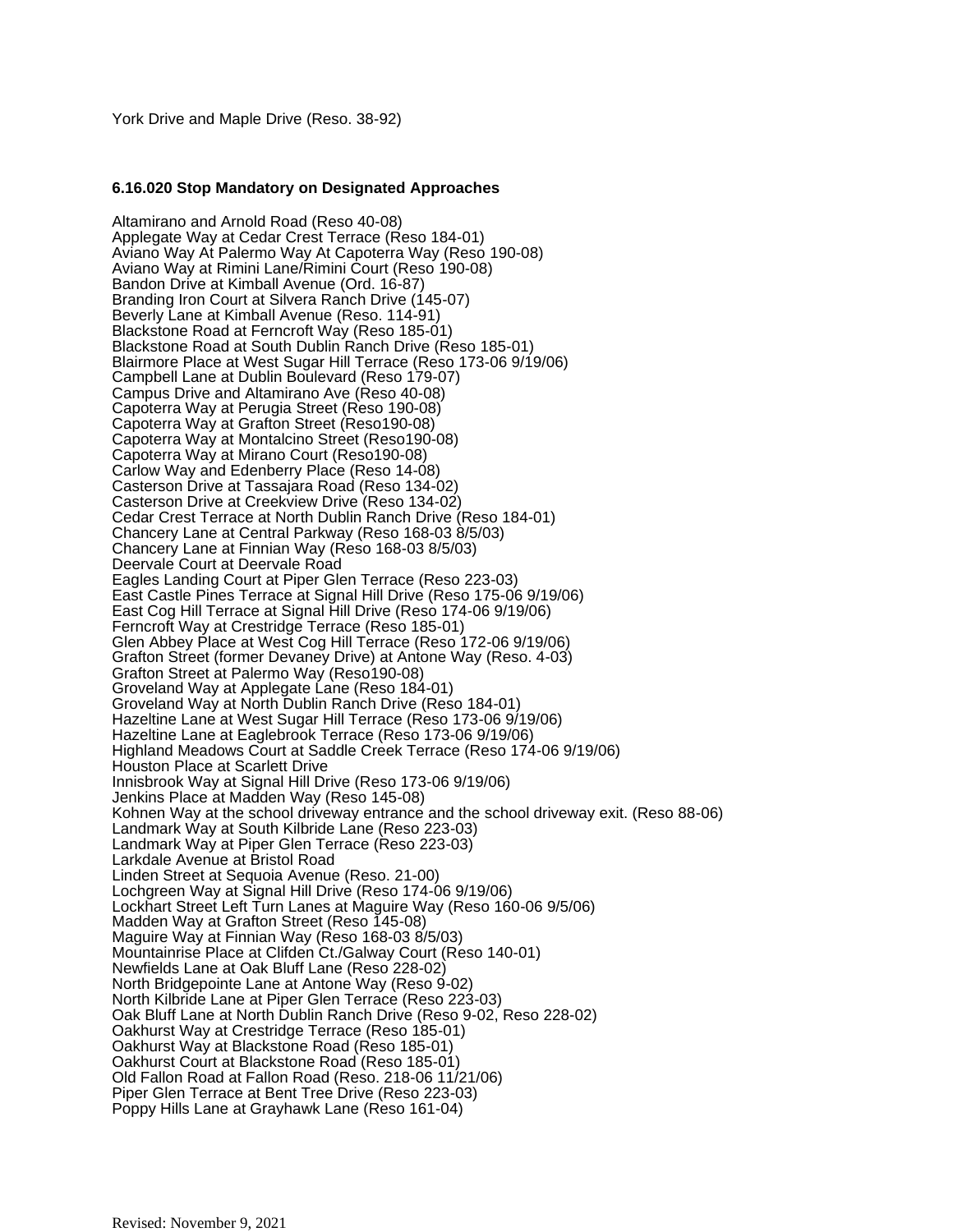Portage Road at the intersection of Maple Drive (Reso 60-13) Ramsgate Court at Applegate Way (Reso 184-01) Ridgefield Court at Madden Way (Reso 145-08) Ridgefield Way at Madden Way (Reso 145-08) Roshill Place at Creekview Drive ((Reso. 17-05) Royal Pines Court at Twin Eagles Lane (Reso. 161.04) Royal Pines Way at Poppy Hills Lane (Reso 161-04) Royal Pines Way at Twin Eagles Lane (Reso. 161-04) Sable Oaks Way at Signal Hill Drive (Reso 175-06 9/19/06) Sable Oaks Way at East Castle Pines Terrace (Reso 175-06 9/19/06) Scarlett Drive at Scarlett Court (Reso 195-01) Shapleigh Place at Madden Way (Reso 145-08) Southwind Lane at Bent Tree Drive (Reso. 161-04) Stonehaven Lane at Bent Tree Drive (Reso 223-03) South Bridgepointe Lane at Antone Way (Reso 9-02) Sugarloaf Court at Oak Bluff Lane (Reso 228-02) Sutton Lane at Canterbury Lane Twin Eagles Lane at Bent Tree Drive (Reso 161-04) Twin Eagles Lane at Grayhawk Lane (Reso 161-04) Via Zapata at Juarez Lane (Reso. 114-92) West Castle Pines Terrace at Signal Hill Drive (Reso 172-06 9/19/06) West Cog Hill Terrace at Signal Hill Drive (Reso 172-06 9/19/06) West Sugar Hill Terrace at Signal Hill Drive (Reso 173-06 9/19/06) West Vomac Road at Peppertree Road Woodshire Lane at Oakhurst Way (Reso 185-01) Woodshire Lane at South Dublin Ranch Drive (Reso 185-01)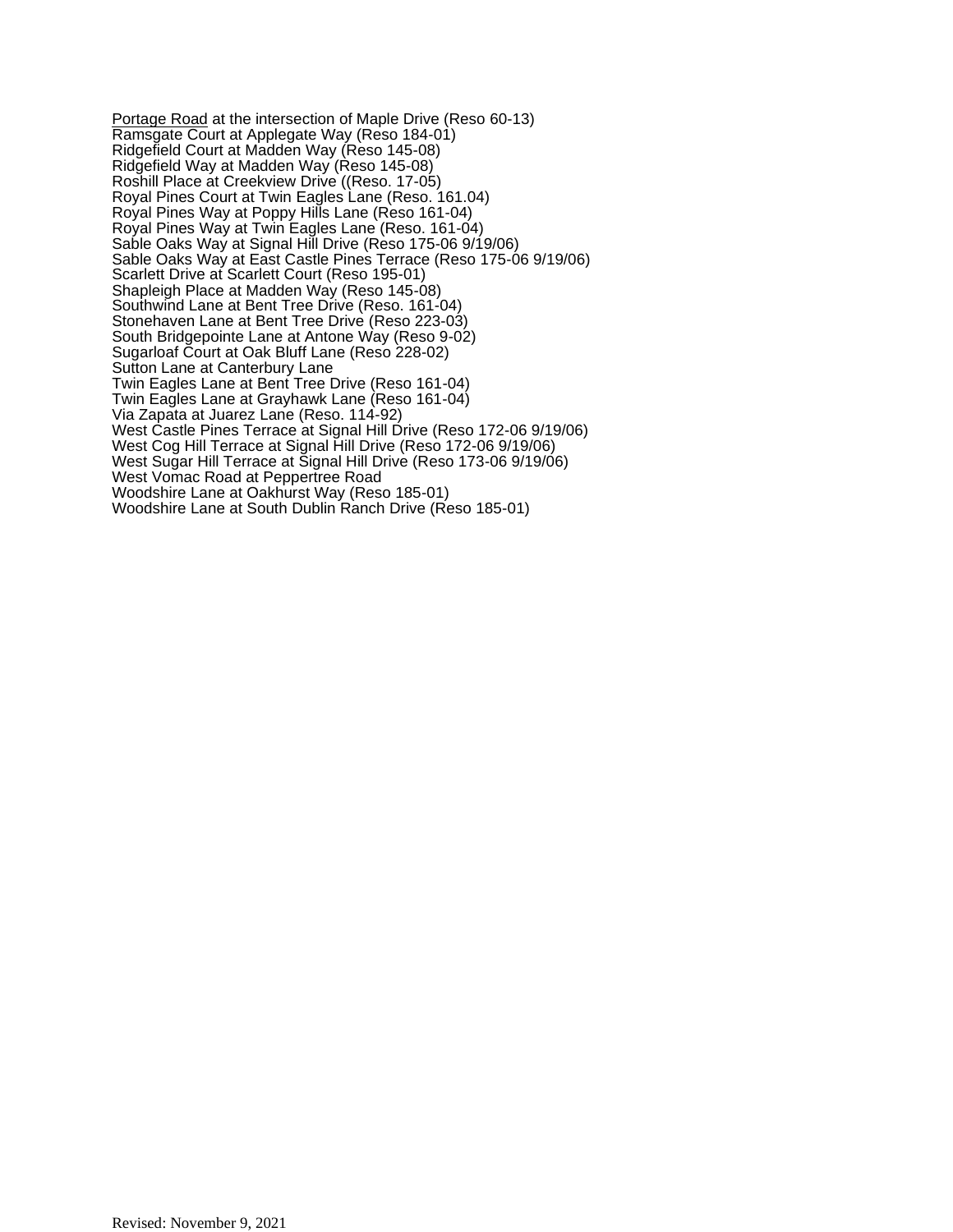# **CHAPTER 6.20 SIGNALIZED INTERSECTIONS**

[AUTHORITY: SECTION 6.04.040; SECTION 6.04.100]

Amador Plaza Road and I-680 Southbound On/Offramp (Caltrans) Amador Valley Boulevard and Amador Plaza Road *and driveway opposite Amador Plaza Road* (Reso. 98-88) Amador Valley Boulevard and San Ramon Road Amador Valley Boulevard and Starward Drive Amador Valley Boulevard and Village Parkway Amador Valley Boulevard and Donohue Drive *and driveway opposite Donohue Drive* Amador Valley Boulevard and Dougherty Road Amador Valley Boulevard and Iron Horse Trail Amador Valley Boulevard and Regional Street *and driveway opposite Regional Street* Amador Valley Boulevard and Stagecoach Road/Stagecoach Drive Arnold Road and Martinelli Way Brannigan Street and Gleason Drive (Reso 177-07) Brannigan Street and Central Parkway (Reso 177-07) Bellina Comans and Oliver Place "Private Street" (Reso 41.08) Central Parkway and Arnold Road Central Parkway and Brannigan Street Central Parkway and Fallon Road Central Parkway and Glynnis Rose Drive Central Parkway and Grafton Street Central Parkway and Keegan Street Central Parkway and Hibernia Drive Central Parkway and Lockhart Street Central Parkway and Montalcino Street (Reso 177-07) Central Parkway and Tassajara Creek Trail Dougherty Road and Amador Valley Boulevard (Reso. 155-88) Dougherty Road and Dublin Boulevard Dougherty Road and Scarlett Drive Dougherty Road and Sierra Lane Dougherty Road and Willow Creek Drive Dublin Boulevard and Amador Plaza Road Dublin Boulevard and Arnold Road Dublin Boulevard and Brannigan Street Dublin Boulevard and Clark Avenue Dublin Boulevard and Carnmore Place Dublin Boulevard and DeMarcus Ave. Dublin Boulevard and Dougherty Road Dublin Boulevard and Dublin Court *and driveway opposite Dublin Court* Dublin Boulevard and Fallon Road Dublin Boulevard and Glynnis Rose Drive Dublin Boulevard and Golden Gate Drive *and driveway opposite Golden Gate Drive* Dublin Boulevard and Grafton Street Dublin Boulevard and Inspiration Drive Dublin Boulevard and Keegan Street Dublin Boulevard and Hacienda Drive Dublin Boulevard and Hansen Drive Dublin Boulevard and Hibernia Drive Dublin Boulevard and Inspiration Drive Dublin Boulevard and Iron Horse Parkway Dublin Boulevard and John Monego Court Dublin Boulevard and Lockhart Street Dublin Boulevard and Myrtle Drive Dublin Boulevard and Regional Street Dublin Boulevard and San Ramon Road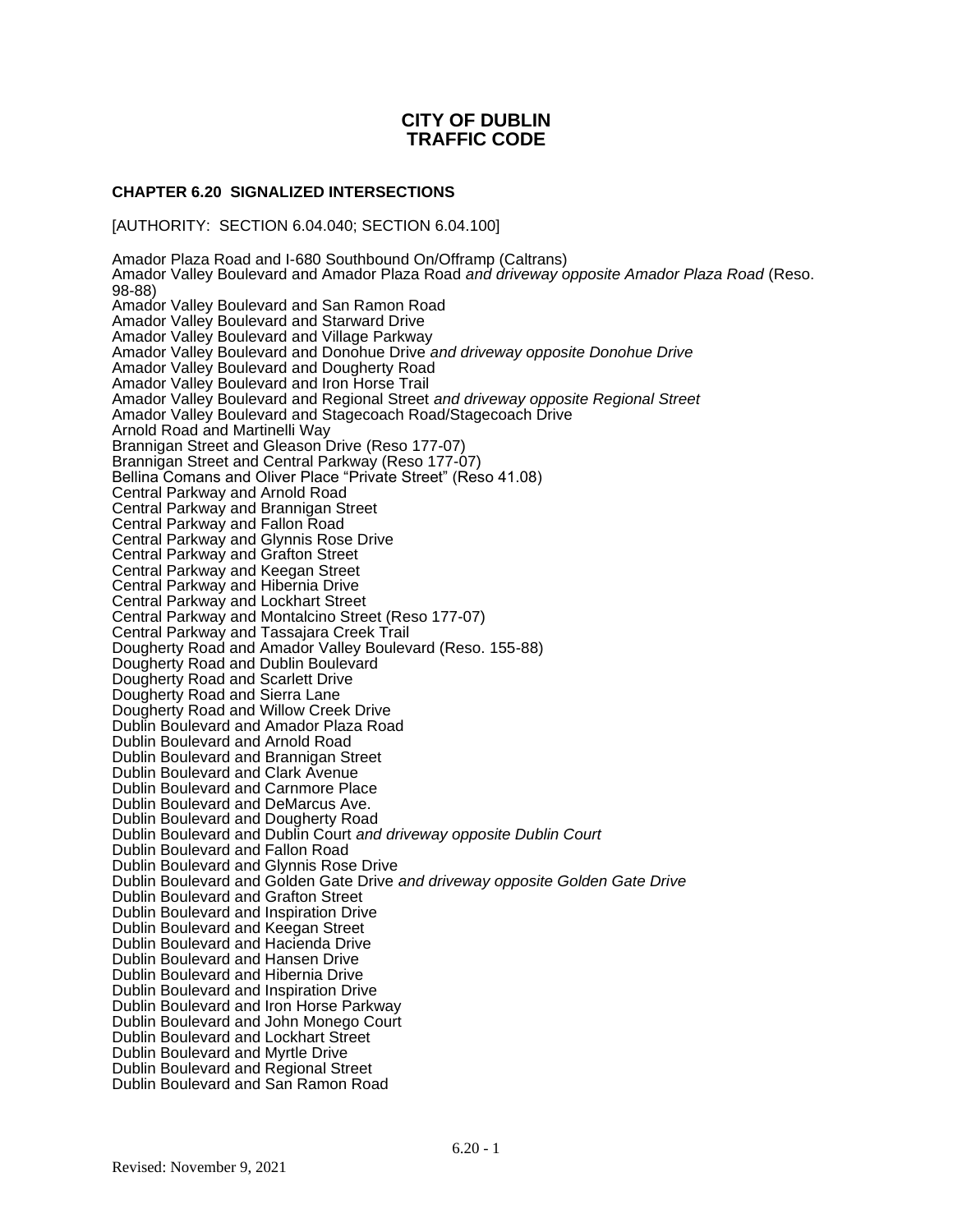Dublin Boulevard and Sybase Driveway Dublin Boulevard and Tassajara Road Dublin Boulevard and Village Parkway Dublin Boulevard and Sierra Court/Civic Plaza Dublin Boulevard and Scarlett Drive Fallon Road and Antone Way Fallon Road and Bent Tree Drive Fallon Road and Central Parkway Fallon Road and Cydonia Court Fallon Road and Gleason Drive Fallon Road and Kingsmill Road Fallon Road and Positano Road Fallon Road and Silvera Ranch Drive Fallon Road and Turnberry Road Gleason Drive and Brannigan Street Gleason Drive and Grafton Street Gleason Drive and Tassajara Road Gleason Drive and Creekview Drive Gleason Drive and Lockhart Street Hacienda Drive and Central Parkway Hacienda Drive and Hacienda Crossings Driveway Hacienda Drive and Gleason Drive Hacienda Drive and Summerglen Drive Martinelli Way and Arnold Road Martinelli Way and Campbell Drive/Iron Horse Parkway Martinelli Way and IKEA Driveway Positano Road and Baroncelli Drive Positano Road and West Cantera Drive San Ramon Road and I-580 Westbound Offramp (Caltrans) San Ramon Road and Shannon Avenue San Ramon Road and Silvergate Drive San Ramon Road and Vomac Road/West Vomac Road (Reso. 147-88) Tassajara Road and Central Parkway Tassajara Road and Fallon Road Tassajara Road and Gleason Drive Tassajara Road and North Dublin Ranch Drive Tassajara Road and South Dublin Ranch Drive Tassajara Road and The Shops (at Waterford) Tassajara Road and Koll Center Driveway Tassajara Road and Silvera Ranch Drive Tassajara Road and Fallon Road Tassajara Road and Quarry Lane School Driveway (Reso 27-08) Village Parkway and Brighton Drive Village Parkway and Davona Drive Village Parkway and Lewis Avenue *and driveway opposite Lewis Avenue* (Reso 98-88). Village Parkway and Tamarack Drive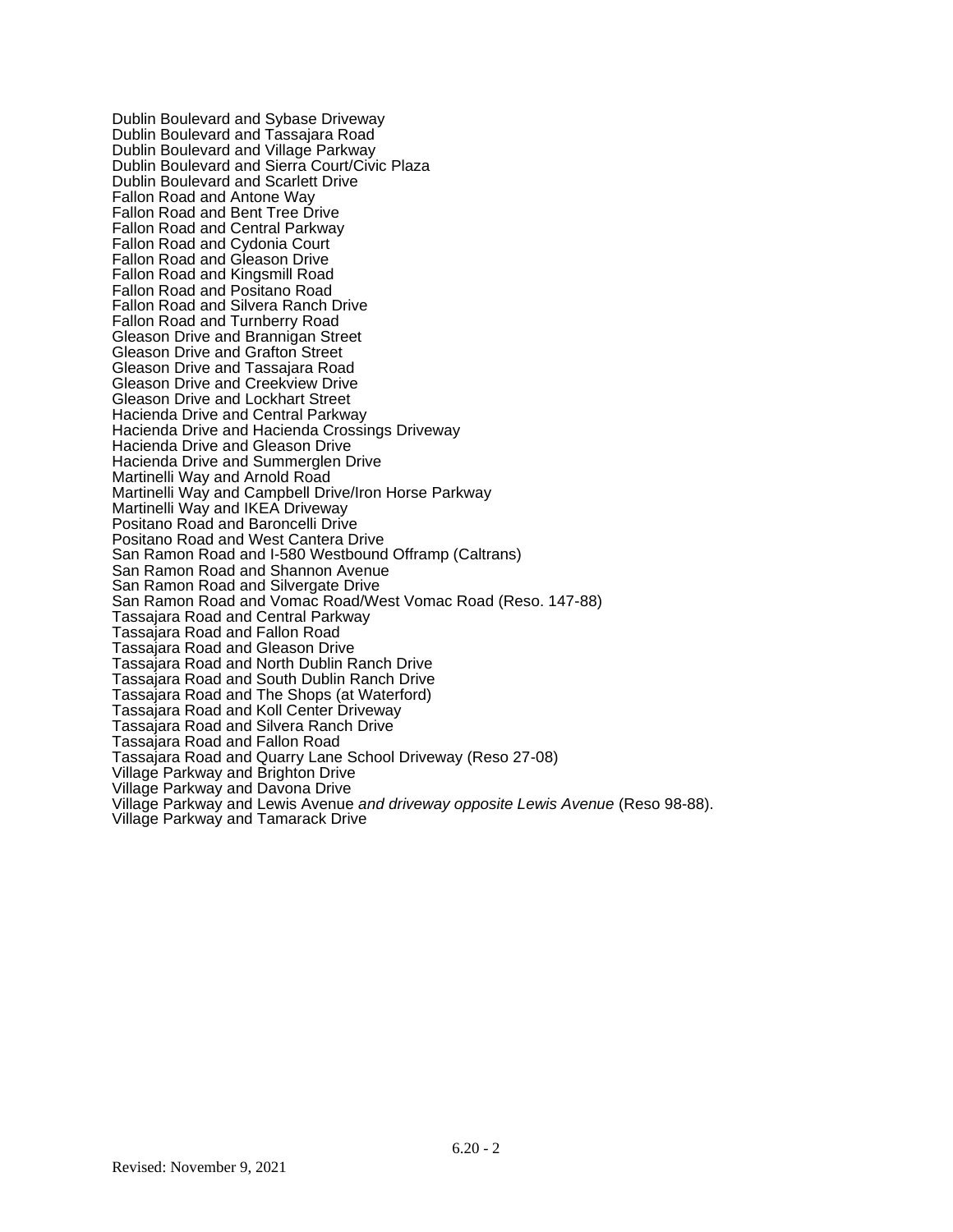# **CHAPTER 6.24 TURNING REGULATIONS**

[AUTHORITY: SECTION 6.04.030]

Contents: Section 6.24.010 No U-Turn Section 6.24-020 No Left or U-Turn

# **6.24.010 No U- Turn**

Amador Plaza Road at Dublin Boulevard, northbound and southbound approaches (Ord. 13-90) Amador Plaza Road and opposite driveway at Amador Valley Boulevard, northbound and southbound approaches (Ord. 13-90) Amador Plaza Road south of Dublin Boulevard, all points (Ord. 13-90) Amador Valley Boulevard and San Ramon Road, west approach Amador Valley Boulevard and Donohue Drive and driveway opposite Donohue Drive, north and south approaches Amarillo Road at Alegre Drive Dougherty Road and Dublin Boulevard and Scarlett Court, south and east approaches (ord. 17-87) Dougherty Road northbound at Amador Valley Boulevard (Ord. 22-88) Dublin Boulevard, westbound at Clark Avenue (Ord. 10-88) Dublin Boulevard and Golden Gate Drive and driveway opposite Golden Gate Drive, north and south approaches Dublin Boulevard, eastbound and westbound median breaks approximately 500 feet westerly of Golden Gate Drive. Hansen Drive, southbound, at Dublin Blvd. Tassajara Road, southbound at Dublin Blvd **6.24.020 No Left or U-Turn**

Amador Valley Boulevard and median island opening described herein: No person shall turn a vehicle, westbound on Amador Valley Boulevard, left at the median island opening 200 feet westerly from the westerly curbline of Village Parkway. (Ord 54-87)

Amador Valley Boulevard and median island opening described herein: No person shall turn a vehicle, westbound on Amador Valley Boulevard, left at the median island opening 800 feet westerly from the westerly curbline of Village Parkway. (Ord 54-87)

Amador Valley Boulevard, eastbound, 610 feet east of Amador Plaza Road (Ord. 13-90).

Campbell Lane, Right Turn Only northbound direction at Dublin Boulevard. (Reso 179-07

Dublin Boulevard, westbound, 300 feet west of Sierra Court (Ord. 13-90).

Village Parkway, southbound, at Hastings Way (except Sunday)

Birch Court: No left turn onto Penn Drive between the hours of  $\qquad \qquad$ .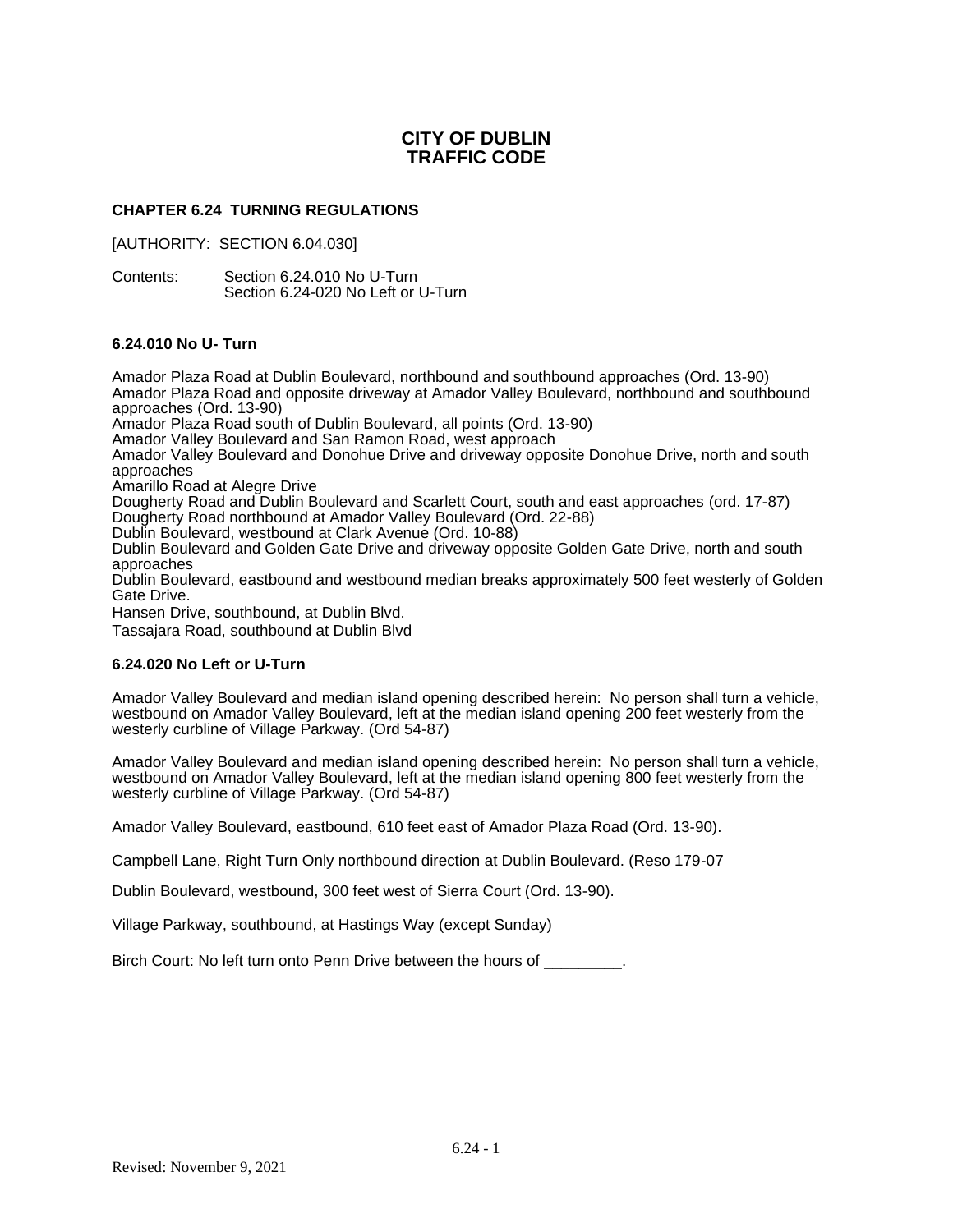# **CHAPTER 6.28 NO PARKING ZONES**

[AUTHORITY: SECTION 6.04.250; SECTION 6.04.290A]

Contents: Section 6.28.010 Designated Section 6.28.015 No Parking – Towaway Zone Section 6.28.020 Vehicles Over 20 Feet in Length Section 6**.**28.021 No Parking Zones – Commercially Licensed Vehicles Section 6.28.025 Vehicles Over 20 Feet in Length OR Over 7 Feet in Height Section 6.28.030 Trailers

**6.28.010 Designated:** Parking is prohibited in the following areas:

# Amador Valley Boulevard

On the northerly curb line of Amador Valley Boulevard from the point 25 feet from the prolongation of westerly curb line of Wildwood Road, westerly a distance of 20 feet. (Res 112-18, 10/16/2018)

#### Village Parkway/Clark Ave

On the northeasterly curb line of Village Parkway/Clark Ave from a point 700 feet southeast of the southeasterly curb line of Dublin Blvd, southeasterly a distance of 100 feet. (Res 112-18, 10/16/2018)

# Dublin Green Drive

On the easterly curb line of Dublin Green Drive from a point 71 feet north of northerly curb line of Silvergate Drive, northerly a distance of 25 feet and from a point 123 feet north of northerly curb line of Silvergate Drive, northerly a distance of 25 feet. (Res 112-18, 10/16/2018)

# Central Parkway

On the northerly curb line of Central Parkway from the point 25 feet from the prolongation of easterly curb line of Sunset View Drive, easterly a distance of 40 feet. (Res 112-18, 10/16/2018)

# Aldea Street

On the westerly curbline from the southerly curbline of Bonfield Court to the westerly prolongation of the northerly curbline of Larkdale Avenue. (Ord 54-87)

# Altamirano Avenue

No parking on both sides of Altamirano Avenue between Campus Drive and Arnold Road.

#### Amador Plaza Road

On the east curbline from the south curbline of Amador Valley Boulevard a distance of 200 feet south (Reso 129-16)

On the east curbline from a point 240 feet south of the south curbline of Amador Valley Boulevard to the north curbline of Dublin Boulevard (Reso 129-16)

On the west curbline from the south curbline of Amador Valley Boulevard south a distance of 180 feet. (Reso 129-16)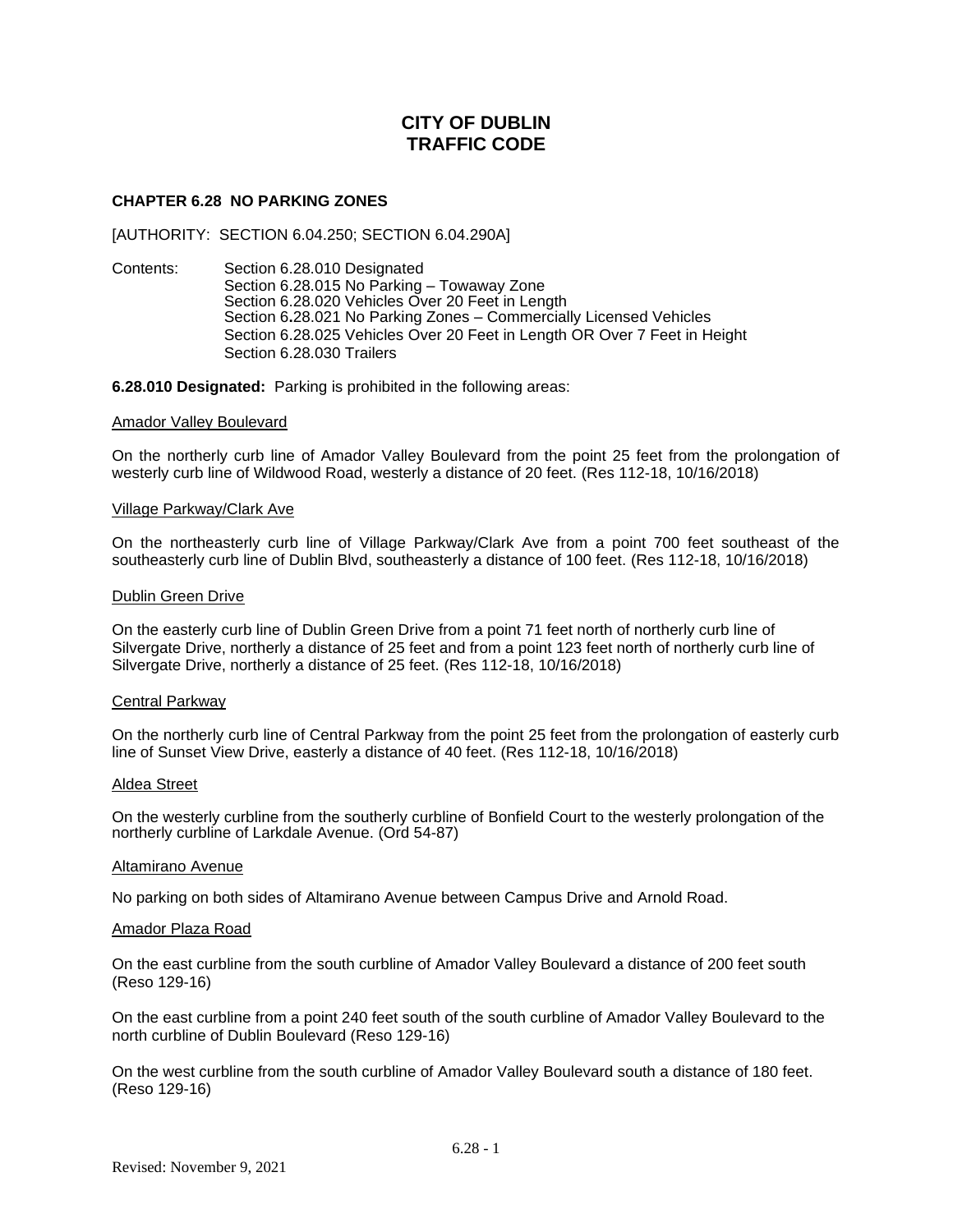On the west curbline from a point 510 feet south of the south curbline of Amador Valley Boulevard south a distance of 60 feet (Reso 129-16)

On the west curbline from a point 610 feet south of the south curbline of Amador Valley Boulevard south a distance of 160 feet (Reso 129-16)

On the west curbline from a point 590 feet north of the north curbline of Dublin Boulevard a distance of 80 feet north (Reso 129-16)

On the west curbline from the north curbline of Dublin Boulevard a distance of 310 feet north. (Reso 129- 16)

On the westerly curbline from a point 330 feet south of the elongation of the southerly curblin of St. Patrick Way, along the entire length of the cul-de-sac to a point on the easterly curbline 330 feet south of the elongation of the southerly curbline of the Interstate 680 on-ramp (Reso 10-13 2/5/13)

#### Amador Valley Boulevard

On the northerly curbline from the easterly curbline of San Ramon Road, easterly and northerly to the southerly curbline of Starward Drive; and on the southerly curbline from the easterly curbline of San Ramon Road, easterly a distance of 600 feet, and from the easterly curbline of Regional Street, northeasterly to the southeasterly prolongation of the southerly curbline of Starward Drive. (Ord 54-87)

On the northwesterly and southeasterly curblines from the westerly curbline of Village Parkway, westerly to the easterly curbline of San Ramon Road. (Ord 54-87)

On the southerly curbline from the westerly curbline of Village Parkway, westerly a distance of 140 feet. (Ord 54-87)

On the northwesterly curbline from the northeasterly curbline of Donohue Drive, northeasterly a distance of 200 feet. (Ord 54-87)

On the southerly curbline, from a point 326 feet easterly of the easterly curbline of Stagecoach Road, easterly to the westerly curbline of Dougherty Road. (Reso. 95-92)

On the southerly curbline, from the easterly curbline of Stagecoach Drive, easterly a distance of 50 feet. (Reso. #45-96)

On the northerly curbline, from the westerly curbline of Brighton Drive, westerly a distance of 33 feet.

On the northerly curbline, westerly of the driveway of #7185, a distance of ten feet; easterly of the driveway of #7185, easterly a distance of fifteen feet. (Reso. #95-97)

On the northerly curbline, from a point 540 feet east of the easterly curbline of Brighton Drive, easterly a distance of 60 feet. (Reso. 150-00)

On the south side, at the driveway of address 7088 AVB, easterly a distance of three feet (Administrative Approval 7/30/01)

On the south side, west of Ann Arbor Way, segments of 13' and 15' adjacent to fire hydrant at 7088 and 7096 Amador Valley Blvd. (Administrative Approval on 6/29/06)

On the north side of Amador Valley Boulevard (in from of the Dougherty Hills Dog Park) 15 feet east and 15 feet west on each side of both driveways, (Administrative Approval on 11/15/07)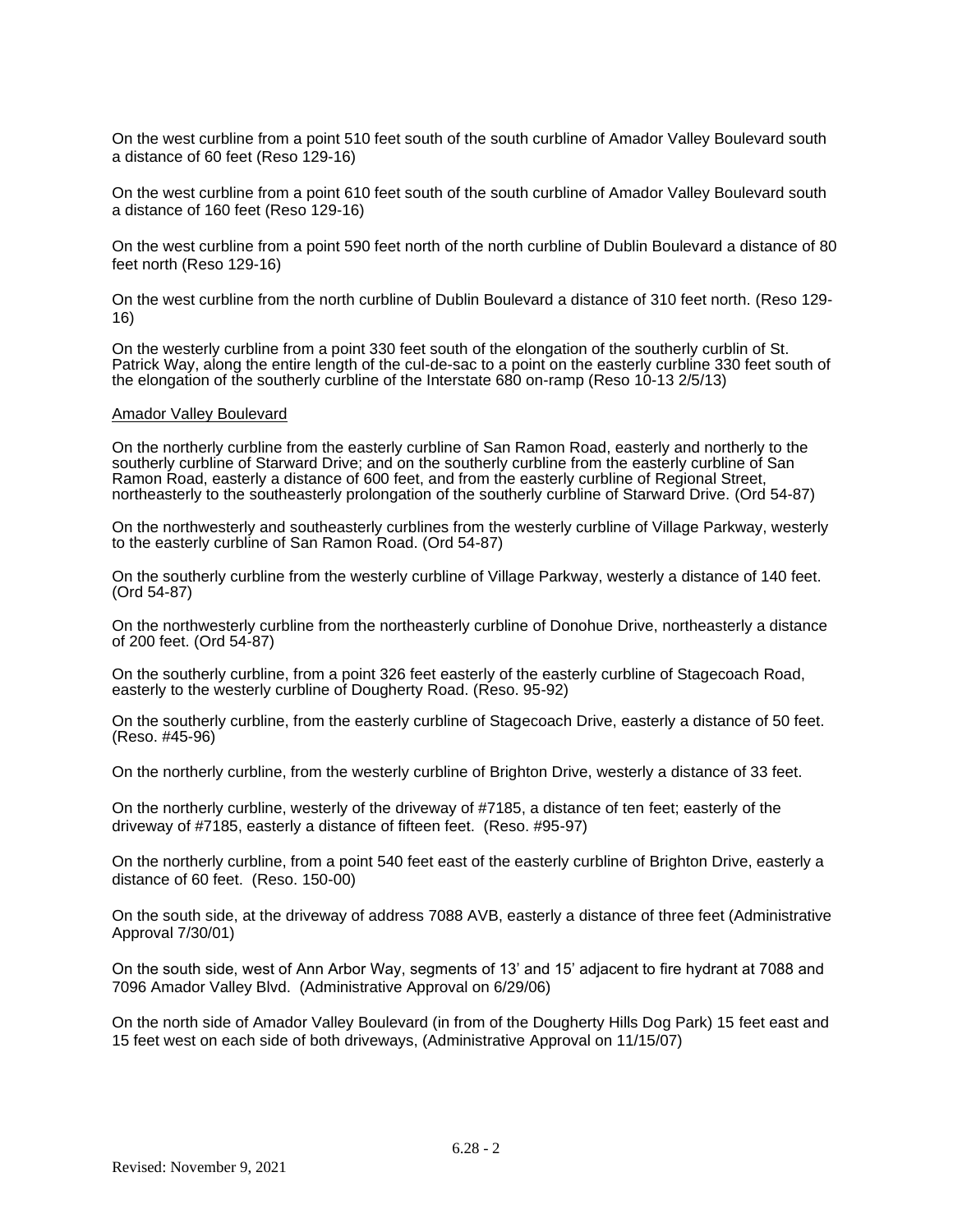On the north side of Amador Valley Boulevard, just east of the Iron Horse trail driveway for a distance of 15 feet (Administrative Approval 5/20/02)

On the south side of Amador Valley Boulevard west of Ann Arbor Way for a distance of 13 feet and 15 feet. (Administrative Approval 6/29/06)

# Amador Valley Court

On the north side of Amador Valley Court (in front of the Kindercare Learning Center) 15 feet east of the driveway (Administrative Approval on 12/17/2009)

#### Amarillo Road

On the easterly curbline, from the northerly curbline of the northerly driveway of Nielsen School, northerly a distance of 20 feet. (Reso. 27-88)

On the easterly curbline, from the north side of the southerly driveway into Nielsen School (opposite Alegre Drive) northerly a distance of five feet, and from the south side of the northerly driveway into Nielsen School, southerly a distance of 20 feet. (Reso. 153-90)

On the easterly curbline from the driveway at 7421 Amarillo Road, northerly a distance of 15 feet and southerly a distance of 15 feet. (Admin Approval on 1/15/2010)

#### Antone Way

On the north side of Antone Way at each driveway a distance of 15 feet on each side of the two driveways in front of the Green Elementary School (Administrative Approval 1/7/2008)

*On the southerly curbline, from the elongation of the westerly curbline of Fallon Road, westerly a distance of 150 feet (Reso 174-11)*

*On the northerly curbline, from the elongation of the westerly curbline of Fallon Road, westerly a distance of 150 feet (Reso 174-11)*

On the southerly curbline, from a point 165 feet west of the prolongation of the westerly curbline of South Bridgepointe Lane, westerly a distance of 120 feet (Reso 28-15)

On the northerly curbline, from a point 40 feet west of the prolongation of the westerly curbline of North Bridgepointe Lane, westerly a distance of 60 feet (Reso 28-15)

On the northerly curbline, from a point 235 feet east of the prolongation of the easterly curbline of Grafton Street, easterly a distance of 80 feet (Reso 29-18)

On the southerly curb line, from a point 285 feet west of the prolongation of the westerly curbline of South Bridgepointe Lane, westerly a distance of 60 feet (Reso 139-18)

# Arnold Road

On both sides of Arnold Road between Dublin Boulevard and future Altamirano Avenue/I-580. (5/15/07)

On the easterly curbline, from the limit line for northbound Arnold Road at Gleason Drive, southerly a distance of 1,650 feet. 3/21/06

On the westerly curbline, from the projected extension of the limit line for northbound Arnold Road at Gleason Drive, southerly a distance of 2,120 feet. (3/21/06 and amended by Reso 08-10)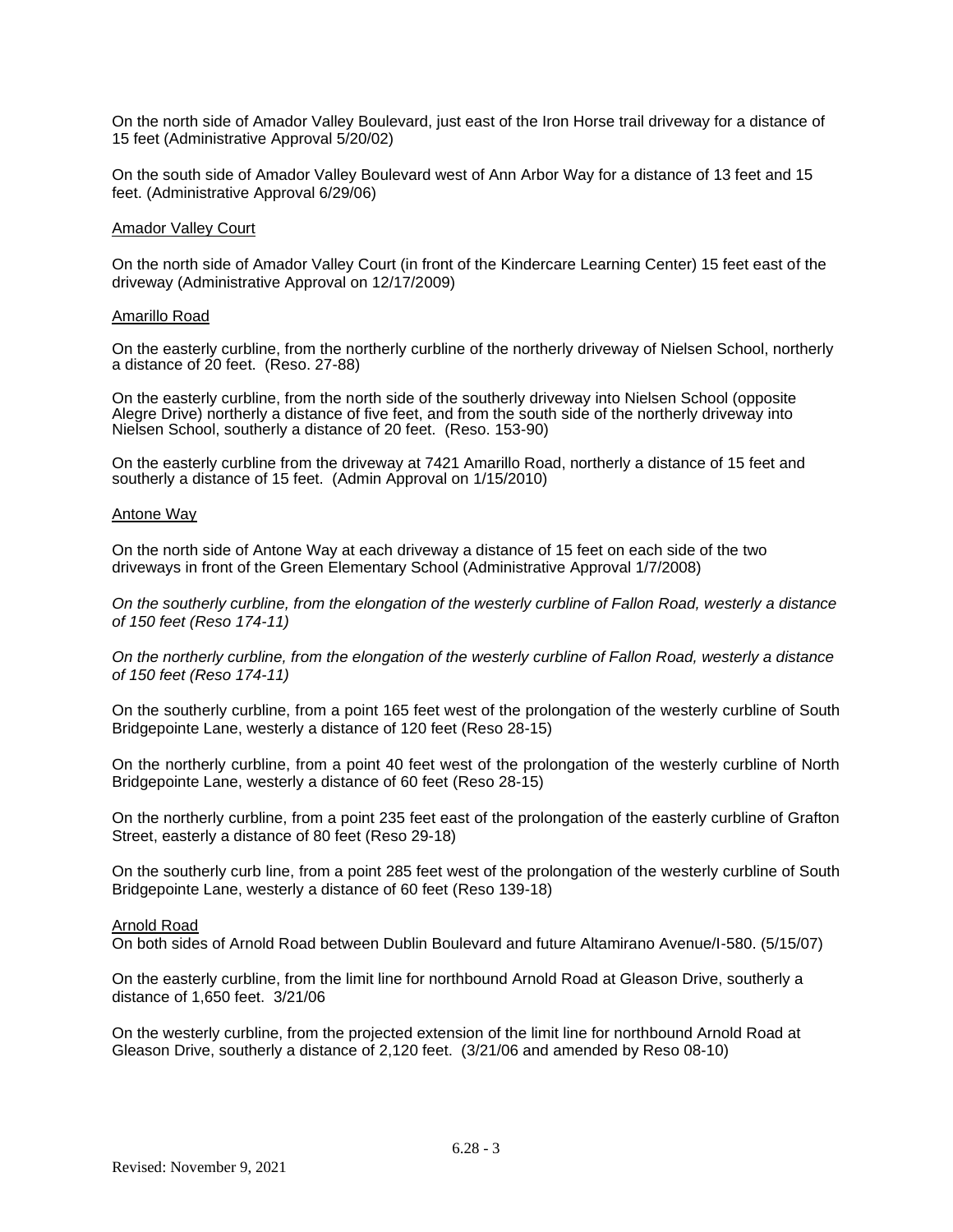# Aspen Street

50' of inner corner at Persimmon Drive (Reso 41-03)

# Aviano Way

No parking on both sides of Aviano Way between Brannigan Street and Rimini Lane/Rimini Court (Reso190-08)

No parking on landscape popouts on Aviano Way (Reso190-08)

# Bellina Street

On both the northerly and southerly curblines between San Ramon Road on the west to the northerly property line of the canal crossing Bellina Street on the east, a centerline distance of 350 feet. (Ord. 9-86) (Ord 54-87)

# Bay Laurel Street

On the south side, between Bay Laurel Court and Silvergate Drive (Reso. 207-99)

# Bloomington Way

On the east side, from the southerly curbline of Beckett Way, southerly a distance of 50 feet. (Reso. 43- 90, amended Reso. 72-90)

On the northwesterly curbline, from a point 20 feet northeasterly of the prolongation of the northeasterly curbline of Putnam Court, northeasterly a distance of 40 feet. (Reso 63-15)

# Boxwood Way

At all curb protrusions. (Reso. 22-00)

# Branding Iron Court

Both sides of Branding Iron Court between Silvera Ranch Drive and a point extending 50 feet northerly of Silvera Ranch Drive. (145-07)

Both sides of Branding Iron Court at the cul-de-sac

# Brannigan Street

No parking on both sides of Brannigan Street between Central Parkway and Brodie Way. (177-07)

No parking on the west side of Brannigan Street between Central Parkway and Gleason Drive. (Reso 177-07)

No parking on the east side of Brannigan Street for 150 feet north of Central Parkway and for 150 feet south of Gleason Drive. (Reso 177-07)

On the easterly curbline of Brannigan Street, south of Aviano Way a distance of 40 feet (Reso 41-10)

On the easterly curbline of Brannigan Street, north of Aviano Way a distance of 15 fee (Reso 41-10)

# Brighton Drive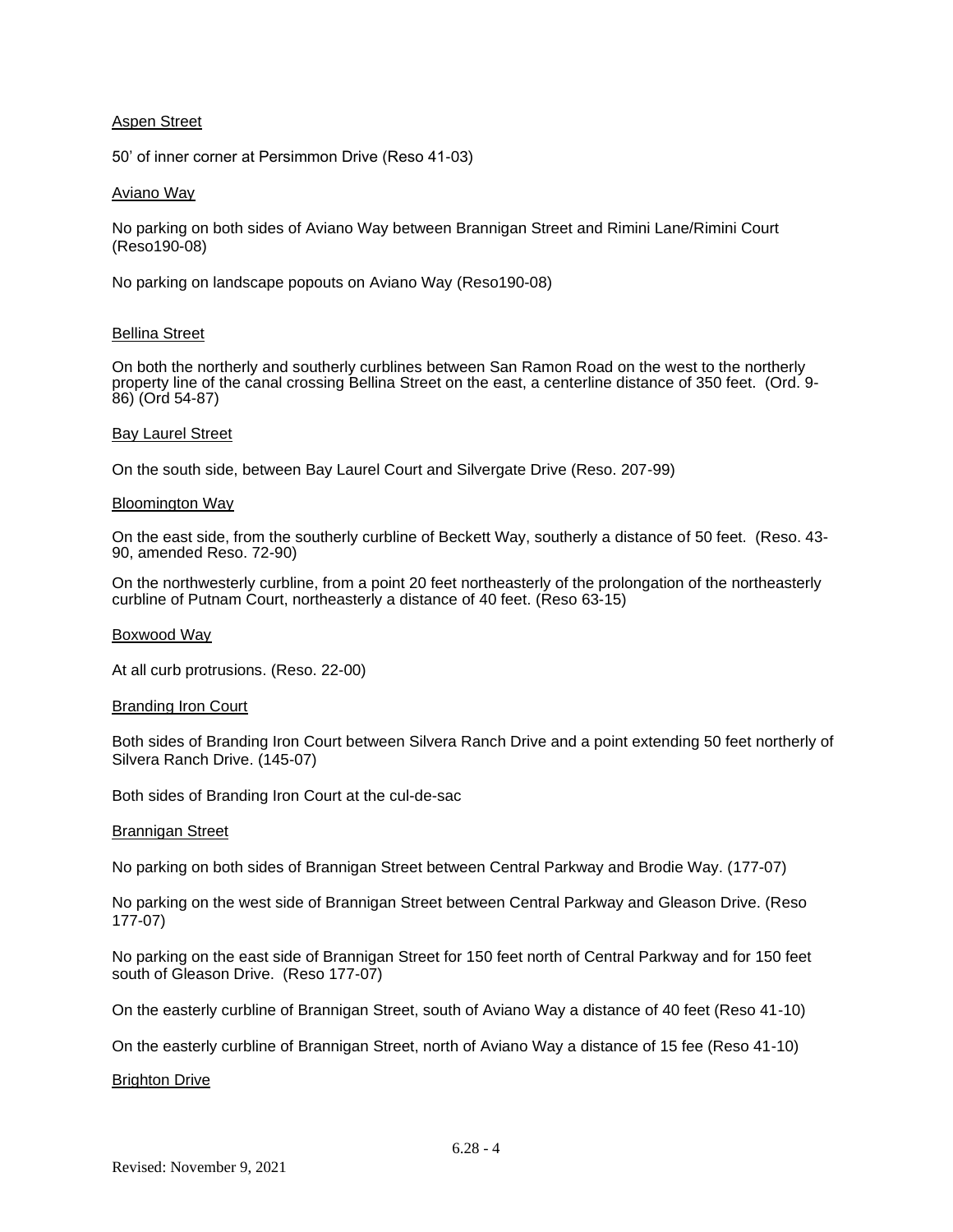On the southerly curbline from the westerly curbline of Callan Street, westerly a distance of 50 feet. (Ord 54-87)

On the southerly curbline from the easterly curbline of Callan Street, easterly a distance of 70 feet. (Reso 44 - 98)

On the southerly curbline from the westerly curbline of Callan Street, westerly a distance of 25 fee, and from a point 70 feet westerly on the westerly curbline of Callan Street, westerly a distance of 10 feet. (Reso 44 -98)

On the northerly curbline, from the easterly curbline of Callan Street, easterly a distance of 20 feet. (Reso  $(44 - 98)$ 

On the northerly curbline from the westerly curbline of Callan Street, westerly a distance of 18 feet (Reso  $(44 - 98)$ 

On the northerly curbline from the westerly curbline of Callan Street, easterly a distance of 30 feet (Reso  $(44 - 98)$ 

# Callan Street

On the westerly curbline from the southerly curbline of Brighton Drive, southerly a distance of 20 feet (Reso 44 – 98)

On the easterly curbline from the southerly curbline of Brighton Drive, southerly a distance of 20 feet (Reso 44 - 98)

# Campus Drive

No parking on both sides of Campus Drive north of Altamirano Avenue.

# Capoterra Way

No parking on both sides of Capoterra Way through the turn (Reso 190-08)

No parking along the landscape popouts on Capoterra Way (Reso190-08)

# Carlow Way

On the southeasterly curbline from a point 330 feet northeasterly from the northeasterly curbline of Edenberry Street, northeasterly a distance of 50 feet. (Ord 54-87)

# Central Parkway

On the south side, from the east curbline of Hibernia Drive, easterly a distance of 40 feet; from a point 200 feet east of the east curbline of Hibernia Drive, easterly a distance of 270 feet; from a point 525 feet east of the east curbline of Hibernia Drive, easterly a distance of 190 feet; from a point 835 feet east of the east curbline of Hibernia Drive, easterly a distance of 100 feet; from a point 1,065 feet east of the east curbline of Hibernia Drive, easterly a distance of 120 feet. (Reso. 22-00).

On the north side, from the east curbline of Hacienda Drive, easterly a distance of 230 feet. (Reso. 114- 01)

On the north side, from the east curbline of Hibernia Drive, easterly a distance of 190 feet; from a point 280 feet east of the east curbline of Hibernia Drive, easterly a distance of 44 feet; from a point 415 feet east of the east curbline of Hibernia Drive, easterly a distance of 49 feet; from a point 555 feet east of the east curbline of Hibernia Drive, easterly a distance of 57 feet. (Reso. 114-01)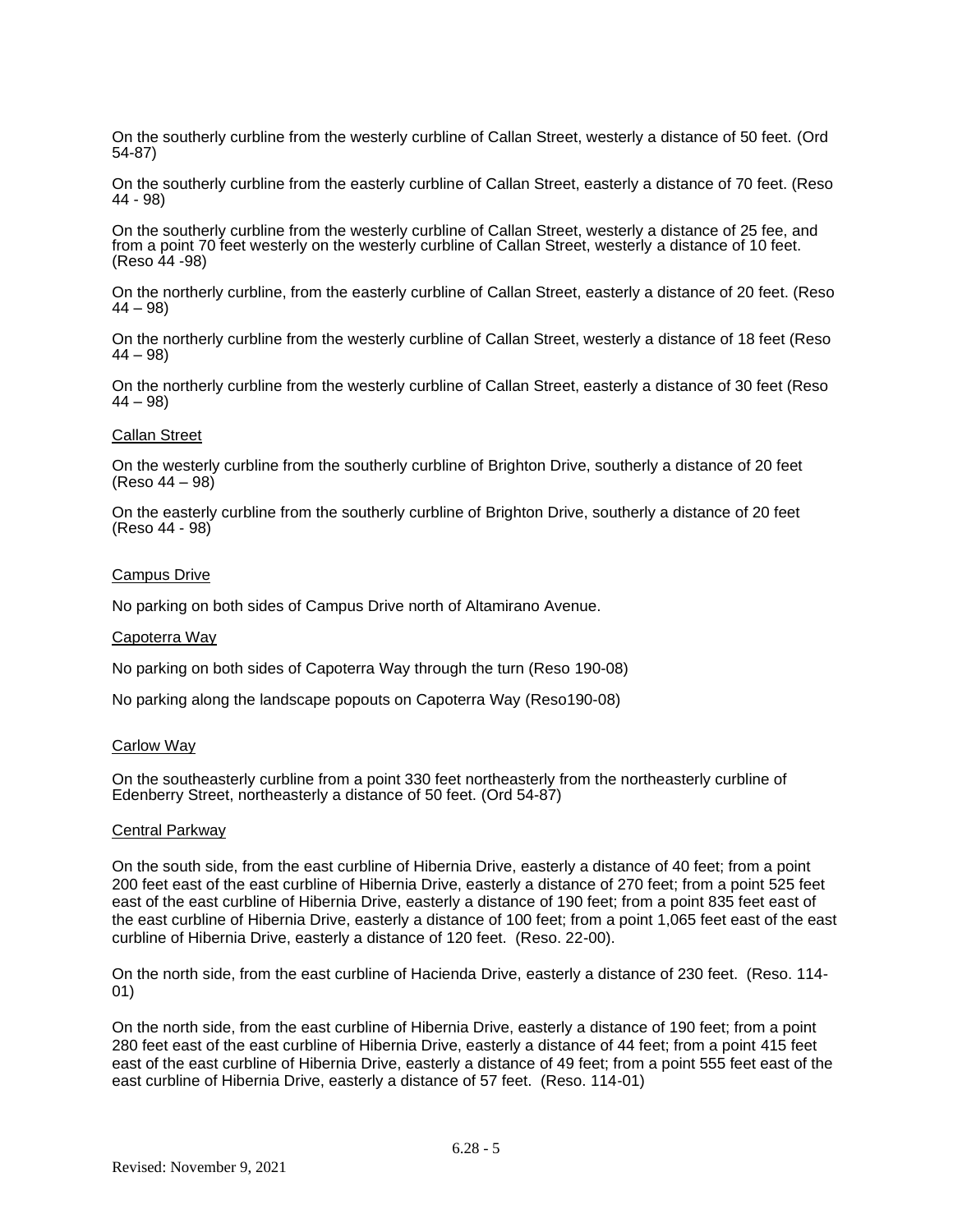On the north side, from the east curbline of Aspen Street, easterly a distance of 213 feet; from a point 336 feet east of the east curbline of Aspen Street, easterly a distance of 63 feet; from a point 517 feet east of the east curbline of Aspen Street, easterly a distance of 49 feet, and from a point 660 feet east of the east curbline of Aspen Street, easterly a distance of 69 feet. (Reso 114-01)

On the south side from the east curbline of Hacienda Drive, easterly a distance of 60 feet; from a point 186 feet east of the east curbline of Hacienda Drive, easterly a distance of 146 feet; and from a point 441 feet east of the east curbline of Hibernia Drive, easterly a distance of 126 feet. (Reso 114-01)

Both sides between Arnold Road and Hacienda Drive (Reso 71-03)

At right turn lane approaching Lockhart Street, approximately 200 linear feet (Reso 160-06 9/5/06)

No parking on the north side of Central Parkway for 300 feet east of Brannigan Street, Montalcino Street, Grafton Street and Keegan Street. (Reso 177-07)

On the north and south side of the street between Tassajara Road and Brannigan Street (Reso 212-08)

# Chabot Road - See Scarlett Drive

# Civic Plaza

On the east side of Civic Plaza, from the southerly curbline of Dublin Boulevard to the end of the street. On the west side of Civic Plaza, from the southerly curbline of Dublin Boulevard to a point 25 feet southerly of the first driveway into the Dublin Sports Grounds parking lot; and from the northerly curbline of the second driveway into the Dublin Sports Grounds parking lot, northerly a distance of 25 feet. (Reso. 57-90)

# Clark Avenue

On the northwesterly curbline from the southwesterly curbline of Dublin Boulevard, southwesterly a distance of 145 feet; and on the southeasterly curbline from a point 115 feet northeasterly from the northeasterly curbline of Dublin Boulevard, southwesterly a distance of 180 feet. (Ord 54-87)

On the west side of Clark Avenue in front of Bright Horizons, 15 feet of red curb on the north side of the southerly driveway and 15 feet on both sides of the northerly driveway. (Administrative Approval on 1/4/09)

# Creekview Drive

Designated locations where street width is 42.5' (Reso 134-02)

# Crossridge Road:

15-foot no parking zone, indicated by red curb, shall be established on the northerly curbline of Crossridge Road, just west of Squirrel Creek Circle. (Reso 192-08)

# Davona Drive

On the westerly curbline from the southerly curbline of Alcosta Boulevard (Contra Costa County), southerly to the northerly curbline of Wicklow Lane. (Ord 54-87)

# DeMarcus Boulevard

No parking on both sides of DeMarcus Boulevard north of Campbell Green (Reso 40-08)

# Donlon Way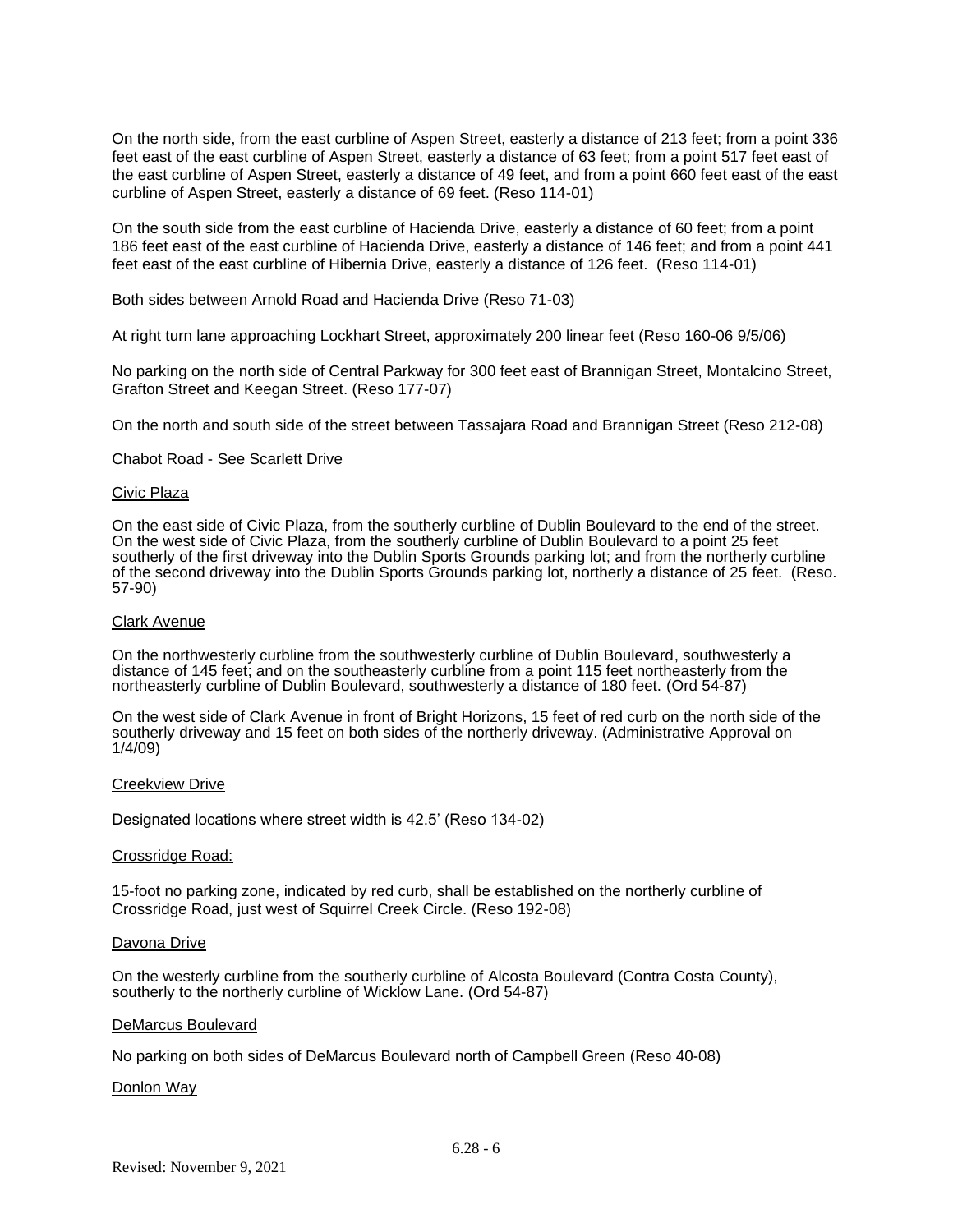On the easterly curbline from the southerly curbline of Dublin Boulevard, southerly a distance of 765 feet; and on the westerly curbline from a point 500 feet southerly from the southerly curbline of Dublin Boulevard, southerly a distance of 265 feet. Ord 54-87)

On the easterly curbline, from the southerly curbline of the driveway of the Springs Apartments, southerly a distance of 25 feet; from the northerly curbline of the driveway of the Springs Apartments, northerly a distance of 20 feet. (Reso. 06-91).

On the easterly side, from the driveway of the Kildara Development, southerly a distance of 80 feet. (Reso 118-91)

On the westerly side of Donlon Way, northerly of Dublin Boulevard, 15 feet on either side of the driveway into 11820 Dublin Boulevard and the two driveways into 7080 Donlon Way. (Resolution 137-95)

On the westerly side of Donlon Way, southerly of Dublin Boulevard, 15 feet on either side of the two driveways into Dublin Place Shopping Center. (Resolution 137-95)

#### Donohue Drive

On the westerly curbline from the northerly curbline of Amador Valley Boulevard, northerly a distance of 133 feet, and from the southerly curbline of Hillrose Drive, southerly a distance of 220 feet; and on the easterly curbline from a point 128 feet northerly from the northerly curbline of Amador Valley Boulevard, northerly a distance of 200 feet. (Ord 54-87)

#### Dougherty Road

On the westerly curbline, from the northerly boundary of the Southern Pacific right-of-way, southerly a distance of 975 feet. (Reso. 19-90)

On the westerly curbline from a point 54 feet northerly from the easterly prolongation of the northerly curbline of Sierra Lane, northerly a distance of 668 feet. (Ord. 18-85)

On the westerly curbline from the southerly curbline of Amador Valley Boulevard, southerly to the northerly line of the Southern Pacific Company tracks; and on the easterly curbline from the easterly prolongation of the southerly curbline of Amador Valley Boulevard, southerly to the northerly line of the Southern Pacific Company tracks. (Ord 54-87)

On the easterly and westerly curblines from the northerly curbline of Dublin Boulevard, northerly a distance of 350 feet. (Ord 54-87)

On the easterly curbline from the northerly track line of the Southern Pacific Company's crossing No. B.O. 63.7, northerly a distance of 2,600 feet. (Ord 54-87)

On the westerly curbline from the northerly right-of-way line of Interstate Route 580, northerly to the southerly curbline of Sierra Lane; and on the easterly curbline from the northerly right-of-way line of Interstate Route 580, northerly to a point 80 feet northerly from the northerly curbline of Scarlett Court, northerly to the easterly prolongation of the northerly curbline of Sierra Lane. (Ord 54-87)

On the easterly curbline, from Houston Place and the northerly boundary of PM 7537 (Reso 20-03)

On the easterly curbline, from Scarlett Drive and the southerly boundary of Tract 7181 (Reso 34-03)

On the easterly curbline, from Sierra Lane northerly a distance of 120 feet. (Reso. 150-08)

# Dublin Boulevard

On the northerly and southerly curblines, from Donlon Way to a point 500 feet easterly of Village Parkway. (Reso. 106-95)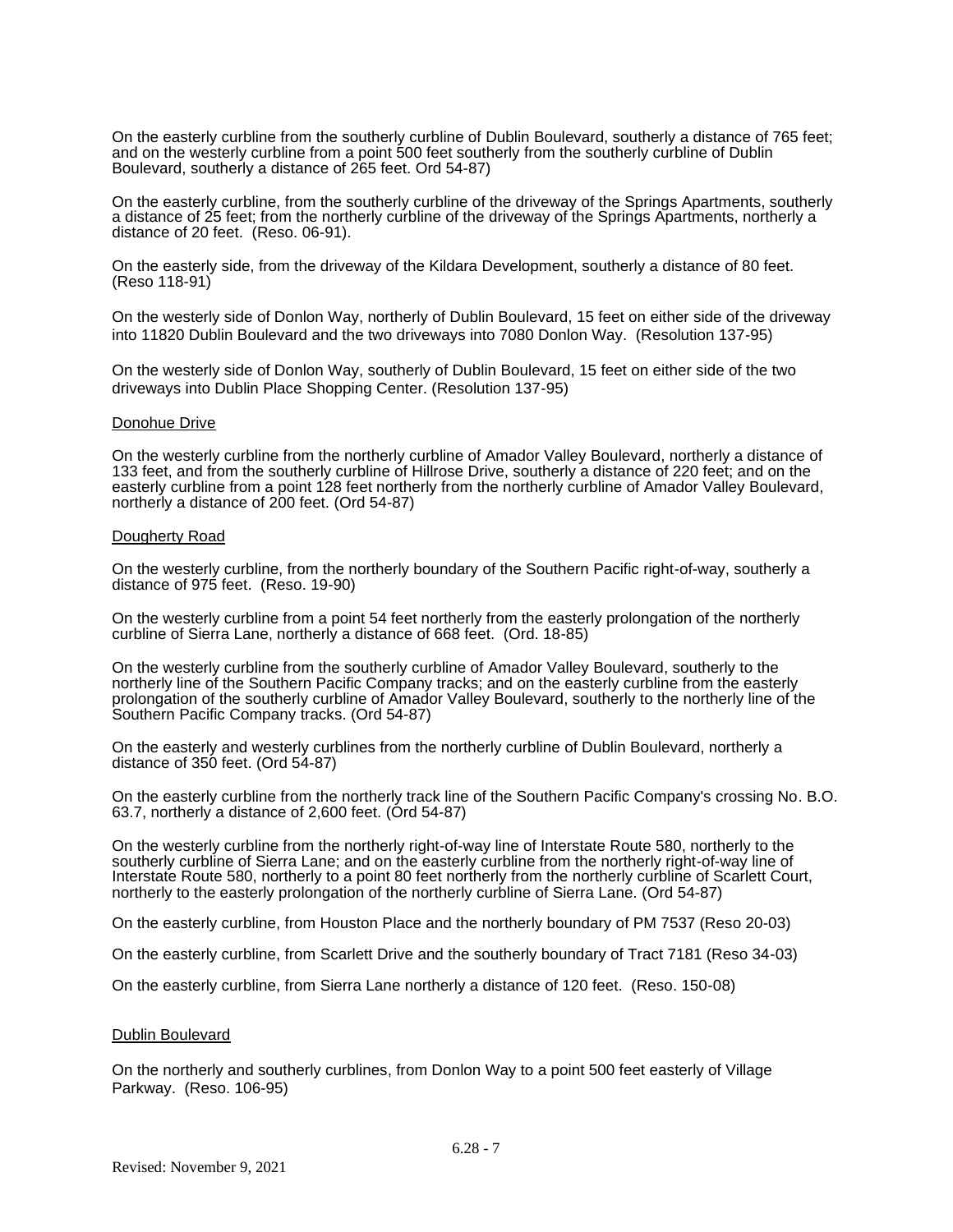On the southerly curbline, from the westerly edge of the driveway into Valley High School, westerly a distance of 45 feet, said driveway being approximately 870 feet east of the centerline of Clark Avenue. (Ord. 2-83)

On the northwesterly curbline from a point 275 feet southwesterly from the southwesterly curbline of Village Parkway, easterly to a point 295 feet northeasterly from the northeasterly curbline of Village Parkway, and from a point 400 feet northeasterly from the northeasterly curbline of Village Parkway to the westerly curbline of Clark Avenue. (Ord. 24-87).

On the southwesterly curbline from a point 524 feet northwesterly from the southerly prolongation of the westerly curbline of Dougherty Road, southeasterly a distance of 1,194 feet. (Ord 54-87)

On the northeasterly curbline, from the westerly curbline of Dougherty Road, northwesterly a distance of 290 feet. (Ord 54-87)

On the northeasterly curbline, from the easterly curbline of Dougherty Road, southeasterly a distance of 634 feet. (Ord 54-87)

On the northerly curbline from a point 640 feet easterly from the easterly curbline of Dougherty Road, westerly a distance of 1,210 feet; and on the southerly curbline from a point 625 feet easterly from the easterly centerline of Dougherty Road, westerly a distance of 1,195 feet. (Ord 54-87)

On the northwesterly curbline from the westerly curbline of Dougherty Road, southwesterly and westerly a distance of 1,225 feet; and on the southeasterly curbline from the westerly curbline of Dougherty Road, southwesterly and westerly a distance of 1,350 feet. (Ord 54-87)

On the northerly curbline from the westerly curbline of Dougherty Road, generally westerly to a point 470 feet northwesterly from the easterly curbline of Clark Avenue; and on the southerly curbline from the westerly curbline of Dougherty Road, generally westerly a distance of 1,350 feet. (Ord 54-87)

On the southwesterly curbline from a point 480 feet northwesterly from the northwesterly curbline of Clark Avenue, southeasterly a distance of 1,175 feet. (Ord 54-87)

On the northerly curbline from the easterly curbline of Clark Avenue, easterly a distance of 140 feet. (Ord 54-87)

On the northerly curbline from the easterly curbline of Village Parkway to the westerly curbline of Clark Avenue. (Reso 24-93)

On the southerly curbline, from the easterly curbline of Dougherty Road to the westerly curbline of Scarlett Court (121 feet). (Reso. 36-94)

On the northerly curbline, from the driveway of 11740 and 11755, easterly and westerly a distance of 15 feet. (Staff approval.)

On the northerly curbline, easterly of the Hansen Drive curb return a distance of 210 feet. (Reso 14-00, 2/1/00)

On the southerly curbline, from John Monego Court to Tassajara Road (Reso 210-01)

On the northerly curbline, from a point 276 feet east of the easterly curbline of Hansen Drive, east a distance of 81 feet.

On the southerly curbline, from Hacienda Drive to Hibernia Drive (Reso 222-02)

North side between Brannigan Street and Keegan Street (Reso 168-03 8/5/03)

Both sides between the easterly boundary of Tract 5926 and the westerly end (Reso 166-03 8/5/03)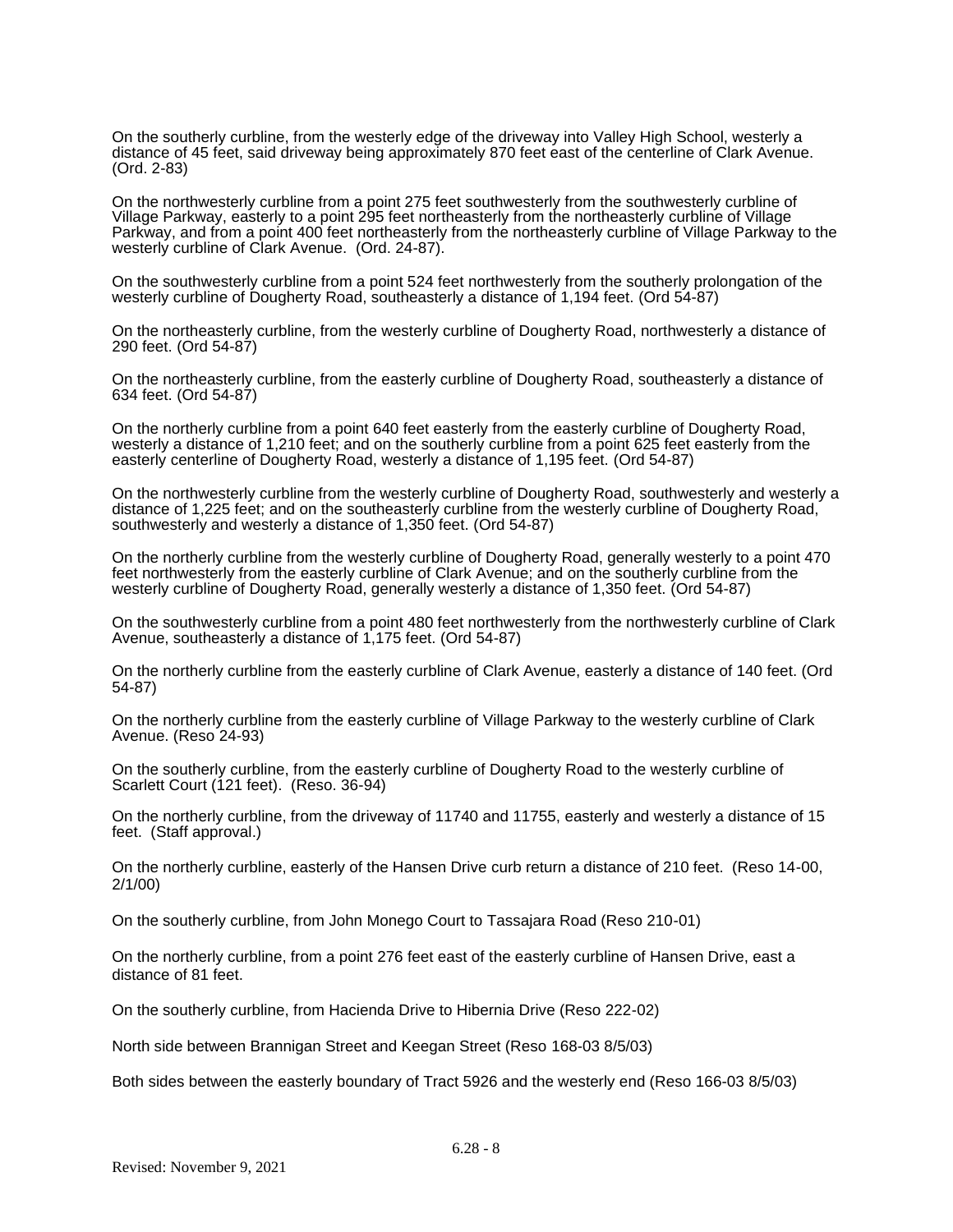Both sides between Scarlett Drive and Hacienda Drive (Reso 71-03)

South side between Scarlett Drive and 345 feet easterly to Parcel boundary (Reso 151-08)

North side between Brannigan Street and Keegan Street (Reso 168-03)

South side at frontage of Arlen Ness Property (Reso. 35-04)

South side, from Civic Plaza to Dublin Court (Reso 148-11)

Both sides between Keegan Street and Lockhart Street (Reso 160-06 9/5/06)

On the north and south side of the street between Tassajara Road and Brannigan Street (Reso 212-08)

On the north side of Dublin Boulevard from the westerly corner of Hibernia Drive for a distance of 15 feet (Administrative Approval 12/9/04).

# Dublin Court

On the east curbline from a point at the southeast corner of Dublin Boulevard and Dublin Court and proceeding south for a distance of 120 feet. On the west curbline from a point at the southwest corner of Dublin Boulevard and Dublin Court and proceeding south for a distance of 100 feet. (Ord. 16-85)

On the northerly curbline from a point 383 feet easterly from the southeasterly curbline of Dublin Boulevard, easterly a distance of 66 feet. (Ord 54-87)

At the driveway of address 6457 Dublin Court (United Rentals), five feet easterly and westerly (Administrative Approval 3/23/01)

*On the westerly curbline of Dublin Court, from a point 10 feet south to 170 feet south of the southerly curbline of Dublin Boulevard. (Reso xxx-19)(Approved as part of Dublin Widening ST1012 project)*

# Fall Creek Road

Entire street. (Reso. 83-90)

# Fallon Road

Entire street north of Antone Way (Reso. 205-04) West side, between Bent Tree Drive and Central Parkway (Reso. 218-06 11/21/06)

# Fawn Way

At all curb protrusions (Reso. 22-00)

Finch Way

At all curb protrusions (Reso. 22-00)

#### Finnian Way

On the southerly curbline, from a point 15 feet east of the easterly curbline of Brannigan Street, east a distance of 22 feet. (186-06)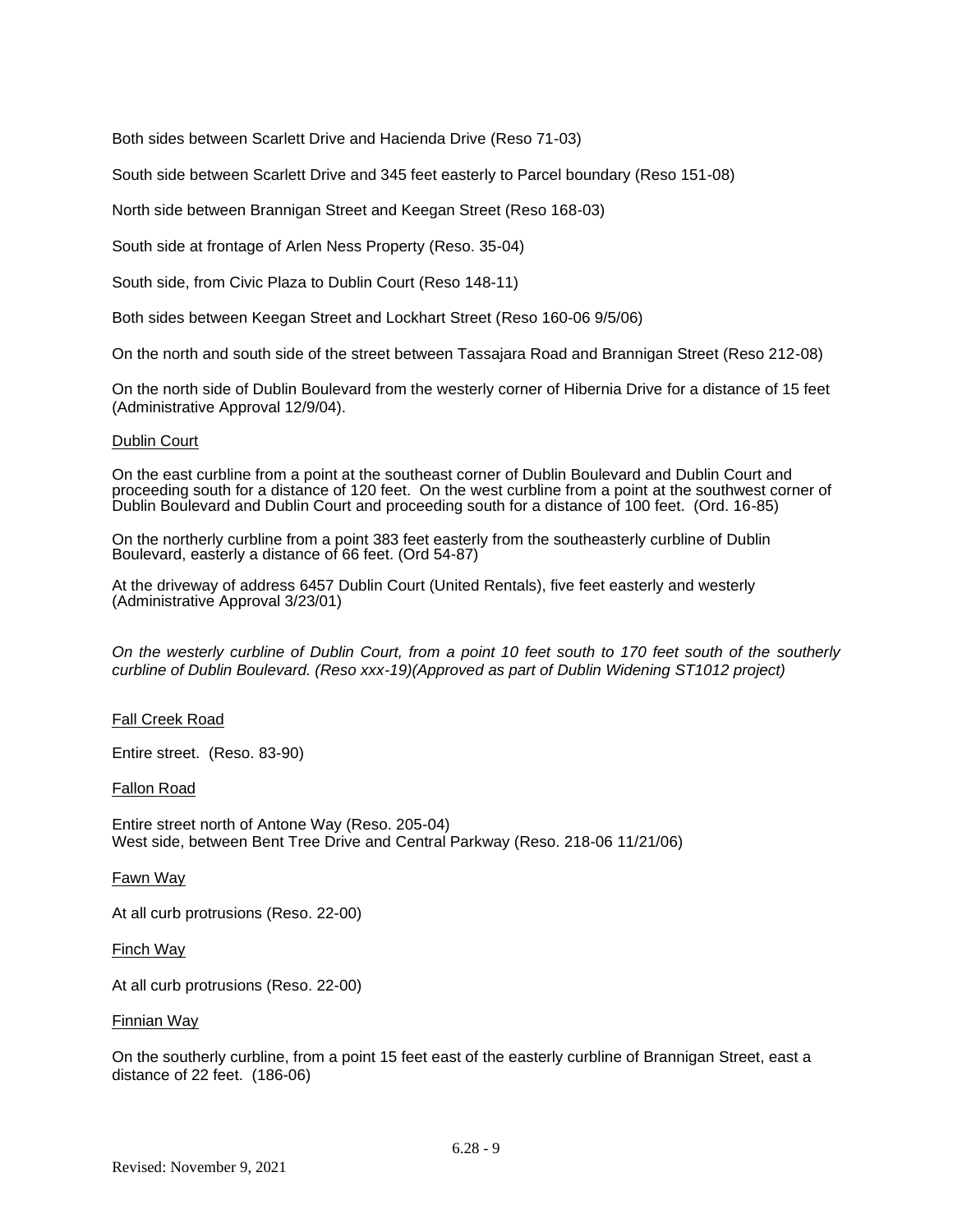On the southerly curbline, from a point 408 feet east of the easterly curbline of Brannigan Street, east a distance of 30 feet. (186-06)

On the southerly curbline, from a point 455 feet east of the easterly curbline of Brannigan Street, east a distance of 11 feet (186-06)

On the southerly curbline, from a point 489 feet east of the easterly curbline of Brannigan Street, east a distance of 11 feet (186-06)

On the southerly curbline, from a point 518 feet east of the easterly curbline of Brannigan Street, east a distance of 11 feet (186-06)

On the southerly curbline, from a point 555 feet east of the easterly curbline of Brannigan Street, east a distance of 15 feet (186-06)

On the northerly curbline, from a point 15 feet east of the easterly curbline of Chancery Lane, east a distance of 21 feet (186-06)

On the northerly curbline, from a point 14 feet west of the westerly curbline of Chancery Lane, west a distance of 25 feet (186-06)

#### Gleason Drive

On the north side between Tassajara Creek bridge and Tassajara Road (Reso 223-02)

# Glynnis Rose Drive

On the westerly curbline, from the northerly curbline of Roscommon Way, northerly a distance of 50 feet. (Reso 168-04)

On the east side at Roscommon Way, between two curb ramps and 20 feet north and south of the curb ramps. (Reso 23-09)

On the east side along the length of the right turn pocket just south of Central Parkway (Reso 23-09)

On the east side from Dublin Boulevard northerly to the end of the median island (Reso 23-09)

#### Golden Gate Drive

(Ord 54-87)On the east curbline from the southerly curbline of Dublin Boulevard, southerly a distance of 100 feet. (Reso. 108-96)

On the westerly curbline of Golden Gate Drive, from the southerly curbline of Dublin Boulevard to the elongation of the southerly curbline of St. Patrick Way.

On the westerly curbline from a point 430 feet south of the elongation of the southerly curbline of St. Patrick Way, south through the cul-de-sac and continuing north to a point 460 feet south of the southerly curbline of St. Patrick Way.

On the easterly curbline from the southerly curbline of St. Patrick Way south a distance of 140 feet. (Reso 62-19)

On the easterly curbline from the northerly curbline of St. Patrick Way north a distance of 105 feet.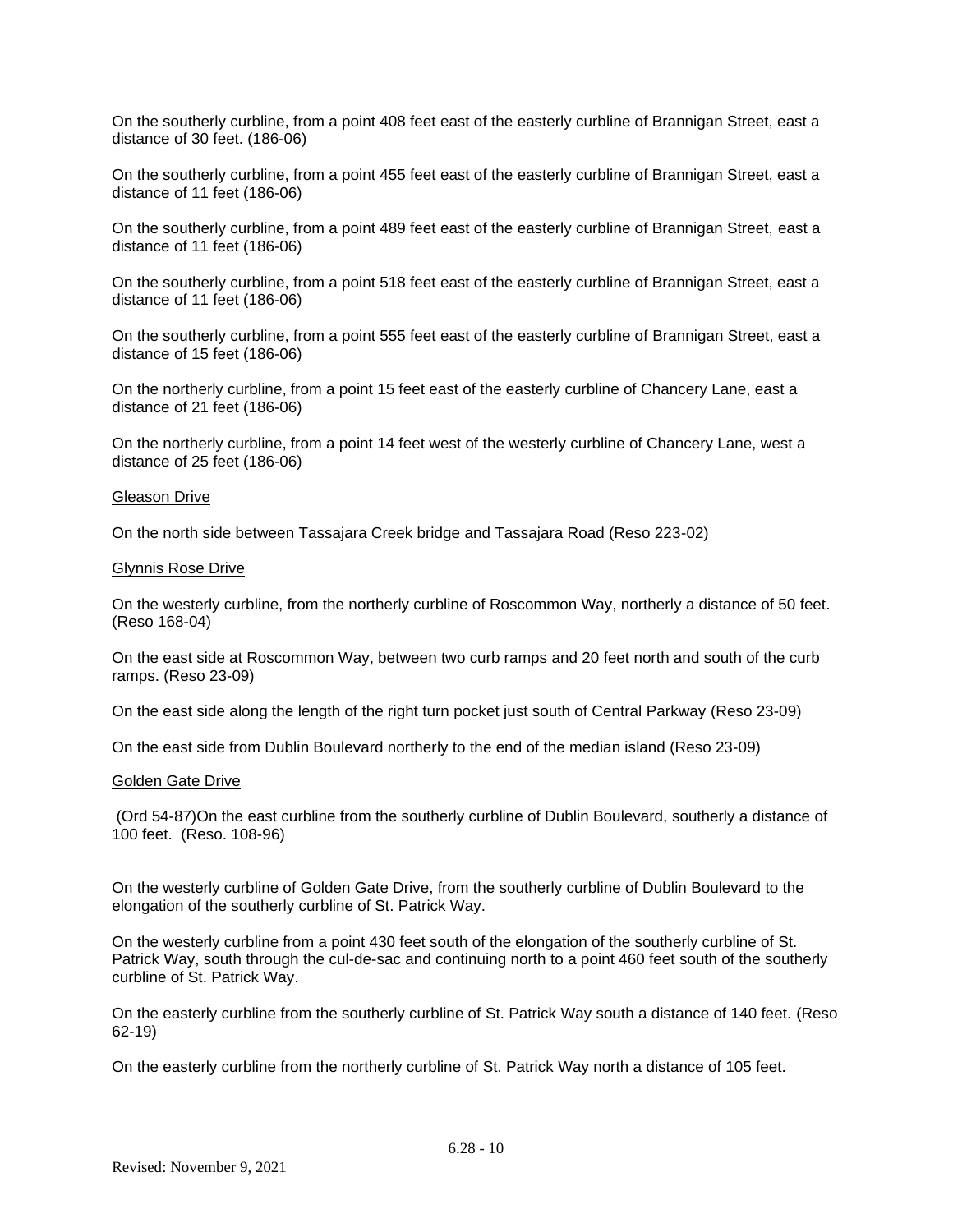# Hacienda Drive

On the east side, from Dublin Blvd. to the southerly Hacienda Crossings driveway (Reso 222-02)

# Hansen Drive

On the west side of Hansen Drive, from the corner of Dublin Boulevard northerly for a distance of 15 feet (Administrative Approval 7/24/200)

# Inspiration Drive

Entire street. (Reso. 207-99)

# John Monego Court

On the easterly side from Dublin Boulevard southerly a distance of 421 feet (to second driveway) (Ord 11- 12)

On the westerly side from Dublin Boulevard southerly a distance of 352 feet (to first driveway) (Ord 11-12)

# Langmuir Lane

On the north curbline, from a point 130 feet east of the prolongation of the easterly curbline of Langmuir Court, easterly a distance of 20 feet. (Reso. 221-99)Lee Thompson Street

On the easterly curbline from a point 330 feet south of the prolongation of the southerly curbline of Palermo Way, southerly a distance of 150 feet. (Reso 29-15)

# Lewis Avenue

South side, from the east side of Village Parkway to the first driveway of Corwood Car Wash for a distance of 15 feet. (Administrative Approval 2/25/00)

# Lockhart Street

On the westerly curbline from the prolongation of the southerly curbline of Gleason Drive, to the prolongation of the northerly curbline of Central Parkway except on the westerly curbline from a point 91 feet south of the prolongation of the southerly curbline of Palermo Way, southerly a distance of 600 feet during the hours of 7:30 AM to 9:00 AM and 1:30 PM to 3:30 PM on school days only. (Reso 35-17)

On the easterly curbline from the prolongation of the southerly curbline of Gleason Drive, to the prolongation of the northerly curbline of the Fallon Sports Park entrance (Reso 35-17)

# Madden Way

On both sides, between Grafton Street and Shapleigh Place/ Jenkins Place (Reso 145-08) On both sides, between Gleason Drive and Ridgefield Way/ Ridgefield Court (Reso 145-08)

# Mangrove Drive

On the north side, easterly and westerly of the projected centerline of Myrtle Drive, a distance of 200 feet; on the south side, easterly and westerly of the east and west curblines of Myrtle Drive, a distance of 60 feet. At all curb protrusions. (Reso. 22-00).

# Martinelli Way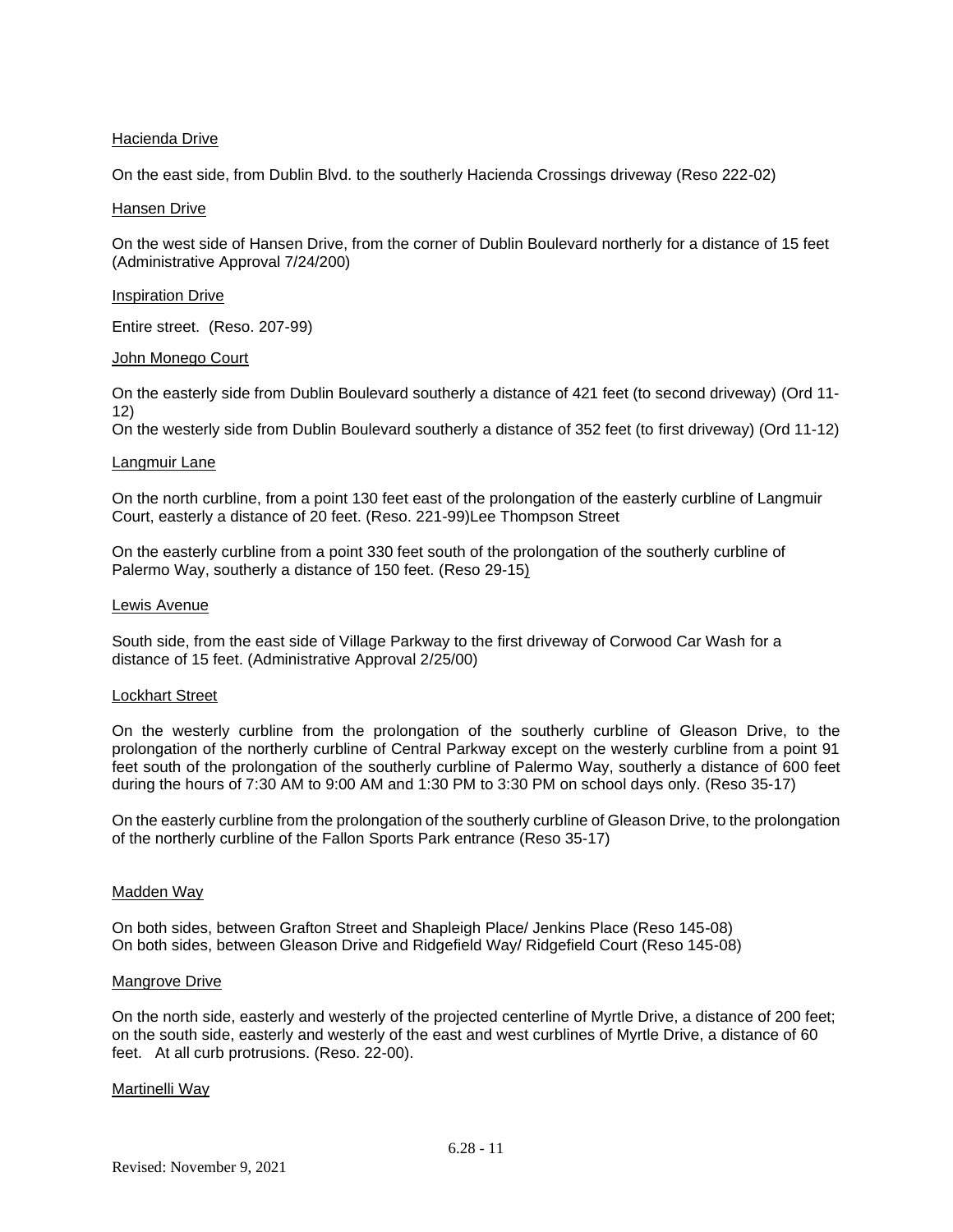On both sides of Martinelli Way between Arnold Road and Hacienda Drive. (5/15/07)

No parking on both sides of Martinelli Way between Iron Horse Parkway and Arnold Road (Reso 40-08)

# Myrtle Drive

(Fire lane marking) east side between two driveways of Shamrock Ford Dealership (Administrative approval 1/12/01)

# North Dublin Ranch Drive

North side between Tassajara Road and the easterly boundary of Tract 6962 (Reso 26-03) South side between Tassajara Road and the easterly boundary of Tract 6963 (Reso 27-03)

# Palermo Way

No parking on both sides of Palermo Way through the turn. (Reso190-08) No parking along the landscape popouts on Palermo Way. (Reso190-08)

# Oak Bluff Lane:

95-foot no parking zone, indicated by red curb, shall be established on the southerly curbline of Oak Bluff Lane at Newfields Lane, and a 50-foot no parking zone on the northerly curlbine Oak Bluff Lane at Newfields Lane. (Reso 19-09)

# Peacock Court

At all curb protrusions. (Reso. 22-00)

# Penn Drive

On the southwesterly curbline, a distance of 40 feet northwesterly and 40 feet southeasterly of the pedestrian crosswalk across Penn Drive at the northwesterly curbline of King Way. (Ord. 20-82) (Ord 54- 87)

On the generally westerly curbline, from a point 80 feet southerly of the southerly curbline of Lancaster Road, southerly a distance of 112 feet; and from a point 272 feet southerly of the southerly curbline of Lancaster Road, southerly a distance of 144 feet. (Reso. #96-97).

On the east side of Peen Drive adjacent to residential property 6729 Birch Court, northerly for a distance of 15 feet. (Administrative Approval12/9/02)

# Pheasant Court

At the cul-de-sac end, between the driveways of #4557 and #4564. At all curb protrusions. (Reso. 22- 00).

At driveway of #4564, northerly a distance of 8 feet (Administrative Approval 10/2/00)

# Regional Street

On the east curbline from a point 460 feet north of the north curbline of Dublin Boulevard, north a distance of 20 feet; on the east curbline from a point 535 feet north of the north curbline of Dublin Boulevard, north a distance of 30 feet; on the east curbline from a point 205 feet from the south curbline of Amador Valley Boulevard, south a distance of 20 feet. (Ord. 11-85) (Ord 54-87)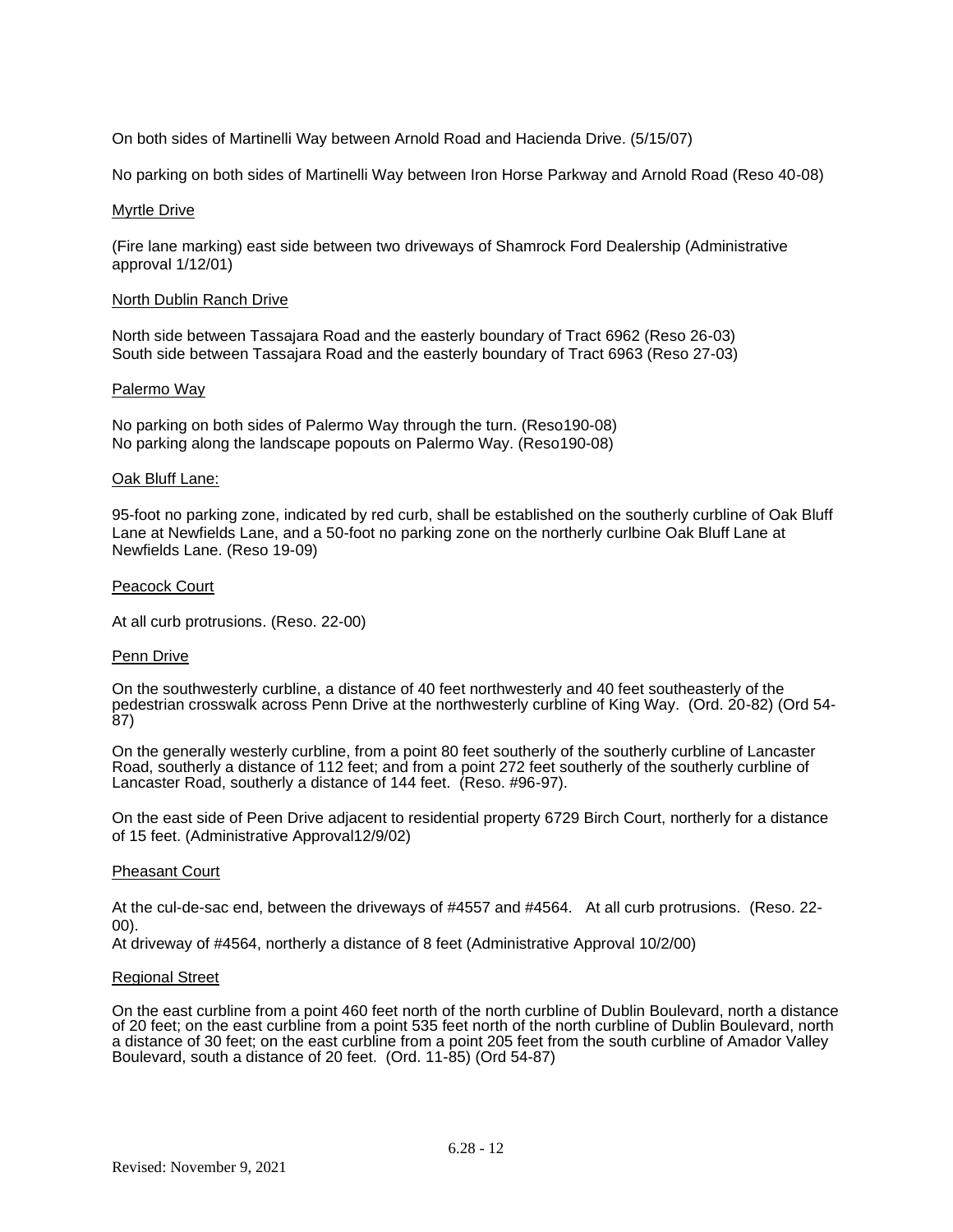On the west curbline, from a point 370 feet south of the south curbline of Amador Valley Boulevard, south a distance of 20 feet. (Ord. 11-85) (Ord 54-87)

On the west curbline from a point 378 feet north of the north curbline of Dublin Boulevard, north a distance of 83 feet. (Ord. 27-85) (Ord 54-87)

On the easterly and westerly curblines from the northerly curbline of Dublin Boulevard, northerly a distance of 290 feet; and on the easterly curbline from the southerly curbline of Dublin Boulevard, southerly a distance of 280 feet, and on the westerly curbline southerly a distance of 185 feet, and on the north side of the driveway of 6850 Regional Street, northerly a distance of 20 feet And on the south side of the driveway of 6850 Regional Street, southerly a distance of 75 feet (Reso. 143-12)

On the westerly curbline, from the southerly curbline of Amador Valley Boulevard, southerly a distance of 350 feet. (Reso. 97-92)

# San Ramon Road

On the easterly and westerly curblines from the Contra Costa County Line, southerly to the State Highway 580 right-of-way. (Ord 54-87)

#### Scarlett Court

On the generally westerly curbline, from the southerly curbline of Dublin Boulevard, southerly a distance of 13 feet; from a point 27 feet southerly of the southerly curbline of Dublin Boulevard, southerly a distance of 3 feet; and from a point 48 feet southerly of the southerly curbline of Dublin Boulevard, southerly a distance of 8 feet. (Reso. 36-94)

On the generally northeasterly curbline from a point 810 feet southeasterly from the northeasterly curbline of Dougherty Road, southeasterly a distance of 220 feet.

On the southerly curbline, from the easterly cul-de-sac, westerly a distance of 2,500 feet. (Reso. 22-98)

On the northerly curbline, from the westerly curbline of Scarlett Drive, westerly a distance of 49 feet. (Reso. 182-00)

At #6335 to 6355, 15 feet easterly and westerly of exit driveway (Administrative approval April 1998)

#### Scarlett Drive

Entire street (southerly of Dublin Blvd.) (Reso 43-93, Reso 195-01)

North side between Dougherty Road and Houston Place (Reso 34-03)

East side, frontage of Sonic Automotive project (Reso. 61-04)

East side, frontage of Arlen Ness Property (Reso. 35-04)

#### Shady Creek Road

On the easterly curbline, from the prolongation of the northerly curbline of Willow Creek Drive, northerly a distance of 10 feet (Reso 30-15)

On the easterly curbline, from the prolongation of the southerly curbline of Willow Creek Drive, southerly a distance of 15 feet (Reso 30-15)

On the northerly curbline, from the prolongation of the westerly curbline of Squirrel Creek Circle, westerly a distance of 20 feet (Reso 30-15)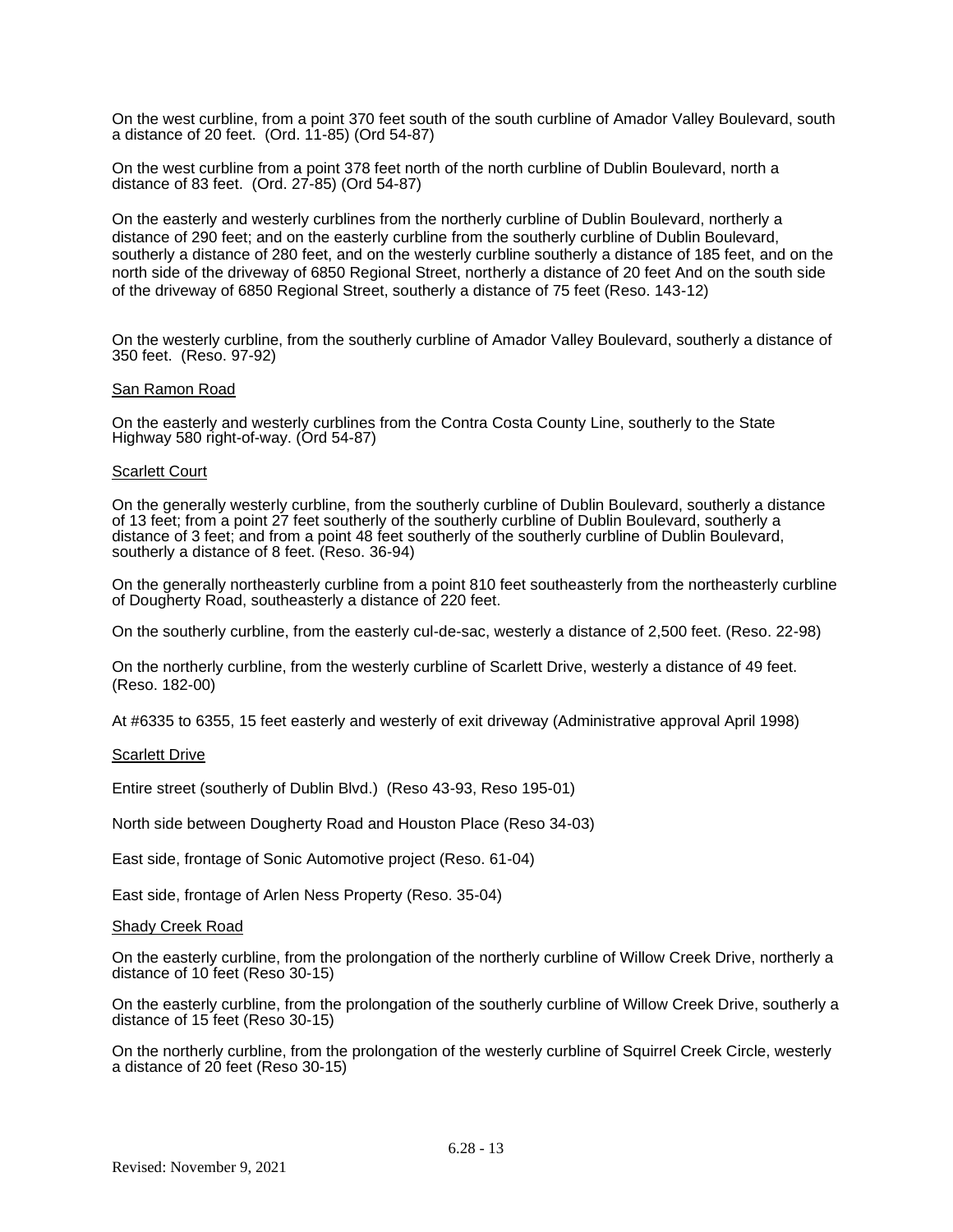On the northerly curbline, from the prolongation of the easterly curbline of Squirrel Creek Circle, easterly a distance of 40 feet; (Reso 30-15)

On the northerly curbline, from the prolongation of the westerly curbline of Quail Creek Circle, westerly a distance of 40 feet; (Reso 30-15)

On the north side as follows: From the easterly curbline of Crossridge Road, easterly a distance of 50 feet; from the easterly curbline of Quail Creek Circle, easterly a distance of 75 feet. (Reso 30-15)

Northerly of the driveway of residence 7920 Shady Creek, a distance of 15 feet (Administrative approval on 9/29/00)

#### Shannon Avenue

On the northerly curbline from a point 500 feet westerly from the westerly curbline of San Ramon Road, easterly to a point 50 feet easterly from the easterly curbline of San Ramon Road; and on the southerly curbline from the westerly curbline of San Ramon Road, westerly a distance of 500 feet. (Ord 54-87)

On the south side of Shannon Avenue in front of the St. Raymond's School/Church at the northerly driveway southerly a distance of distance of 15 feet (Administrative Approval 1/13/09)

# Sierra Court

On the easterly curbline from the northerly curbline of Dublin Boulevard, northeasterly a distance of 115 to the first driveway; and on the westerly curbline from the northerly curbline of Dublin Boulevard, northeasterly a distance of 155 feet. (Ord. 01-85) (Ord 54-87)

At the northeasterly curb return of Trinity Court, a distance of 72 feet; and at the southeasterly curb return of Trinity Court, a distance of 62 feet. (Resolution 124-95)

On the westerly curbline north of the south driveway of 6400 Sierra Court, a distance of 15 feet (Admin Approval)

#### Sierra Lane

On the northerly curbline, from the easterly curbline of Dougherty Road, easterly a distance of 70 feet, and from the westerly curbline of Dougherty Road, westerly a distance of 75 feet, and from a point 105 feet westerly of the westerly curbline of Dougherty Road, westerly a distance of 140 feet. (Resolution 38- 95)

On the southerly curbline, from the easterly curbline of Dougherty Road, easterly a distance of 54 feet, and from the westerly curbline of Dougherty Road, westerly a distance of 203 **115** feet. (Resolution 38- 95) (Reduced from 203' to 115' due to construction of a new driveway for The Tralee).

#### Silvera Ranch

Both sides of Silvera Ranch Drive between Tassajara Road and a point extending 350 feet easterly of Tassajara Road (145-07)

# Signal Hill Drive

Both sides along frontage of Recreational Facility and Golf Course Clubhouse (Reso. 205-04)

# Silvergate Drive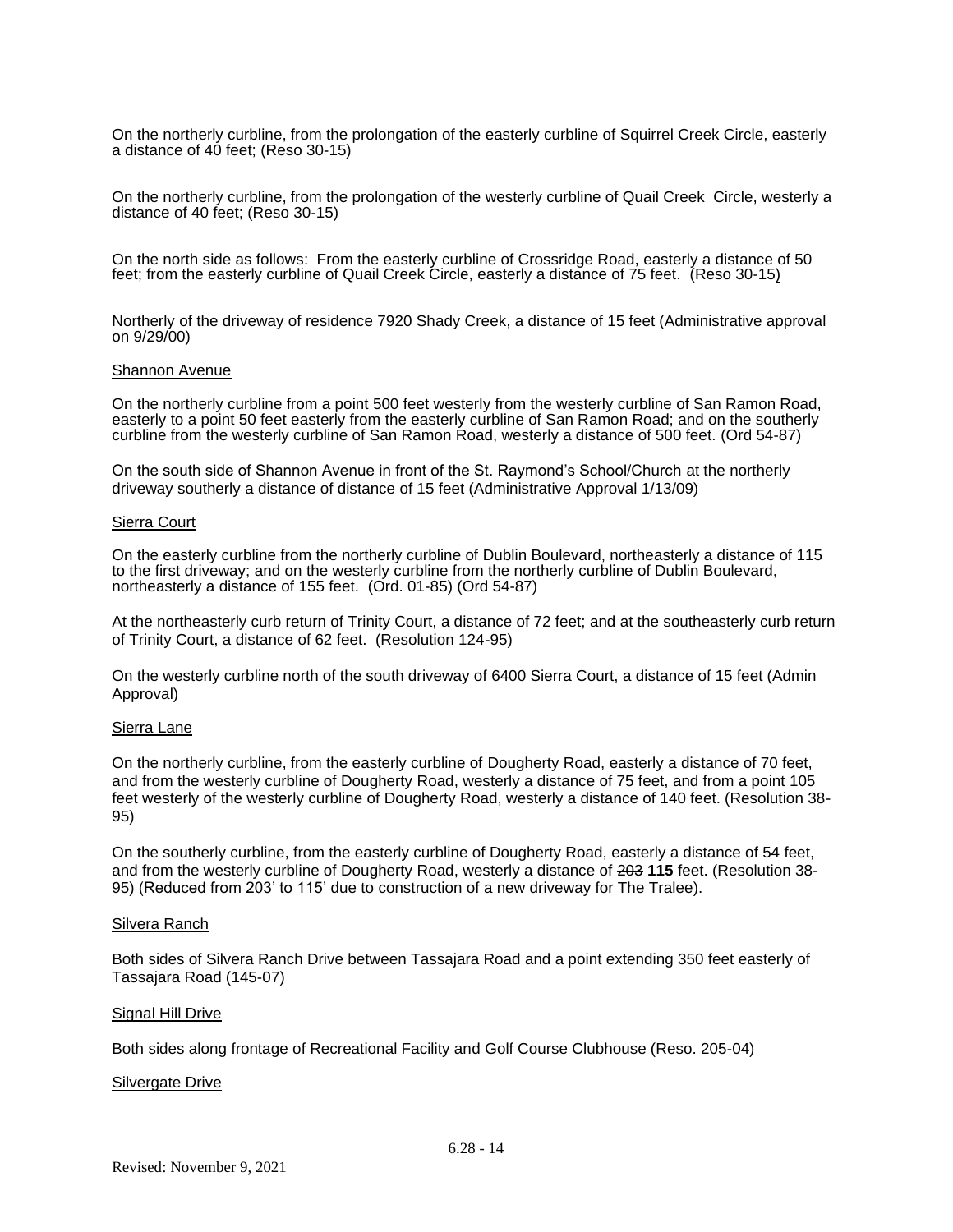On the northerly curbline between Dublin Green Drive and San Ramon Road and westerly of Dublin Green Drive for a distance of 100 feet. (Ord. 09-83) (Ord 54-87)

On the northerly curbline from the westerly curbline of San Ramon Road, westerly to the easterly curbline of Woodren Avenue; and on the southerly curbline from the westerly curbline of San Ramon Road, westerly a distance of 100 feet, from a point 206 feet west of the westerly curbline of San Ramon Road, westerly a distance of 125 feet, and from a point 393 feet west of the westerly curbline of San Ramon Road, westerly a distance of 107 feet. (Resolution 116-94)

#### Somerset Lane

Northerly and southerly curblines between Creekview Drive and Tassajara Road

#### South Dublin Ranch Drive

North side between Tassajara Road and the boundary of Tract 6963 (Reso 27-03)

South side between Tassajara Road and the boundary of Tract 6964 (Reso 28-03)

#### **Sparrow Court**

At all curb protrusions (Reso. 22-00)

#### Squirrel Creek Circle

At 7711 Squirrel Creek Circle, a distance of 14 feet on the northeast corner (Administrative Approval 3/21/01)

#### St. Patrick Way

On the northerly curbline from the easterly curbline of Golden Gate Drive, easterly a distance of 110 feet. (Reso 178-14)

On the northerly curbline from 170 feet east of the easterly curbline of Golden Gate Drive, easterly a distance of 20 feet. (Reso 178-14)

On the northerly curbline from 330 feet east of the easterly curbline of Golden Gate Drive, easterly a distance of 10 feet. (Reso 178-14)

On the northerly curbline from 440 feet east of the easterly curbline of Golden Gate Drive, easterly a distance of 10 feet. (Reso 178-14)

On the northerly curbline, from 210 feet west of the westerly curbline of Amador Plaza Road, westerly a distance of 10 feet. (Reso 178-14)

On the northerly curbline, from 170 feet west of the westerly curbline of Amador Plaza Road, westerly a distance of 10 feet. (Reso 178-14)

On the northerly curbline, from the westerly curbline of Amador Plaza Road, westerly a distance of 50 feet. (Reso 178-14)

On the southerly curbline, from the westerly curbline of Amador Plaza Road, westerly a distance of 120 feet. (Reso 178-14)

On the southerly curbline, from 180 feet west of the westerly curbline of Amador Plaza Road, westerly a distance of 10 feet (Reso 178-14)

On the southerly curbline, from 230 feet west of the westerly curbline of Amador Plaza Road, westerly a distance of 10 feet (Reso 178-14)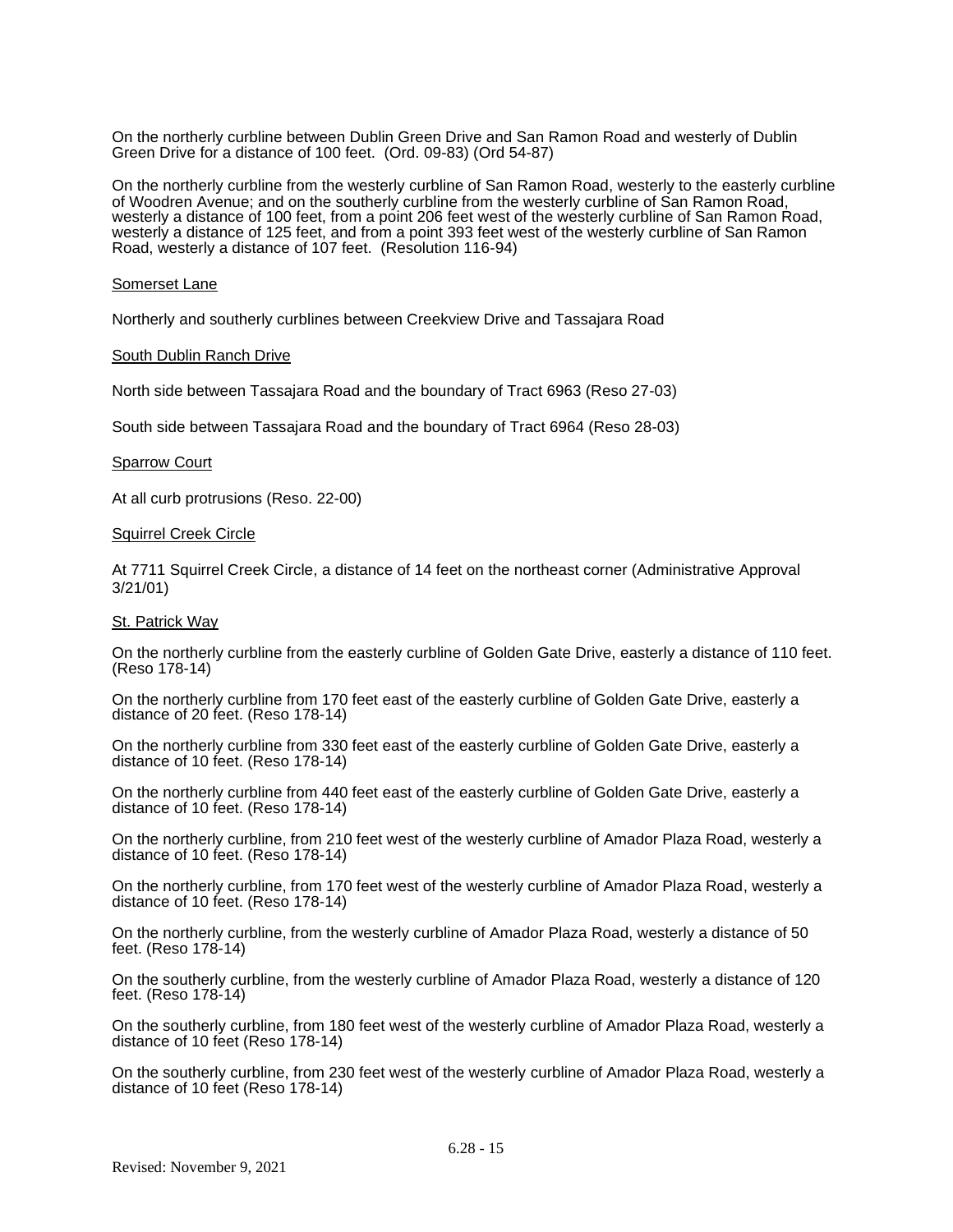On the southerly curbline, from 300 feet west of the westerly curbline of Amador Plaza Road, westerly a distance of 10 feet (Reso 178-14)

On the southerly curbline, from 330 feet east of the easterly curbline of Golden Gate Drive, easterly a distance of 10 feet (Reso 178-14)

On the southerly curbline, from 165 feet east of the easterly curbline of Golden Gate Drive, easterly a distance of 10 feet (Reso 178-14)

On the southerly curbline, from 115 feet east of the easterly curbline of Golden Gate Drive, easterly a distance of 10 feet (Reso 178-14)

On the southerly curbline, from the easterly curbline of Golden Gate Drive, easterly a distance of 50 feet (Reso 178-14)

#### Stagecoach Road

Entire street. (Reso. 132-90)

#### Starward Drive

On the easterly curbline, from the northerly curbline of Amador Valley Boulevard, northerly to the driveway entrance into 7601 Amador Valley Boulevard, a distance of 45 feet; and from said driveway entrance, northerly to the driveway entrance into 7323 starward Drive, a distance of 20 feet. (Reso. 101- 89)

On the easterly curbline, a distance of 15 feet on either side of the driveway into 7475 Starward Drive.

On the west side, from the north curbline of Amador Valley Blvd., northerly a distance of 108 feet. (Reso 115-01)

#### Summerglen Drive

On the south side, west of the most westerly driveway for Dougherty Elementary School, a distance of 15'. (Administrative approval 9/28/06)

On the south side, east of each exit driveway for Dougherty Elementary School, each a distance of 15 feet (Administrative approval 9/28/06)

#### Tamarack Drive

On the northerly curbline from the easterly side of the easterly driveway into Frederiksen School opposite Burton Street, easterly a distance of 40 feet. (Ord. 18-87). (Ord 54-87)

On the south side, from the southwesterly curb return of Village Parkway, westerly a distance of 20 feet. On the north side, from the northeasterly curb return of Village Parkway, easterly a distance of 25 feet. (Reso. 201-00)

#### Tassajara Road

On the west side between Gleason Drive and the northerly boundary of Tract 7022 (Reso 223-02)

On the west side between Dublin Boulevard and Central Parkway (Reso 178-04)

On the west side between the northerly and southerly boundaries of Tract 7075 (Reso 18-05)

East side of Tassajara between Silvera Ranch Drive and a point extending 770 feet northerly of Tassajara Road (145-07)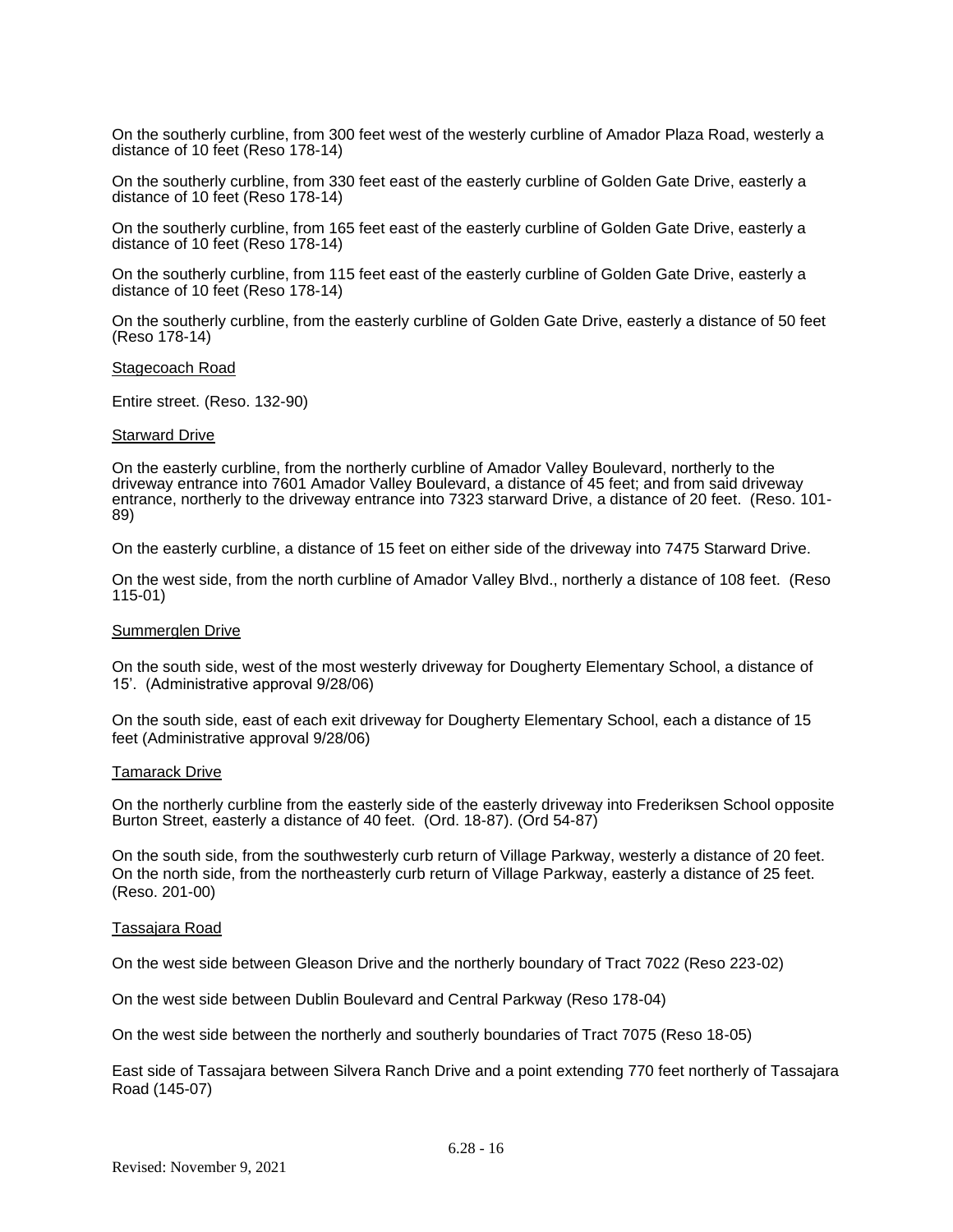# Turquoise Street

On the southerly curbline from the westerly curbline of Stagecoach Road a distance of 75 feet. (Reso. 66-88)

#### Village Parkway

On the easterly curbline from the southerly curbline of Dublin Boulevard, southerly a distance of 480 feet; and on the westerly curbline from the southerly curbline of Dublin Boulevard, southerly a distance of 432 feet. (Modified by Reso. 11-00, 2/1/00)

On the northeasterly curbline from the southerly Contra Costa County Line, southerly a distance of 28 feet. (Ord 54-87)

On the westerly curbline from the northerly curbline of Dublin Boulevard, northerly a distance of 142 feet. (Ord 54-87)

On the easterly curbline, from a point 236 feet southerly of the southerly curbline of Lewis Avenue, southerly a distance of 35 feet (35 feet southerly of the northernmost driveway of the U.S. Post Office at 6937 Village Parkway). (Reso. 40-90)

On the westerly curbline from the northerly curbline of Brighton Drive, northerly to the southerly curbline of Davona Drive. (Ord 54-87)

On the easterly curbline from a point 100 feet northerly from the northerly curbline of Amador Valley Boulevard, northerly a distance of 50 feet. (Ord 54-87)

On the generally easterly and westerly curblines from the northwesterly curbline of Amador Valley Boulevard, northerly to the Contra Costa County Line, except where defined under Section 6.40.005 as passenger loading zones. (Reso. 213-11 Dec 6, 2011) (Ord 54-87)

On the easterly curbline from the northerly curbline of Dublin Boulevard, northerly a distance of 145 feet. (Ord 54-87)

On the easterly curbline from the southerly curbline of Lewis Avenue, southerly a distance of 180 feet. (Ord 54-87)

On the easterly curbline from the southerly curbline of Tamarack Drive, southerly a distance of 200 feet. (Ord 54-87)

On the easterly curbline from the southerly curbline of Brighton Drive, southerly a distance of 200 feet. (Ord 54-87)

On the southwesterly curbline from the southeasterly curbline of Amador Valley Boulevard, southeasterly a distance of 125 feet. (Ord 54-87)

On the west side at the second driveway of address 6890 VPW, five feet northerly (Administrative Approval 7/26/01)

On the west side, at the driveway of address 6900 VPW, eight feet northerly and fourteen feet southerly of the northerly driveway entrance. (Administrative Approval 6/8/00)

On the easterly curbline of Village Parkway from the point 176 feet north of prolongation of northerly curb line of Brighton Drive to the point 438 feet north of Brighton Drive (Reso 113-18, 10/16/2018)

#### Vomac Road

On the easterly curbline from the northerly curbline of Landale Avenue, northerly a distance of 160 feet; and on the easterly curbline from a point 320 feet northerly from the northerly curbline of Landale Avenue, northerly to a point 20 feet northerly from the northerly curbline of Holanda Lane. (Ord 54-87)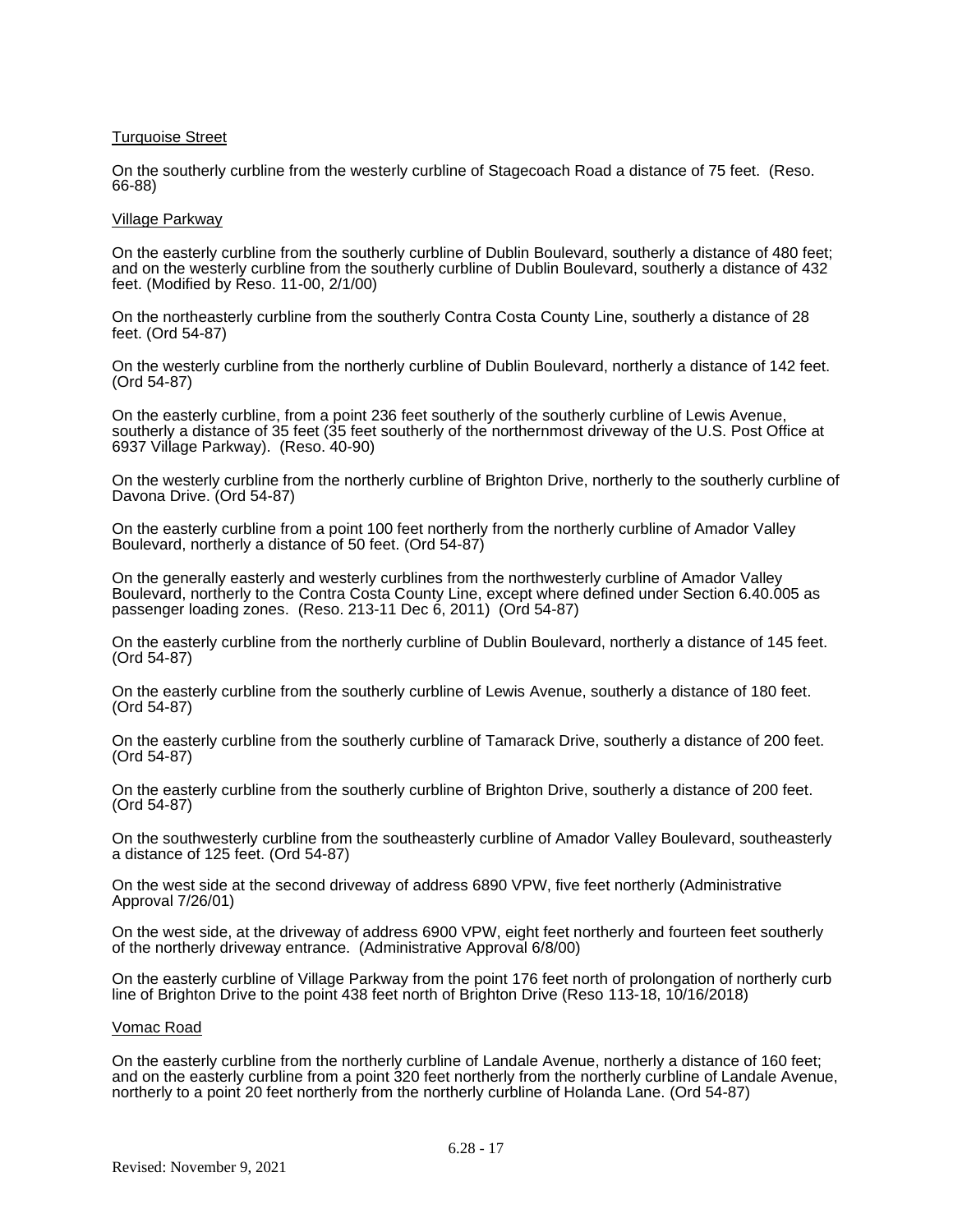# Wildwood Road

Entire street. (Reso. 83-90)

# Willow Creek Drive

Entire street. (Reso. 132-90)

# York Drive

On the southeasterly curbline from the southwesterly curbline of Spruce Lane, southwesterly a distance of 105 feet. (Ord 54-87)

On the westerly curbline from Spruce Lane northerly a distance of 15 feet; on the easterly curbline, southerly a distance of 15 feet from Spruce Lane. (Administrative Approval)

# **6.28.015 No Parking – Towaway Zone**

# Maguire Way

On the northeasterly curbline of Maguire Way from a point 173 feet southeast of the southeasterly curbline of Finnian Way, southeasterly a distance of 59 feet. (Reso. 89-18)

# Arnold Road

On the easterly curbline, from the limit line for northbound Arnold Road at Central Parkway, southerly a distance of 240 feet. (3/21/06) (Reso 33-06)

On the westerly curbline from the limit line for southbound Arnold Road at Dublin Boulevard, northerly a distance of 67 feet. (3/21/06). (Reso 33-06)

An existing "No Parking" zone, indicated by "No Parking" signage, shall be extended southerly by 270 feet on the west side of Arnold Road south of Central Parkway (Reso 08-10)

On the westerly curbline of Arnold Road, from the projected extension of the limit line for northbound Arnold Road at Gleason Drive, southerly a distance of 2,120 feet. (Reso 08 -10)

# Myrtle Drive

On the easterly curbline from the westerly edge of the existing curb ramp at the southeast corner of Dublin Boulevard, southerly a distance of 280 feet. 2/21/06

# Northside Drive

On both sides of the street along the entire length (Reso 39-18) (Tentative 5/1/18 CC)

# **6.28.020 No Parking Zones - Vehicles in Excess of 20 Feet in Length**

# Amador Plaza Road

On the easterly curbline from the southerly curbline of Amador Valley Boulevard, southerly a distance of 800 feet. (Ord 54-87)

On the easterly curbline from the northerly curbline of Dublin Boulevard, northerly a distance of 560 feet. (Ord 54-87)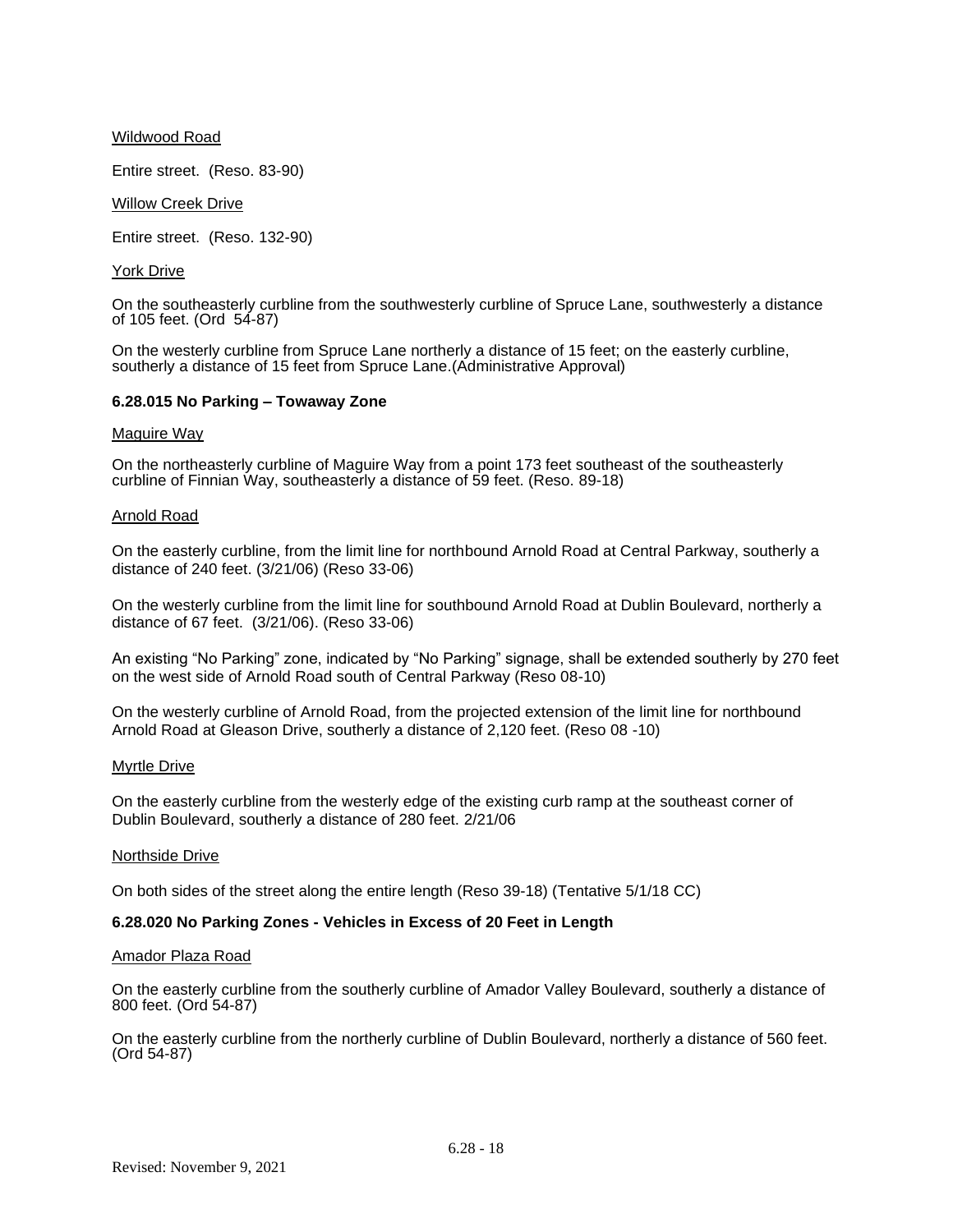On the easterly and westerly curblines from the southerly curbline of Dublin Boulevard, southerly to the end of the street. (ord. 29-85) (Ord 54-87)

# Amador Valley Boulevard

On the northwesterly curbline from the northeasterly curbline of Starward Drive to the westerly curbline of Donohue Drive. (Ord 54-87)

#### Houston Place

On the north side, from Dougherty Road to the northerly boundary of Parcel Map 7537 (Reso 20-03)

#### Regional Street

On the easterly and westerly curblines from the southerly curbline of Amador Valley Boulevard, southerly to the northerly curbline of Dublin Boulevard. (Ord 54-87)

On the easterly curbline from a point 190 feet southerly from the southerly curbline of Amador Valley Boulevard, southerly to its southerly end; and on the westerly curbline from a point 300 feet southerly from the southerly curbline of Amador Valley Boulevard, southerly to its southerly end. (Ord 54-87)

#### Starward Drive

On the easterly and westerly curblines from the northerly curbline of Amador Valley Boulevard, northerly to the intersection of Gunshot Court/Oxbow Lane, a distance of 1,000 feet. (Ord. 10-86) (Ord 54-87)

# **6.28.021 No Parking Zones – Commercially Licensed Vehicles**

Sierra Lane: (Resolution 117 – 21)

On the southerly curbline of Sierra Lane, 115 feet from the westerly curbline of Dougherty Road westerly a distance of 560 feet.

# **6.28.025 No Parking Zones - Vehicles in Excess of 20 Feet in Length and 7 Feet in Height**

Donlon Way

Entire Street. (Resolution No. 136-95)

# **Myrtle Drive**

On the easterly curbline from a point 350 feet south of the westerly edge of the existing curb ramp at the southeast corner of Dublin Blvd., southerly a distance of 170 feet. 2/21/06 (Reso 19-06)

# **6.28.030 No Parking Zones - Trailers**

# Donlon Way

Entire Street. (Resolution No. 136-95)

# **6.28.040 Preferential Parking Privileges (Permit Parking)**

Scarlett Court: Cul De Sac end of Scarlett Court, a total distance of 349 feet. (Reso. 22-98)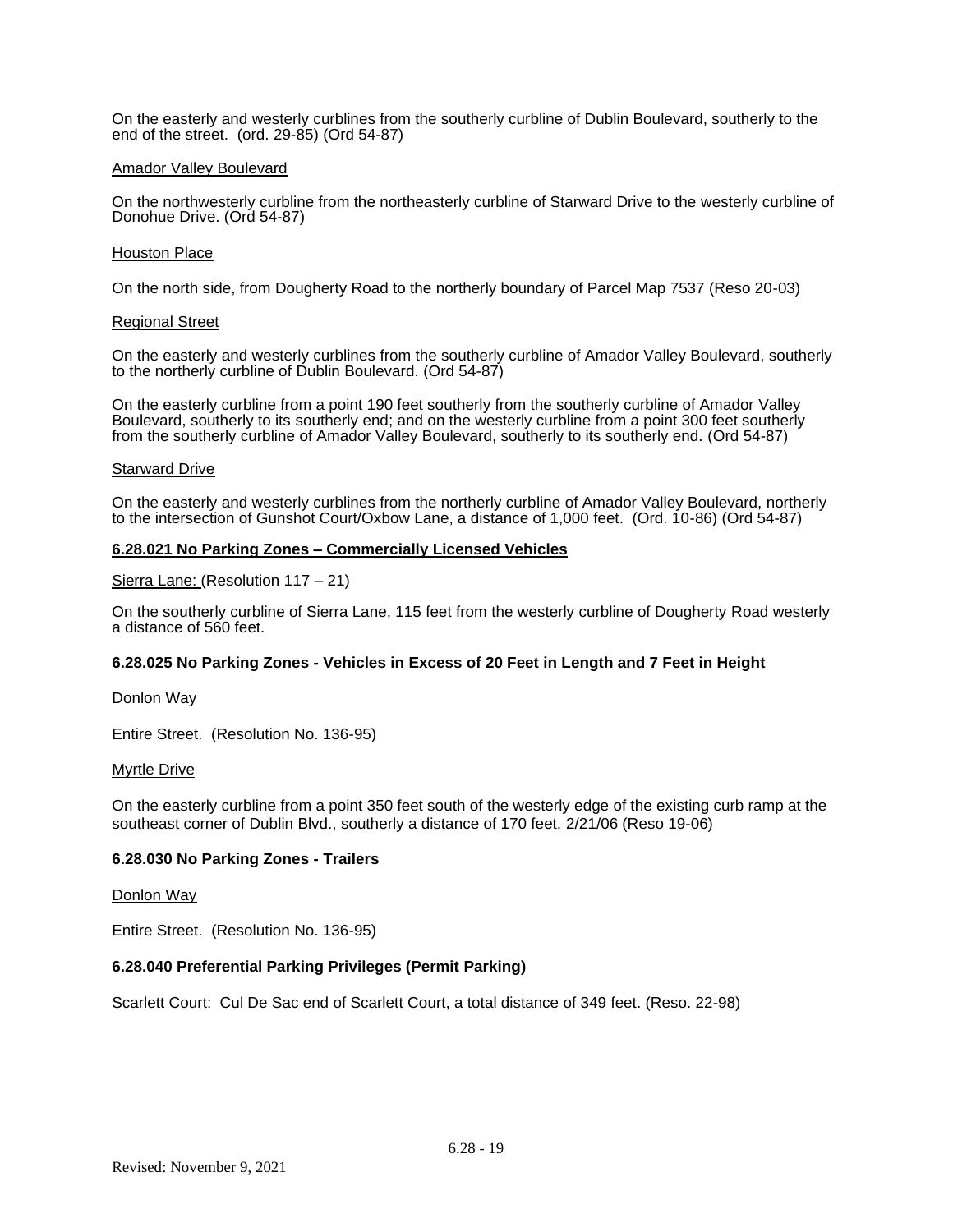# **CHAPTER 6.32 LIMITED PARKING ZONES**

[AUTHORITY: SECTION 6.04.230; SECTION 6.04.260; SECTION 6.04.270; SECTION 6.04.290]

Contents: Section 6.32.010 Commercially Licensed Vehicles Section 6.32.010 (a) No Parking for Commercially Licensed Vehicles from 8:00 PM to 6:00 AM Section 6.32.020 School Zones Section 6.32.030 One Hour Parking Section 6.32.040 No Parking 8:00 a.m. to 4:00 p.m. Section 6.32.041 No Parking 10:00 p.m. to 6:00 a.m. Section 6.32.045 No Parking Thursday 6:00 a.m. to 12:00 p.m. Section 6.32.050 Two Hour Parking Section 6.32.055 Three Hour Parking Section 6.32.060 No Parking Except Saturdays Section 6.32.070 No Parking Except Saturdays, Sundays, and Holidays Section 6.32.080 No Parking Except Sundays and Holidays Section 6.32.090 Twenty Minute Parking Section 6.32.095 Fifteen Minute Parking Section 6.32.097 Fifteen Minute Parking, Weekdays Only 6 a.m. to 7 p.m. Section 6.32.100 Disabled Persons Only

# **6.32.010 Limited Parking for Commercially Licensed Vehicles**

No person shall park or leave standing on any City street or portion thereof for a period in excess of two (2) hours, any commercially licensed vehicle having a manufacturer's gross vehicle weight rating of 10,000 pounds or more or any unattended commercially licensed auxiliary dolly or trailer. (Ord 54-87)

Exceptions: The two (2) hour limitation on parking shall not apply to the parking of such vehicles for the purpose of delivery to or from any building or structure located within the City, or, for the purpose of delivering materials to be used in the repair, remodeling, or construction of any such building or structure for which a building permit has been obtained. (Ord. 28-85) (Ord 54-87)

# **6.32.010 (a) No Parking for Commercially Licensed Vehicles from 8:00 PM to 6:00 AM**

Sierra Court, Sierra Lane, and Trinity Court. (Resolution 117 – 21)

On the entirety of Sierra Court, Sierra Lane, and Trinity Court where parking is specifically not restricted by commercial parking restrictions listed below:

- 1. On the westerly curbline between the two driveways of 6800 Sierra Court where commercial vehicles exceeding 20 feet in length are prohibited at any time.
- 2. On the westerly curbline between the two driveways of 6444 Sierra Court (primary address) where commercial vehicles exceeding 20 feet in length are prohibited at any time.
- 3. On the easterly curbline fronting 6805 Sierra Court, 50 feet southerly from southerly curbline of Trinity Court extending 80 feet in southerly direction to the first driveway where commercial vehicles exceeding 6 feet in height are prohibited at any time.
- 4. On the southerly curbline of Sierra Lane, 115 feet from the westerly curbline of Dougherty Road westerly a distance of 250 feet

# **6.32.020 School Zones**

Parking is prohibited in the following locations between the hours of 8:00 a.m. and 5:00 p.m. on school days only: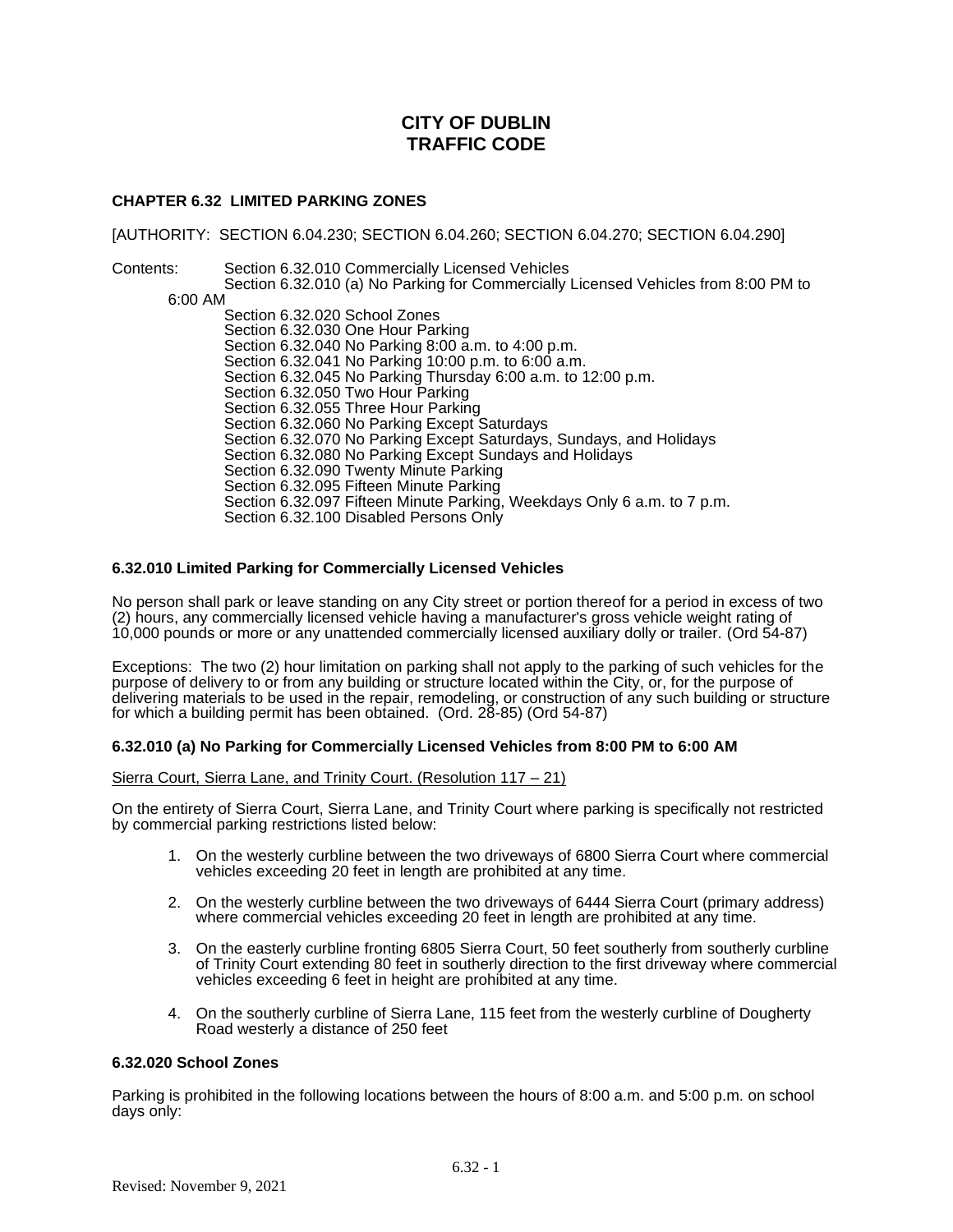# Davona Drive

On the northerly curbline from a point 517 feet westerly from the northerly prolongation of the westerly curbline of Lucania Street, westerly a distance of 220 feet. (Ord 54-87)

# **6.32.030 One Hour Parking 8:00 a.m. to 6:00 p.m.**

# Clark Avenue

On the westerly curbline from the northerly curbline of Dublin Boulevard, northerly a distance of 113 feet. (Ord 54-87)

# Regional Street

On the westerly curbline from the northerly curbline of Dublin Boulevard, northerly a distance of 275 feet. (Ord 54-87)

# Village Parkway

On the southwesterly curbline from a point 184 feet southeasterly from the southeasterly curbline of Amador Valley Boulevard, southeasterly to a point 54 feet northwesterly from the southwesterly prolongation of the northwesterly curbline of Lewis Avenue. (Ord 54-87)

# **6.32.035 One Hour Parking, 7:00 a.m. to 6:00 p.m. Except Sunday**

Village Parkway: On the east side, at the frontage of 6891 Village Parkway, a distance of 111 feet. (Reso. 226-99)

# **6.32.040 No Parking 8:00 a.m. to 4:00 p.m.**

# Vomac Road

On the northeasterly curbline from a point 30 feet southeasterly from the northeasterly prolongation of the southeasterly curbline of Holanda Lane, southeasterly a distance of 74 feet. (Ord 54-87)

# **6.32.041 No Parking 10:00 p.m. to 6:00 a.m.**

Mape Way

On the northerly curbline between Calle Verde Road and San Sabana Road a distance of 150 feet. (Reso. 215-07)

# **6.32.045 No Parking Thursday 6:00 a.m. to 12:00 p.m.**

# **6.32.046 - No Parking Monday through Friday 6:00 a.m. to 9:00 a.m.**

# Dublin Court

On the northerly curbline of Dublin Ct. from a point 475 feet southeast of the southerly curbline of Dublin Blvd, southeasterly a distance of 25 feet. (Reso 207-10)

On the southerly curbline of Dublin Ct. from a point 600 feet southeast of the southerly curbline of Dublin Blvd, southeasterly a distance of 25 feet. (Reso 207-10)

# **6.32.047 - No Parking Weekdays 7:00 a.m. to 4:00p.m**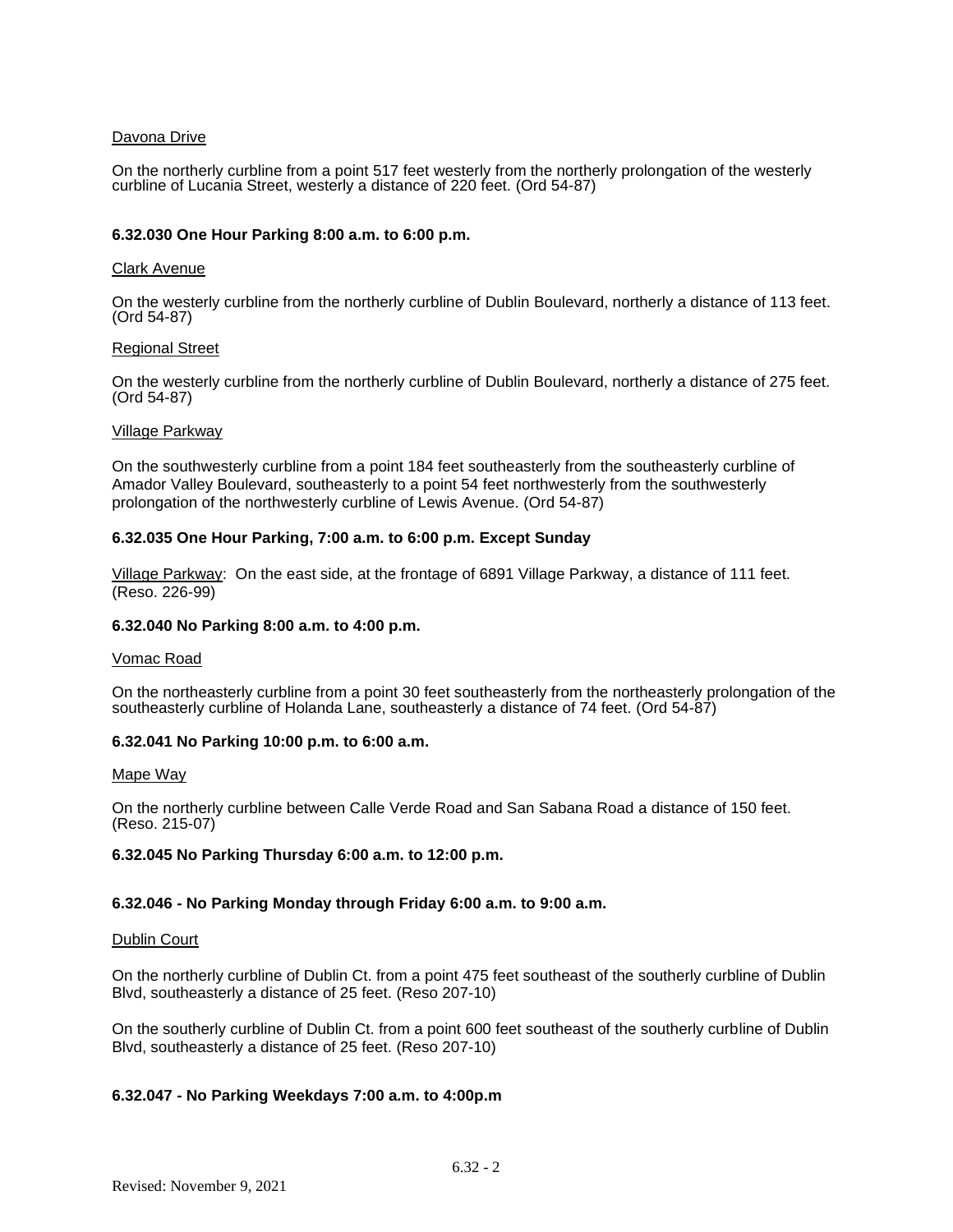# Lockhart Street

On the easterly curbline from a point 155 feet south of the prolongation of the southerly curbline of the westerly entrance to Fallon Sports Park, to a point 50 feet north of the prolongation of the northerly curbline of Central Parkway. (Reso 143-13)

# **6.32.050 Two-Hour Parking 8:00 a.m. to 6:00 p.m.**

# Campbell Lane

Two hour parking limit between 7:00am-6:00pm on both sides of Campbell Lane. (Reso 179-07)

# Dougherty Road

On the easterly curbline from a point 80 feet northerly from the northerly curbline of Scarlett Court, northerly a distance of 170 feet. (Ord 54-87) Golden Gate Drive

On the easterly curbline from a point 460 feet south of the southerly curbline of St. Patrick Way north a distance of 270 feet. (Reso.  $\qquad)$ 

On the easterly curbline from a point 180 feet south of the southerly curbline of Dublin Boulevard to 40 feet north of the northerly curbline of St. Patrick Way from 8:00 A.M. to 8:00 P.M. (Reso. 62-19)

# Iron Horse Parkway

Two hour parking limit between 7am and 6pm on both sides of Iron Horse Parkway north of Martinelli Way, except on the westerly curbline from a point 70 feet north of the northerly curbline of Campbell Green, a distance of 60 feet north. (Reso 509-16)

# John Monego Court

On the westerly side 402 feet south of Dublin Boulevard southerly a distance of 732 feet. (Ord 11-12)

# Scarlett Court

On the generally northeasterly curbline from a point 285 feet generally southeasterly from the northeasterly curbline of Dougherty Road, generally southeasterly a distance of 455 feet. (Ord 54-87)

On the northerly curbline, from a point 86 feet easterly of the easterly curbline of Scarlett Drive, easterly a distance of 57 feet; from a point 173 feet easterly of the easterly curbline of Scarlett Drive, easterly a distance of 277 feet; from a point 480 feet easterly of the easterly curbline of Scarlett Drive, easterly a distance of 19 feet; from a point 599 feet easterly of the easterly curbline of Scarlett Drive, easterly a distance of 120 feet; and from a point 794 feet easterly of the easterly curbline of Scarlett Drive, easterly a distance of 47 feet. (Reso. 22-98) *Repealed from a point 380 feet easterly of Scarlett Drive, easterly a distance of 120 feet and replaced by a loading zone. (Ord. 23-00)*

# **6.32.055 Three Hour Parking, 8:00 a.m. to 5:00 p.m., Saturday, Sunday, and Holidays Excepted**

# Donlon Way

On the westerly curbline, from the southerly curbline of Dublin Boulevard, southerly a distance of 136 feet; from a point 211 feet southerly of the southerly curbline of Dublin Boulevard, southerly a distance of 45 feet; from a point 331 feet southerly of the southerly curbline of Dublin Boulevard, southerly a distance of 19 feet.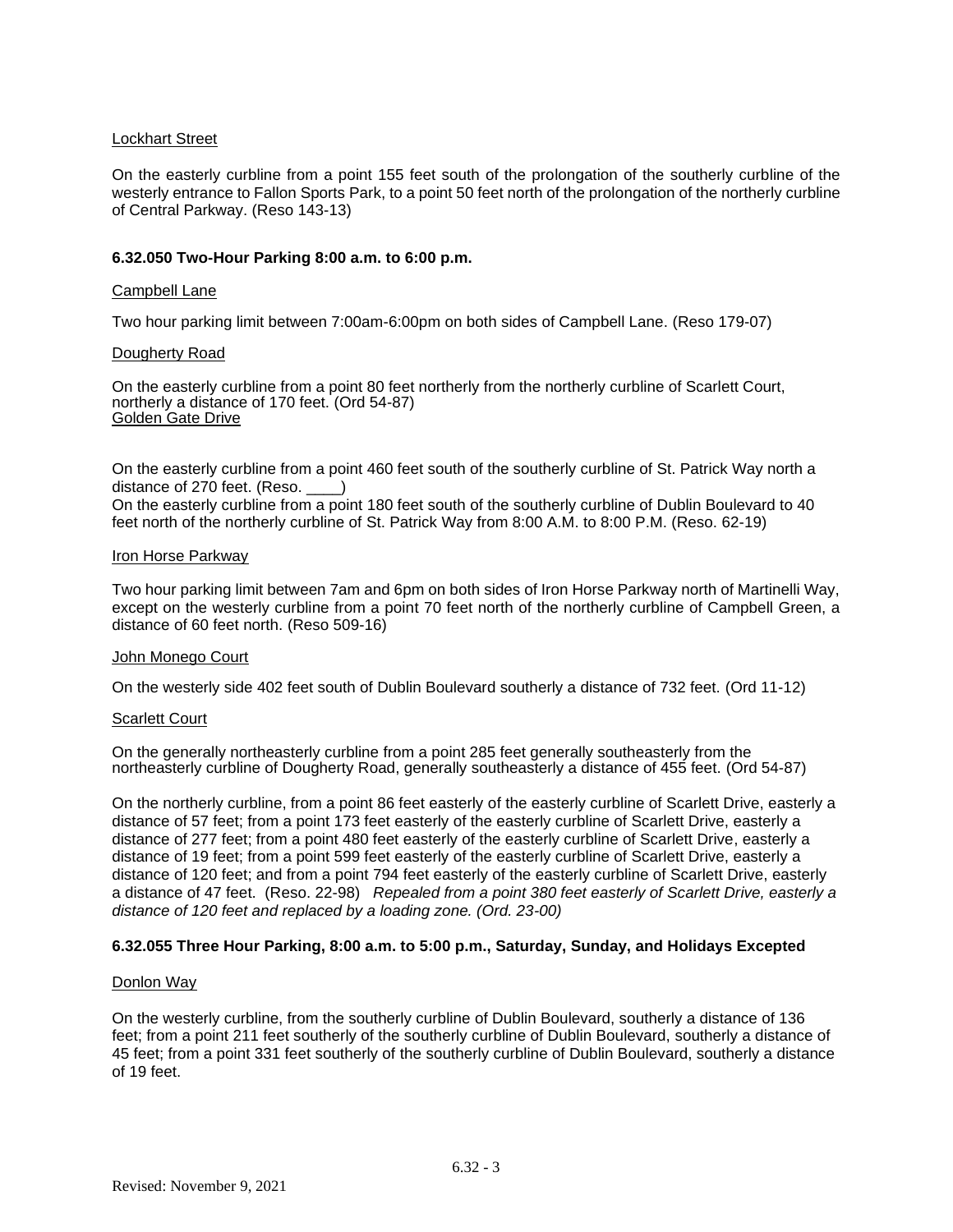On the westerly curbline, from the northerly curbline of Dublin Boulevard, northerly a distance of 99 feet; from a point 160 feet northerly of the northerly curbline of Dublin Boulevard, northerly a distance of 141 feet; from a point 371 feet northerly of the northerly curbline of Dublin Boulevard, northerly a distance of 64 feet.

# Dougherty Road

On the easterly curbline, from a point 17 feet south of the southerly curbline of Houston Place, southerly a distance of 68 feet, frontage of 6117 Dougherty Road (9/19/06)

# **6.32.060 No Parking Except Saturday**

No entries.

**6.32.070 No Parking 6:00 a.m. to 8:00 a.m., Saturdays, Sundays, and Holidays Excepted** No entries

# **6.32.080 No Parking 7:00 a.m. to 7:00 p.m., Sundays and Holidays Excepted**

#### Dougherty Road

On the westerly curbline, from the northerly Southern Pacific Co. right-of-way line, northerly a distance of 1,624 feet.

# **6.32.090 Twenty Minute Parking**

# **6.32.090 (A) 8:00 a.m. to 6:00 p.m., Sundays and Holidays Excepted**

# **6.32.090 (B) All Day Every Day**

# Sierra Court

On the southerly curbline in front of 6908 Sierra Court, extending from the westerly curbline a distance of 100 feet. (Ord. 20-88) **(Deleted, Resolution 117 – 21)** Village Parkway

On the easterly curbline, from a point 271 feet southerly from the southerly curbline of Lewis Avenue, southerly a distance of 59 feet. (Ord. 5-90) **REPEALED 12/21/99 – ORDINANCE 27-99**

# Iron Horse Parkway

On the westerly curbline from a point 70 feet north of the northerly curbline of Campbell Green, a distance of 60 feet north. (Reso 50-16)

# **6.32.090 (C) School Days Only, 7:30 a.m. to 3:30 p.m.**

# Penn Drive

On the northerly curbline, from a point 40 feet westerly of the westerly driveway of Wells School, continuing westerly a distance of 375 feet. (Modified by Reso. 183-99)

# **6.32.090(D) One Hour Parking, School Days Only, 8:00 a.m. to 3:00 p.m.**

Callan Street, east and west sides (Reso 14-99)

# **6.32.092 Twenty Minute Parking 7:00 a.m. to 9:00 a.m. and 2:00 p.m. to 4:00 p.m. Monday through Friday**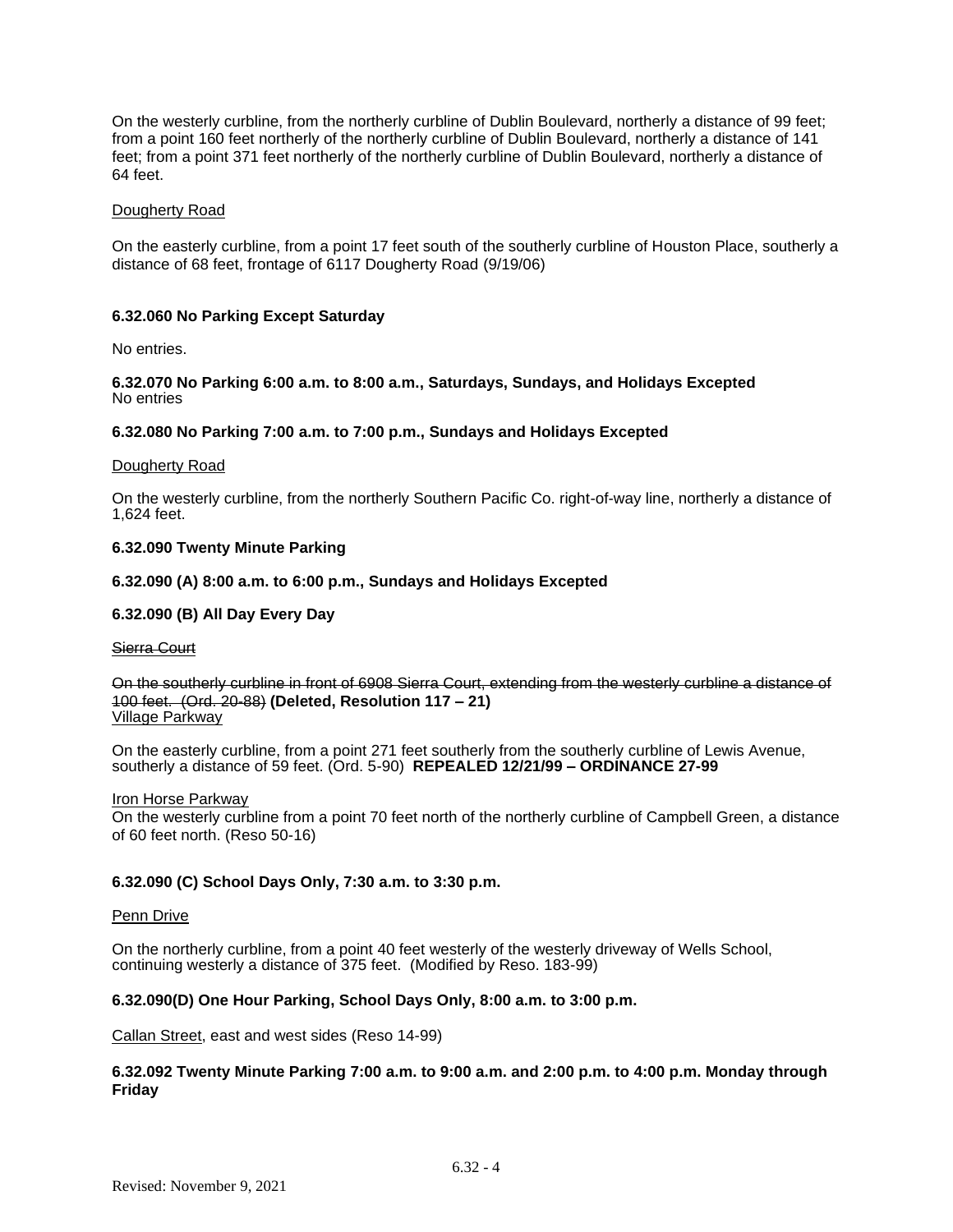# Cypress Court, frontage of address 8339 (9/5/06) **REPEALED**

# **6.32.095 Fifteen Minute Parking; No Vehicles Over Six Feet High**

# Sierra Lane

On the northerly curbline, from a point 75 feet westerly of the westerly curbline of Dougherty Road, westerly a distance of 35 feet.

# **6.32.097 Fifteen Minute Parking; Weekdays Only, 6:00 a.m. to 7:00 p.m.**

On the westerly curb line of Brighton Drive, northerly of the north curb line of Amador Valley Boulevard, a distance of 80 feet. (Ord. 10-95)

# **6.32.100 Parking for Disabled Persons Only**

# Amarillo Road

On the easterly curbline from a point five feet northerly of the southerly driveway into Nielsen School, northerly a distance of 20 feet.

# Hobstone Place

Frontage of address number 3780 Hobstone Place (Reso. 4-04)

# **Penn Drive**

From a point 15 feet westerly of the westerly driveway of Wells Middle School, westerly a distance of 25 feet. (Reso. 183-99)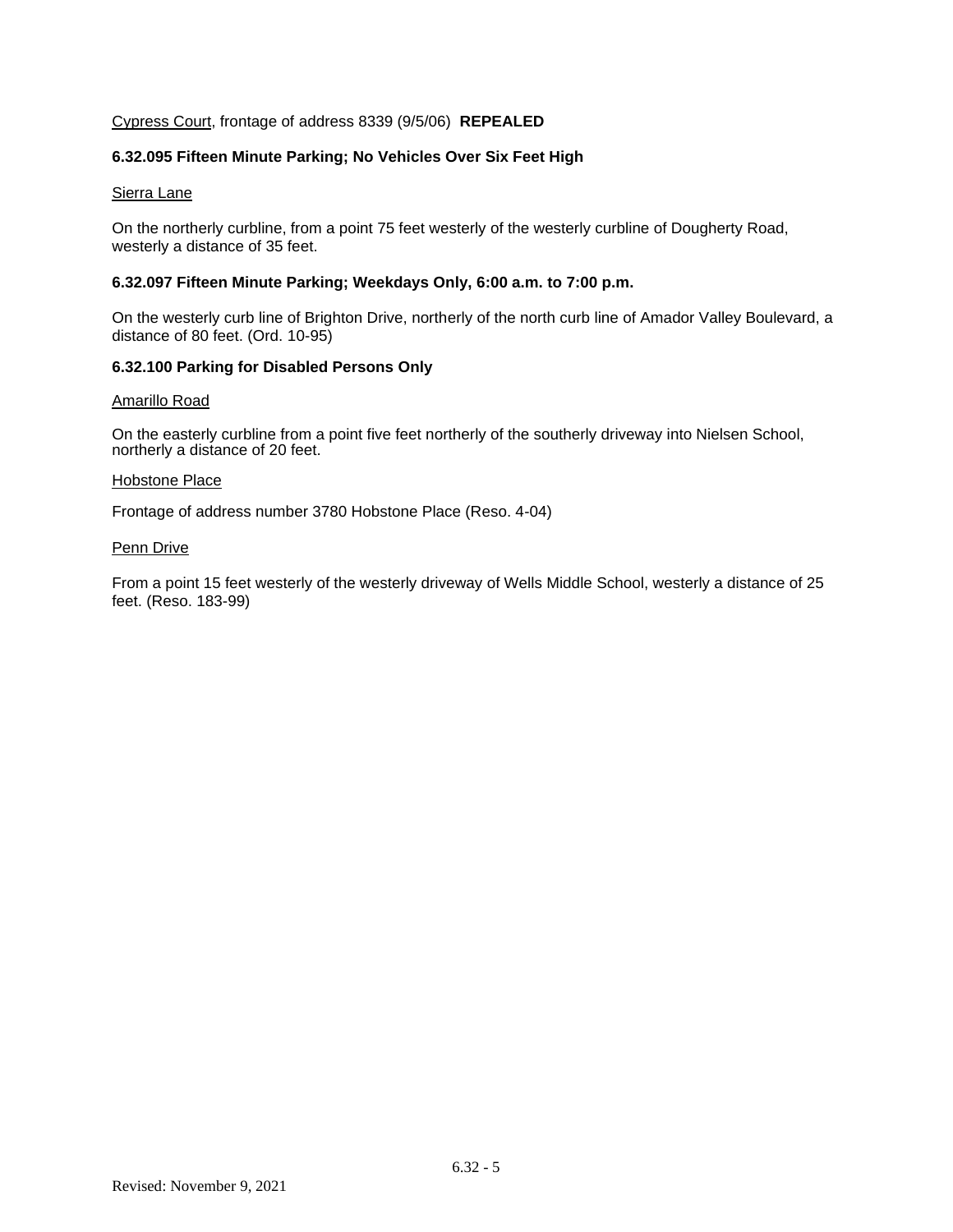# **CHAPTER 6.36 LOADING ZONES**

[AUTHORITY: SECTION 6.04.290(B)]

# **6.36.010 Designated**

# Amador Plaza Road

On the east curbline from a point 241 feet north of Dublin Boulevard, north a distance of 76 feet. (Ord. 24-85)

On the westerly curbline from a point 354 feet north of the northerly curbline of Dublin Boulevard, northerly a distance of 40 feet. (Ord. 12-94).

On the east side, from a point 545 feet north of the north curbline of Dublin Boulevard, north a distance of 140 feet. (Ord. 2-00)

# Dublin Court

On the northerly curbline, from a point 120 feet southeasterly of the southerly curbline of Dublin Boulevard, easterly a distance of 60 feet. (Ord. 21-88)

# **Scarlett Court**

On the north side, from a point 380 feet east of the easterly curbline of Scarlett Drive, east a distance of 120 feet. (Ord. 23-00) \*Except Saturdays, Sundays, and Holidays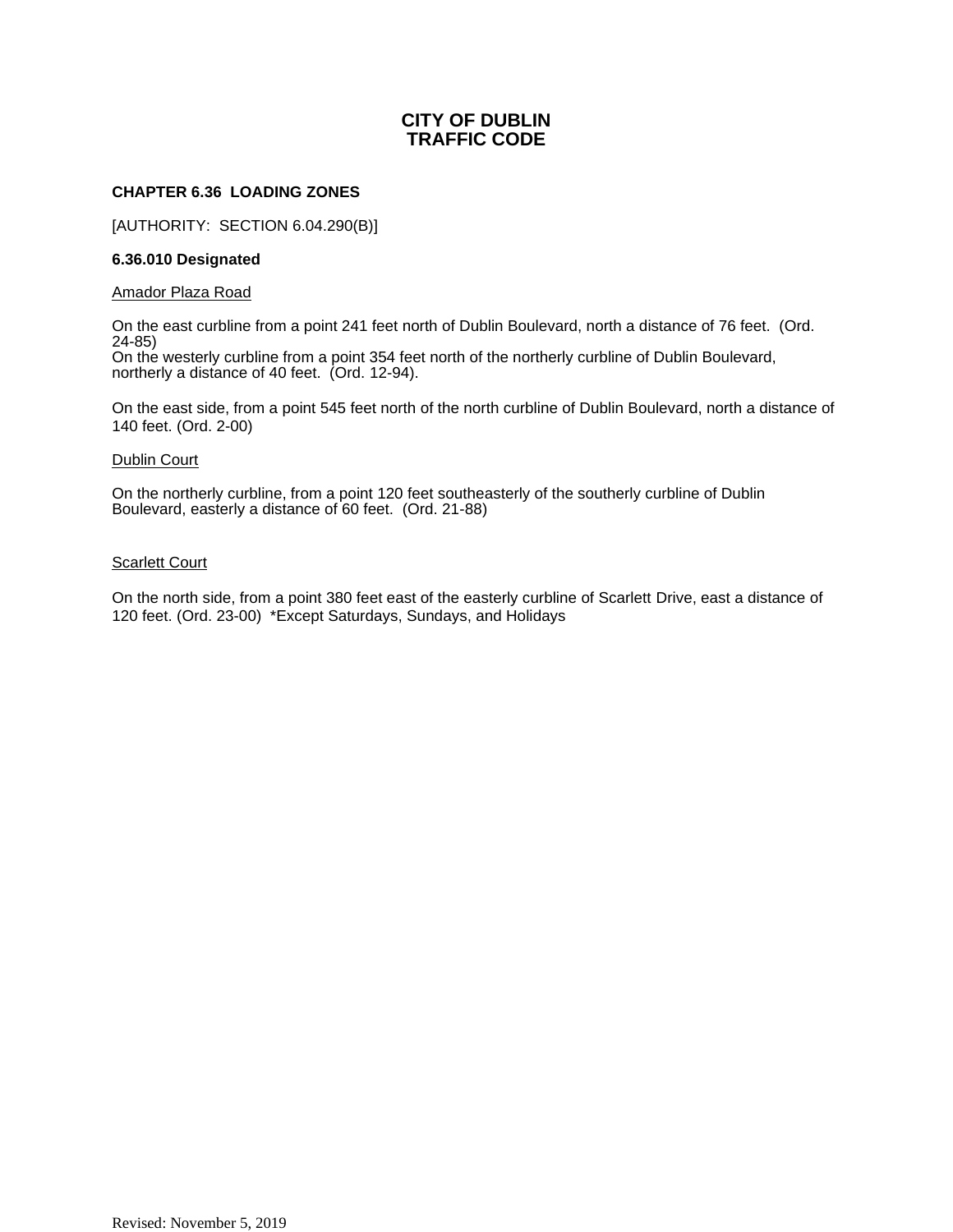# **CHAPTER 6.40 PASSENGER LOADING ZONES**

[AUTHORITY: SECTION 6.04.290(C)]

Contents: Section 6.40.010 8:00 a.m. to 5:00 p.m. School Days Section 6.40.015 8:00 a.m. to 3:30 p.m. School Days Section 6.40.020 8:00 a.m. to 6:00 p.m. Except Saturdays, Sundays, & Holidays Section 6.40.030 8:00 a.m. to 4:00 p.m. School Days (Buses Only) Section 6.40.040 8:00 a.m. to 5:00 p.m. School Days (Buses Only) Section 6.40.050 8:00 a.m. to 4:00 p.m. School Days Section 6.40.060 8:00 a.m. to 1:00 p.m. Sundays Only Section 6.40.070 At All Times Section 6.40.080 7:30 a.m. to 9:00 a.m. and 1:30 p.m. to 3:00 p.m. School Days

# **6.40.005 At All Times**

#### Village Parkway

On the easterly curb line of Village Parkway from the point 176 feet north of prolongation of northerly curb line of Brighton Drive to the point 438 feet north of Brighton Drive. Reso 113-18

On the easterly curb line of Village Parkway,from a point 498 feet north of the northerly curbline of Brighton Drive, north a distance of 109 feet; from a point 657 feet north of the northerly curb line of Brighton Drive, north a distance of 94 feet; and from a point 766 feet north of the northerly curbline of Brighton Drive, north a distance of 96 feet. (Reso 213-11 December 6, 2011)

# **6.40.010 8:00 a.m. to 5:00 p.m. School Days Only**

# Larkdale Avenue

On the northeasterly curbline from a point 110 feet northwesterly from the westerly curbline of Bristol Road, northwesterly a distance of 315 feet.

# **6.40.015 8:00 a.m. to 3:30 p.m. School Days Only**

# Amarillo Road

On the easterly curbline from a point 20 feet southerly of the southerly curbline of the southerly driveway of Nielsen School, southerly a distance of 115 feet. (Ord. 3-91)

On the easterly curbline extending from a point 25 feet north of the southerly driveway into Nielsen School, northerly to a point 20 feet southerly of the northerly driveway into Nielsen School, a distance of approximately 100 feet. (Ord. 3-91)

# **6.40.020 (No Entries)**

# **6.40.030 8:00 a.m. to 4:00 p.m. School Days Only (Reserved for Buses Only)**

#### Penn Drive

On the northwesterly curbline from a point 64 feet northeasterly from the northeasterly curbline of Poplar Avenue, northeasterly a distance of 106 feet. **6.40.040 (No Entries)**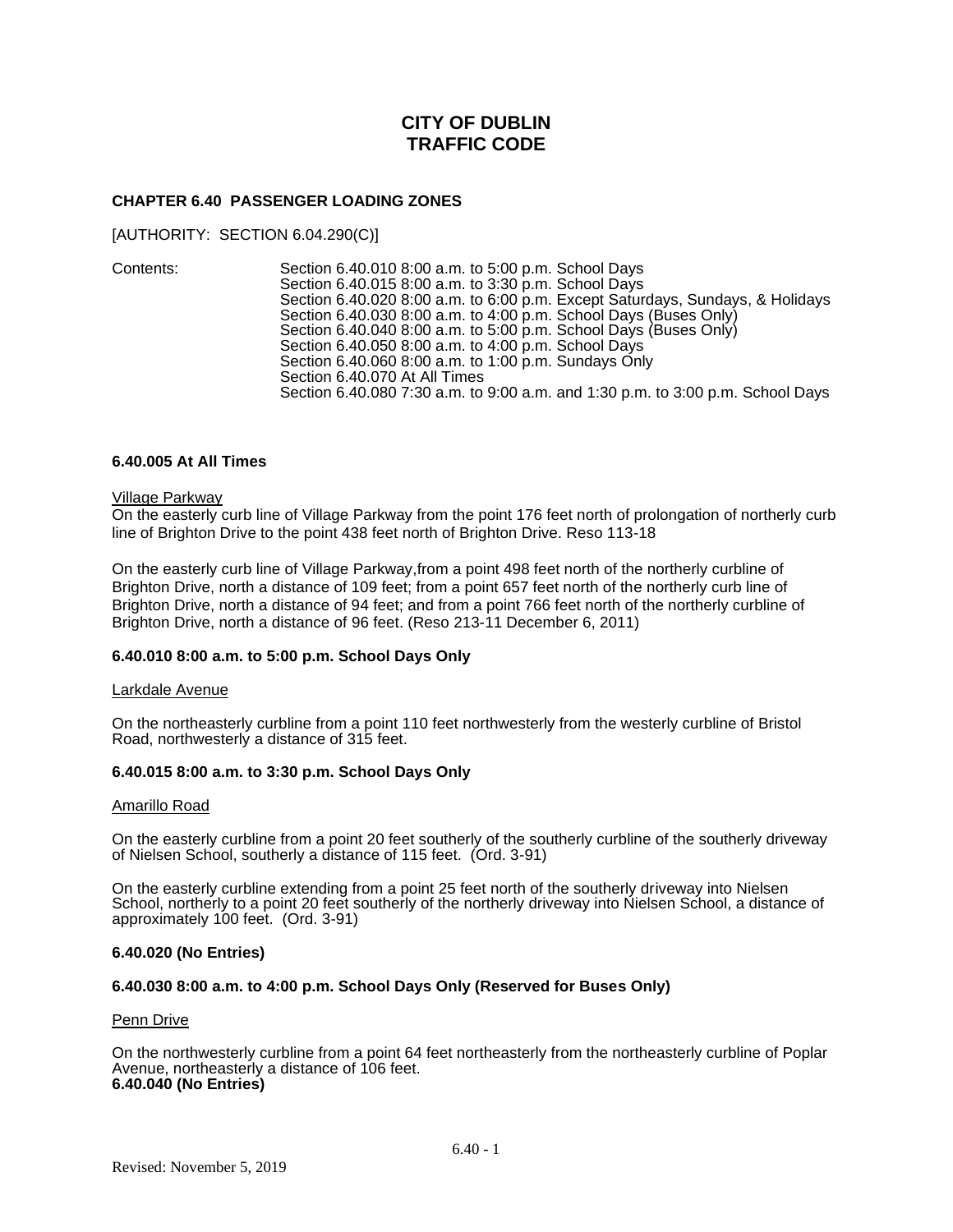# **6.40.050 8:00 a.m. to 4:00 p.m. School Days Only**

# Tamarack Drive

On the northerly curbline, from a point 40 feet easterly of the easterly driveway into Frederiksen School opposite Burton Street, extending easterly a distance of 200 feet. (Ord. 18-87)

# **6.40.060 8:00 a.m. to 1:00 p.m. on Sundays Only**

# Davona Drive

On the westerly curbline from a point 30 feet southerly from the southerly curbline of Alcosta Boulevard (Contra Costa County), southerly a distance of 220 feet.

# **6.40.070 At All Times**

# Village Parkway

(Repealed: Reso 213-11) Golden Gate Drive

On the westerly curbline from the elongation of the southerly curbline of St. Patrick Way, south a distance of 430 feet. (Reso \_\_\_\_\_\_)

# **6.40.080 - 7:30 AM to 9:00 AM and 1:30 PM to 3:30 PM School Days Only**

# Lee Thompson Street

On the easterly curbline from a point 330 feet south of the prolongation of the southerly curbline of Palermo Way, southerly a distance of 150 feet.

# Lockhart Street

On the westerly curbline from a point 91 feet south of the prolongation of the southerly curbline of Palermo Way, southerly a distance of 600 feet.

# Penn Drive

On the Southwesterly curbline, from a point 15 feet northwest of the southeasterly curbline of King Way, southeasterly a distance of 80 feet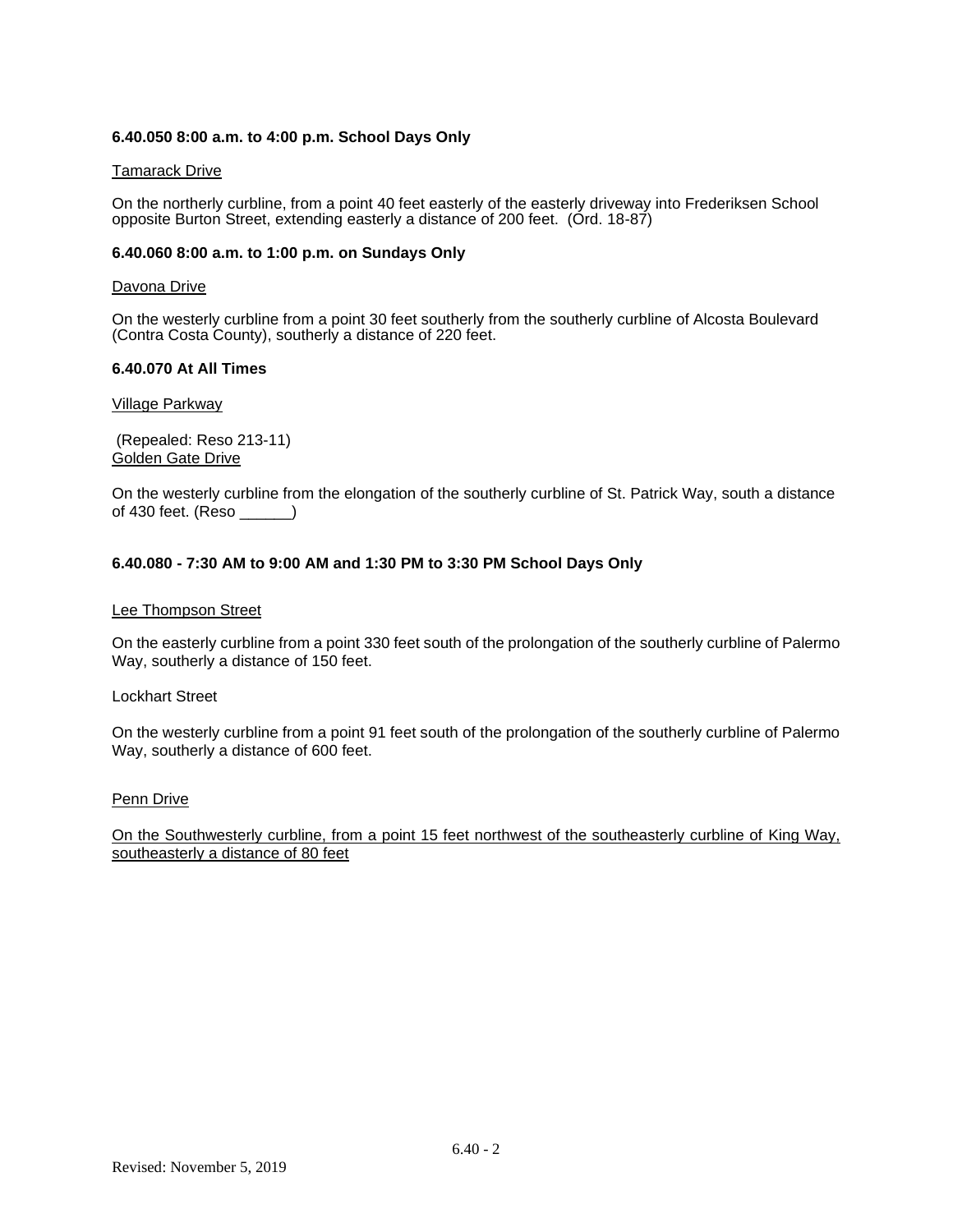# **CHAPTER 6.44 BUS STOPS**

[AUTHORITY: SECTION 6.04.290(A); SECTION 6.04.360]

# **6.44.010 Designated**

# Amador Valley Boulevard

South Side at Donohue Drive (Ord. 13-90) South Side at Regional Street (Ord. 13-90) North Side at Stagecoach Road (Ord. 13-90) North and South Sides at Village Parkway (Ord. 13-90) North Side at Wildwood/Cross Creek Road (Ord. 14-92) South Side East of Stagecoach Road (Ord. 24-08) North Side East of Donohue Drive (Ord. 24-08) North Side East of Regional Street (Ord. 24-08) South side West of York Drive (Ord. 24-08) South Side West of Penn Drive (Ord. 17-10) North Side at Penn Drive (Ord. 17-10) North Side West of Emerald Avenue (Ord. 17-10)

# Antone Way

South Side East of Dublin Ranch Drive (Ord. 17-10) South Side West of Fallon Road (Ord. 17-10) North Side East of Bridgepointe Lane (Ord. 17-10) North Side East of Dublin Ranch Drive (Ord. 17-10)

# Broder Boulevard

North Side at Santa Rita Jail (Ord. 24-08)

# Central Parkway

South Side East of Hacienda Drive (Ord. 24-08) South Side West of Killigan Street (Ord. 24-08) South Side West of Glynnis Rose (Ord. 24-08) North Side West of Hacienda Drive (Ord. 24-08) South Side West of Hacienda Drive (Ord. 24-08) North Side East of Glynnis Rose (Emerald Park) (Ord. 24-08) North Side West of Aspen Street (Ord. 24-08) South Side East of Chancery Lane (Ord. 24-08) North Side East of Hacienda Drive (Ord. 17-10)

# Davona Drive

North Side East of Briarwood Lane (Ord. 24-08) North Side at Luciana Street (Ord. 24-08) North Side at Wicklow Lane S (Ord. 24-08) North Side at Wicklow Lane N (Ord. 24-08) West Side North of Wicklow Lane N (Ord. 24-08) West Side North of Wicklow Lane S (Ord. 24-08) South Side West of Lucania Street (Ord. 24-08) South Side at Briarwood Lane (Ord. 24-08)

# **Dougherty Road**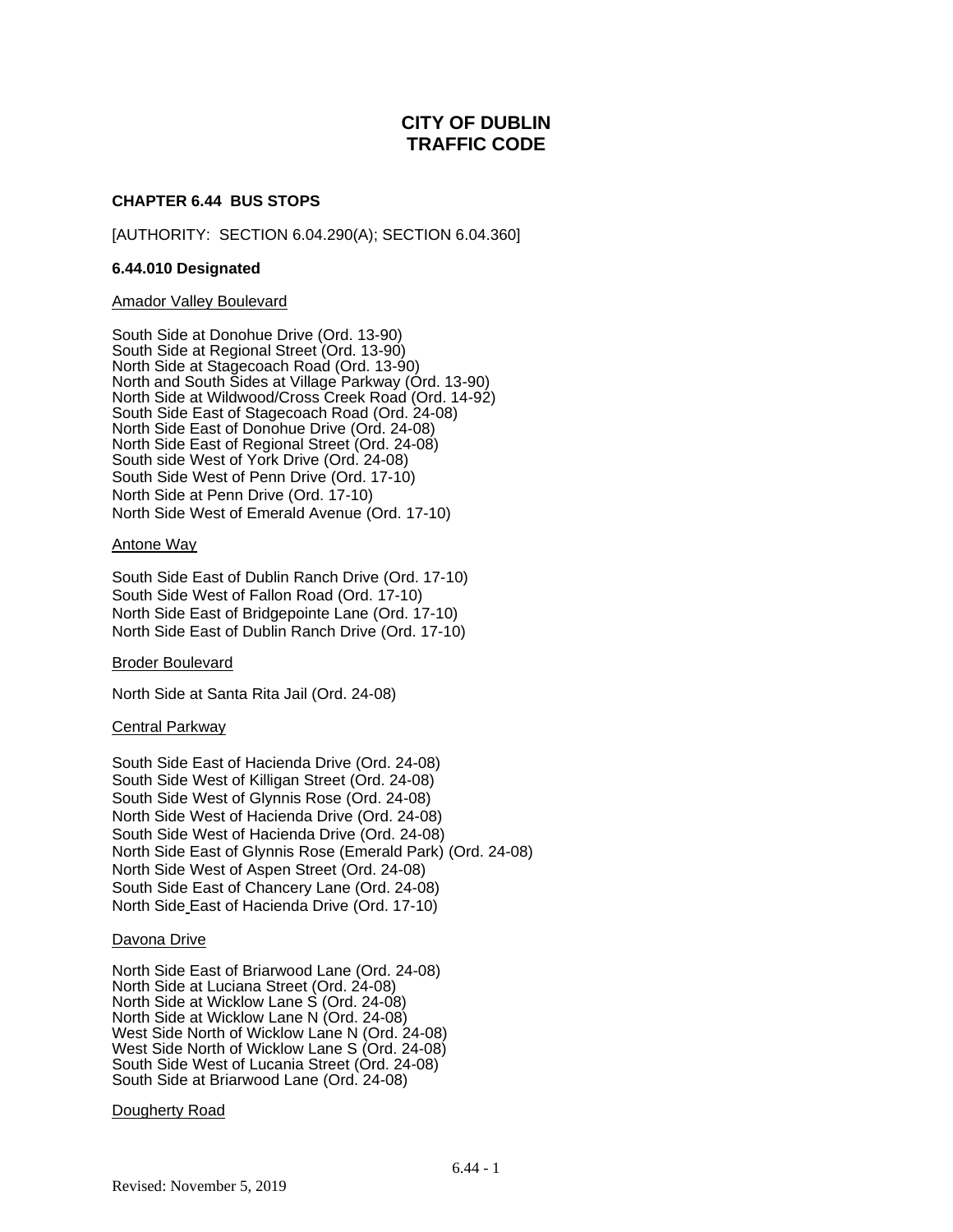East Side at Scarlett Court (Ord. 13-90) West Side North of Iron Horse Trail (Ord. 24-08) East Side on the North Side of Dublin Boulevard (Ord. 24-08) East Side North of Houston Place (Ord. 17-10) West Side North of Sierra Lane (Ord. 17-10)

# Dublin Boulevard

North and South Side at Donlon Way (Ord. 13-90) South Side at Dublin Court (Ord. 13-90) South Side at Hansen Drive (Ord. 13-90) North and South Side at Village Parkway (Ord. 13-90) North Side at Dublin Court (Ord. 24-08) North Side West of Glynnis Rose (Ord. 24-08) North Side East of Myrtle Drive (Ord. 24-08) North Side West of Hibernia (Ord. 24-08) South Side East of Hibernia Drive (Ord. 24-08) South Side East of Myrtle Drive (Ord. 24-08) South Side East of John Monego Court (Ord. 24-08) North Side West of Hacienda Drive (Sybase) (Ord. 24-08) North Side West of Keegan (Ord. 24-08) North Side East of Brannigan (Ord. 24-08) South Side East of Scarlett Court (Honda) (Ord. 24-08) North Side West of Grafton Street (Ord. 17-10) South Side East of Grafton Street (Ord. 17-10) South Side East of Hacienda Drive (Ord. 17-10) South Side West of Keegan Street (Ord. 17-10) South Side East of Regional Street (Ord. 17-10) South Side East of Golden Gate Drive (Ord. 17-10) South Side East of Civic Plaza (Ord. 17-10) North Side West of Sierra Court (Ord. 17-10) North Side West of Golden Gate Drive (Ord. 17-10) North Side West of Clark Avenue (Ord. 17-10) South Side West of Clark Avenue (Ord. 17-10) North Side East of Fallon Gateway (Ord. 11-11) South Side East of Fallon Gateway (Ord. 11-11)

# Fallon Road

South Side West of Bent Tree Drive (Ord. 17-10) North Side West of Bent Tree Drive (Ord. 17-10)

# Gleason Drive

South Side East of Arnold Road (Ord. 24-08) South Side West of Hacienda Drive (Ord. 24-08) North Side West of Creekview Drive (Ord. 24-08) South Side West of Creekview Drive (Ord. 24-08)

# Hacienda Drive

East Side North of Dublin Boulevard (Haven Place) (Ord. 24-08) East Side South of Summerglen (Ord. 24-08) East Side South of Gleason (Ord. 24-08) West Side North of Central Parkway (Ord. 24-08)

# Keegan Street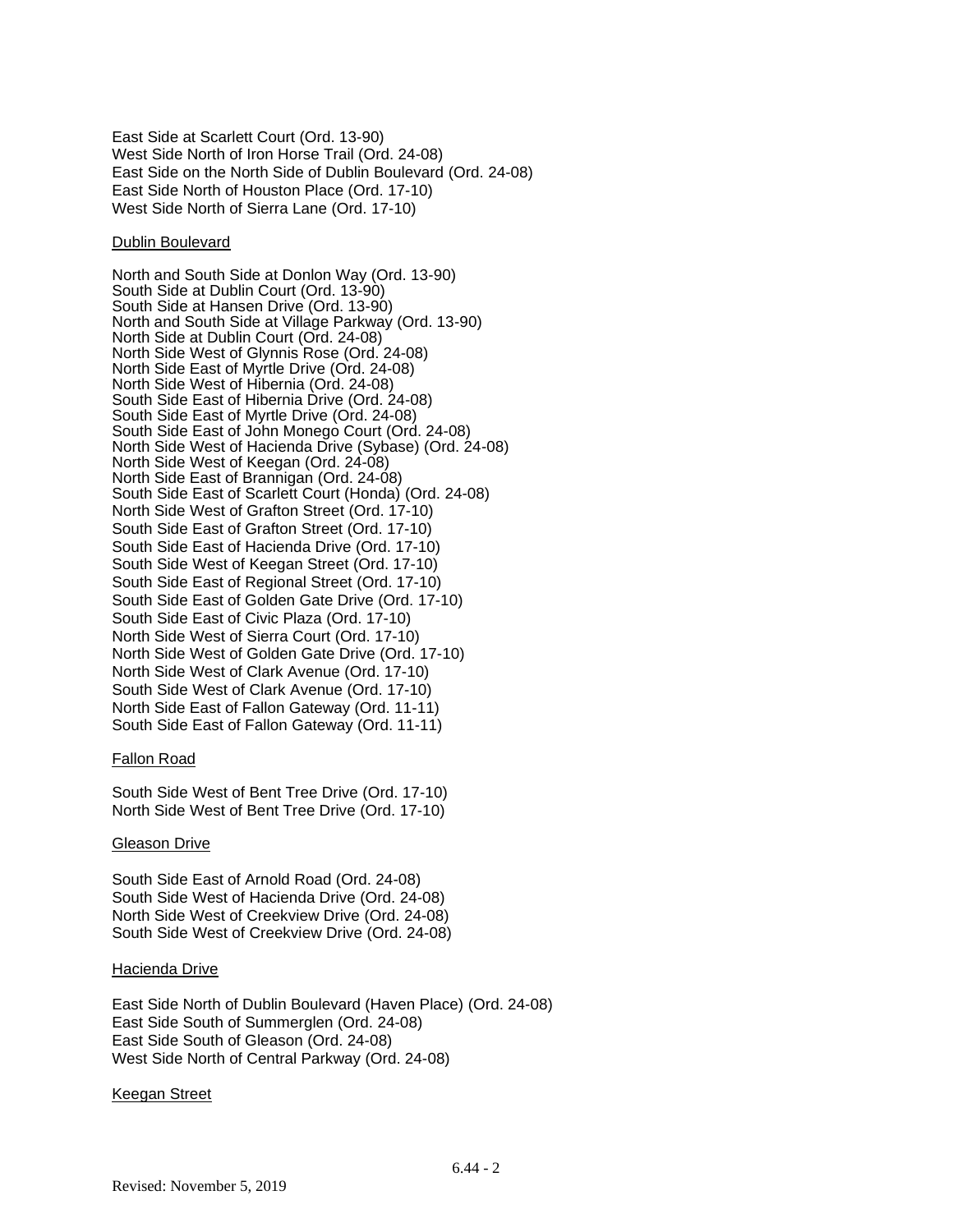West Side South of Finnian Way (Bray Park) (Ord. 17-10)

# Koll Park and Ride

In Koll Park and Ride West of Tassajara Road (Ord. 24-08)

# Kohnen Way

North side within the bus pullout (Ord. 47-08)

# Madigan

East Side South of Broder (Ord. 24-08)

# Mariposa Circle

West Side at Monterey Drive (Ord. 24-08)

# N Dublin Ranch Drive

South Side West of Cedar Crest Terrace (Ord. 17-10) West Side North of Groveland Lane (Ord. 17-10) South Side East of Shadow Hill Drive (Ord. 17-10) North Side East of Round Hill Drive (Ord. 17-10) North Side East of Shadow Hill Drive (Ord. 17-10)

# Penn Drive

West Side North of Poplar Way (Wells Middle School) (Ord. 17-10)

# Peppertree Road

East Side North of Silvergate Drive (Ord. 24-08) East Side South of Shannon Avenue (Ord. 24-08) West Side South of Juarez Road (Ord. 24-08) West Side North of Silvergate Drive (Ord. 24-08)

# Regional Street

Northbound Side 264 feet Northerly of Dublin Boulevard (Ord. 16-97) Southbound Side 261 feet Northerly of Dublin Boulevard (Ord. 16-97)

# Shannon Avenue

North and South Side at San Ramon Road (Ord. 13-90)

# **Silvergate Drive**

East Side South of Betlen Drive (Ord. 24-08) East Side North of Hansen Drive (Ord. 24-08) East Side North of Rolling Hills Drive (Ord. 24-08) East Side South of Rolling Hills Circle (Ord. 24-08) South Side West of Amarillo Road (Ord. 24-08) North Side at Amarillo Road (Ord. 24-08) West Side North of Rolling Hills Drive (Ord. 24-08) West Side North of Hansen Drive (Ord. 24-08) West Side at Betlen Street (Ord. 24-08)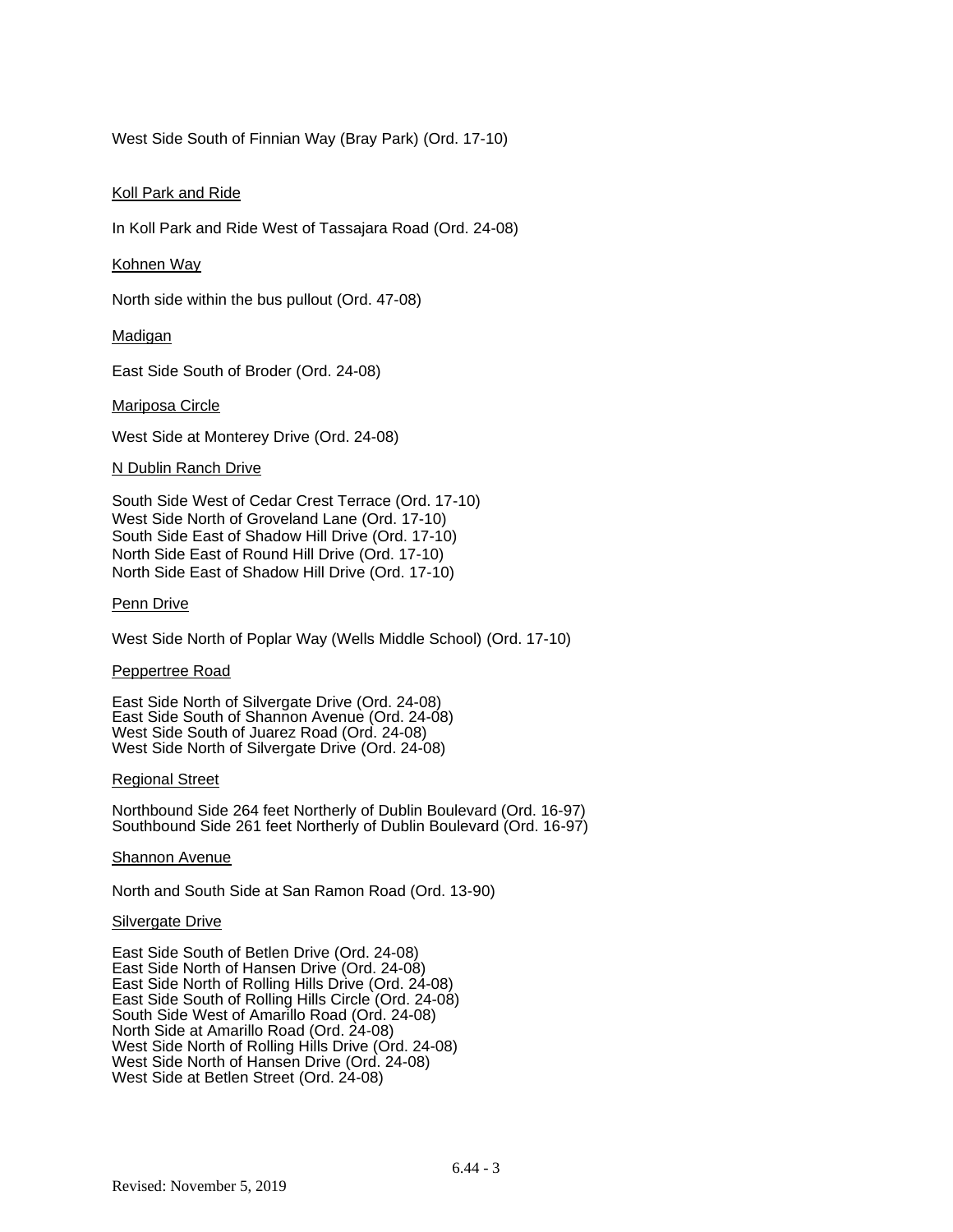# Southwick Drive

East Side South of Southwick Court (Ord. 24-08) East Side South of Westside Drive (Ord. 24-08) West Side South of Westside Drive (Ord. 24-08) West Side North of Beckett Way (Ord. 24-08)

# Stagecoach Road

West Side South of N Lake Drive (Ord. 24-08) West Side North of Jade Circle S (Ord. 24-08) West Side North of Turquoise Street (Ord. 24-08) East Side South of S Topaz Circle (Ord. 24-08) East Side South of Jade Circle S (Ord. 24-08) East Side South of Jade Circle N (Ord. 24-08) East Side North of N Lakes Drive (Ord. 24-08) East Side South of Alcosta Boulevard (Ord. 24-08)

# Tassajara Road

West Side North of Cascade Creek Lane (Ord. 17-10) East Side South of Dublin Ranch Drive (Ord. 17-10)

# Village Parkway

East Side at Amador Valley Boulevard (Ord. 13-90) East and West Side at Brighton Drive (Ord. 13-90) East and West Side at Davona Drive (Ord. 13-90) East Side 400 feet south of Davona Drive (Ord. 13-90) East and West Side at Tamarack Drive (Ord. 13-90) East Side South of Shavano Way (Ord. 24-08) West Side South of Shavano Way (Ord. 24-08)

# Vomac Road

East Side North of Hollanda Way (Ord. 24-08) East Side South of Deervale Road (Ord. 24-08) North Side West of San Ramon Road (Ord. 24-08) North Side east of Peppertree Road (Ord. 24-08) West Side West of Peppertree Road (Ord. 24-08) South Side West of San Ramon Road (Ord. 24-08) South Side East of Countess Court (Ord. 24-08) West Side North of Hollanda Lane (Ord. 24-08)

# Wildwood Road

East Side North of S Cotton Wood Circle (Ord. 24-08) East Side North of Parkwood Circle S (Ord. 24-08) East Side North of Parkwood Circle N (Ord. 24-08) West Side West of Dougherty Road (Ord. 24-08) West Side South of S Parkwood Drive (Ord. 24-08) West Side South of Cottonwood Circle (Ord. 24-08)

# **Dublin Boulevard**

West side at Arnold Road (Ord 12-19) West side at Columbus Street (Ord 12-19) East side at Brigadoon Way (Ord 12-19) West side at Marshall Canyon Drive for westbound direction (Ord 12-19) West side at Marshall Canyon Drive for eastbound direction (Ord 12-19) East side at Shaefer Heights Drive (Ord 12-19)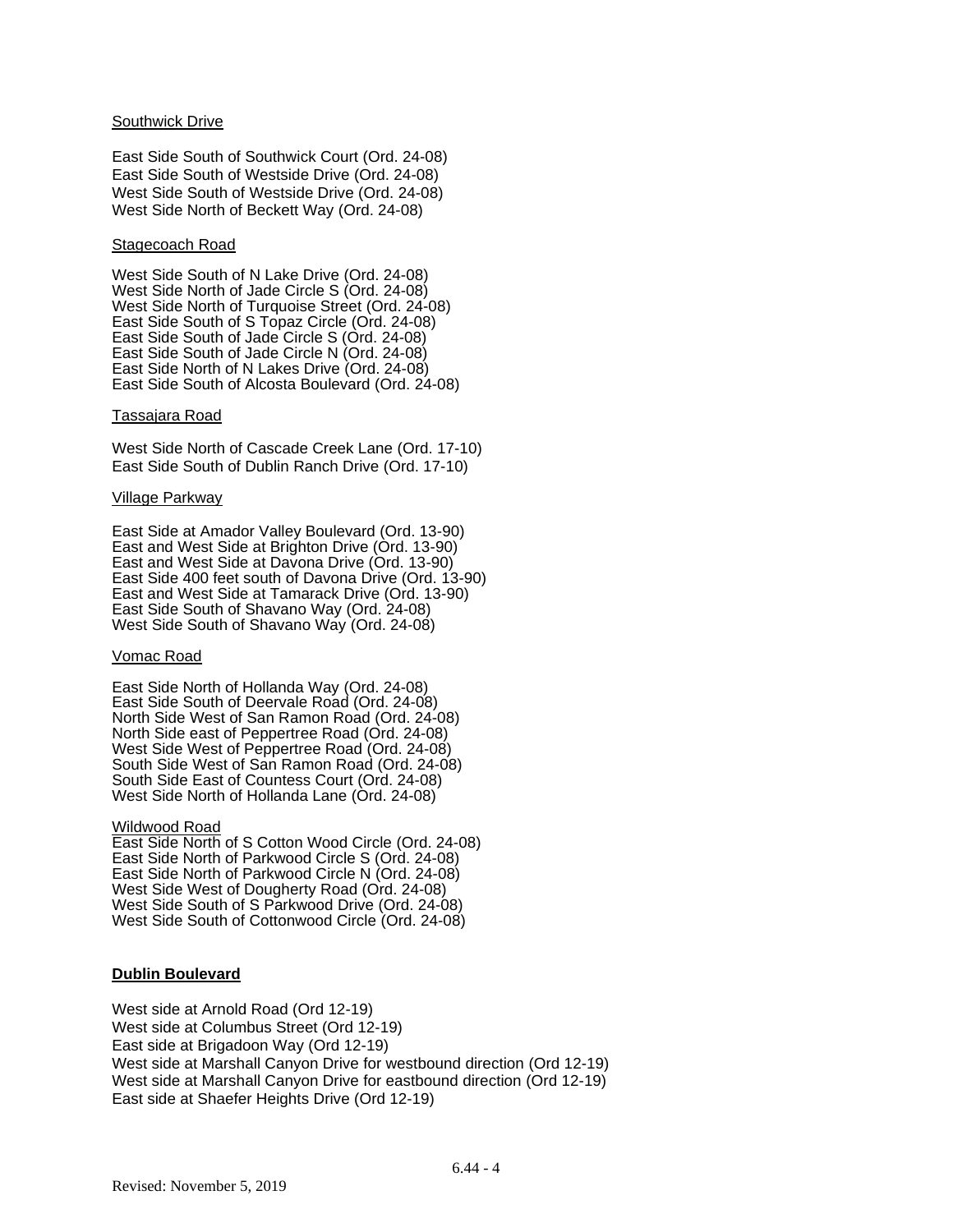# **Kelley Canyon Drive**

North side at Reimers Way (Ord 12-19)

# **Scarlett Drive**

North Side at Horizon Parkway (Ord 12-19) Southside at Horizon Parkway (Ord 12-19)

# **Horizon Parkway**

West side at Sterling Street for westbound direction (Ord 12-19) West side at Sterling Street for eastbound direction (Ord 12-19) West side at Iron Horse Parkway (Ord 12-19) East side at Iron Horse Parkway (Ord 12-19)

# **Sterling Street**

South side at Central Parkway (Ord 12-19) South side at Nugget Way (Ord 12-19)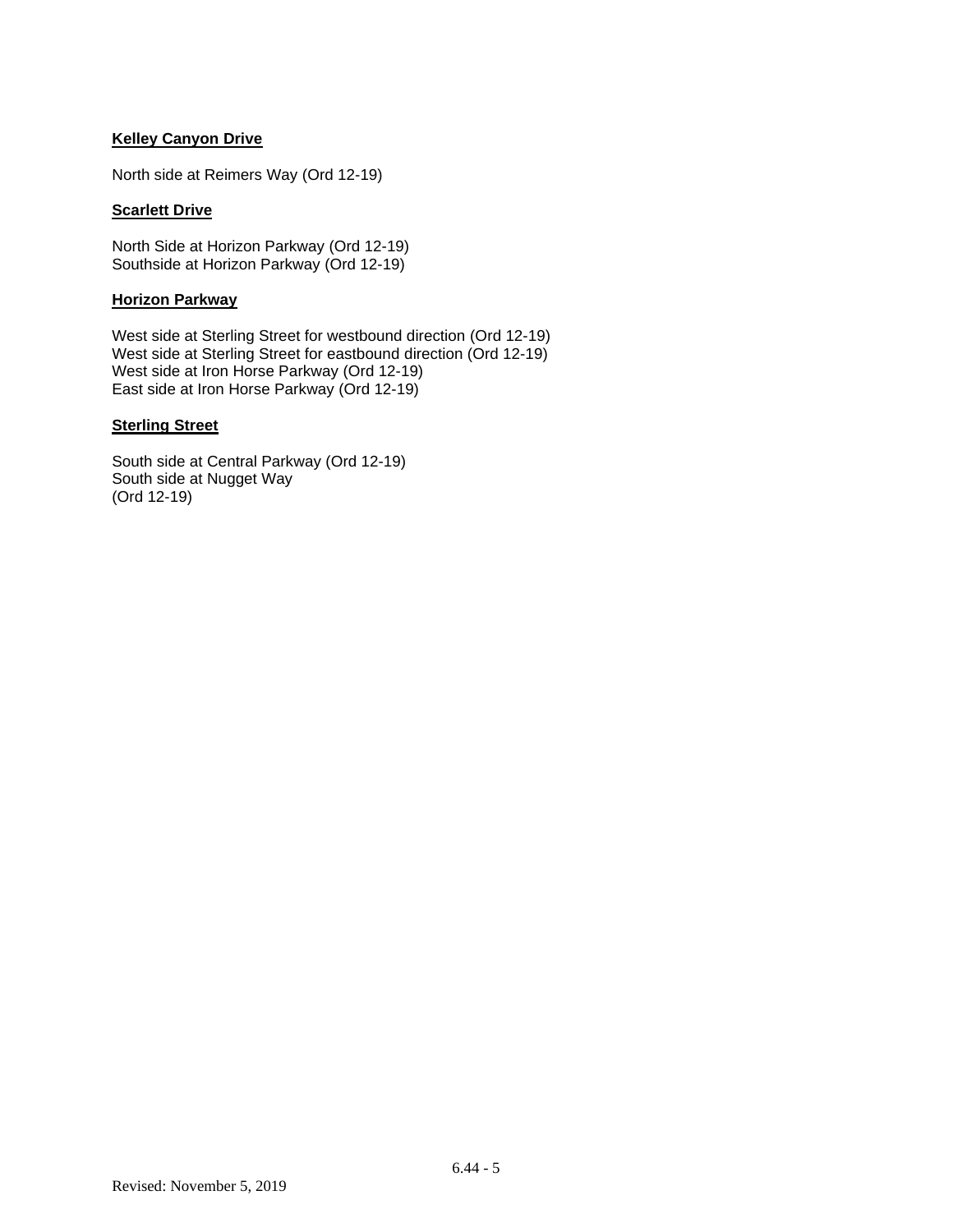# **CHAPTER 6.48 ONE WAY HIGHWAYS**

No listings.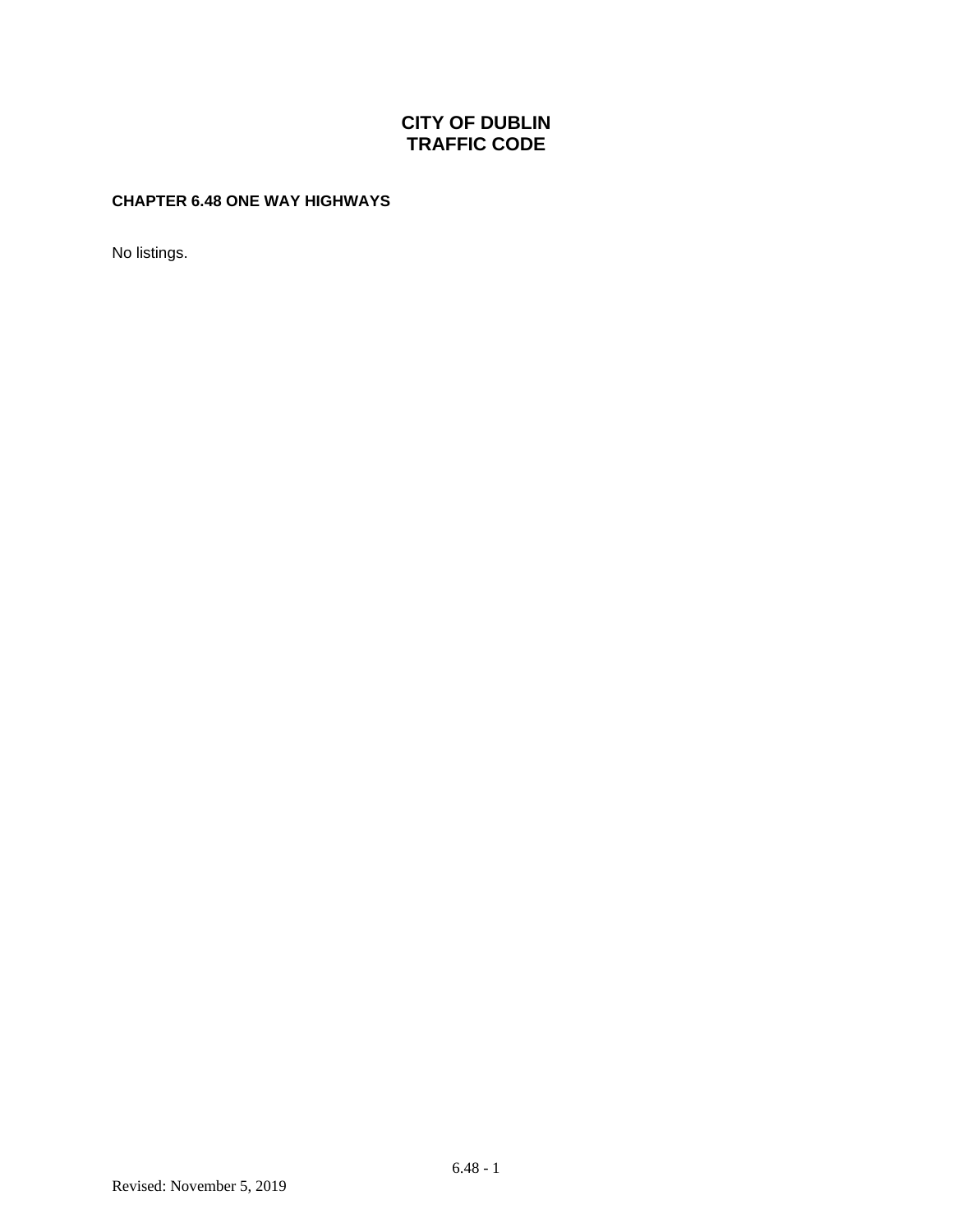# **CHAPTER 6.52 MIDBLOCK CROSSWALKS**

[AUTHORITY: SECTION 6.04.410]

# **6.52.010 Designated**

# Amador Valley Boulevard

Between Starward Drive and Regional Street, connecting the driveway of the Dublin Plaza shopping center and the driveway of the Shamrock Place shopping center.

# **Bent Tree Drive**

Approximately 25 feet south of East Sugar Hill Terrace.

# Donlon Way

Five (5) feet on each side of a point on the easterly curbline, 430 feet southerly from the southerly curbline of Dublin Boulevard.

# Dougherty Road

Three feet on each side of a point on the easterly curbline, 0.5 mile northerly from the northerly curbline of Dublin Boulevard.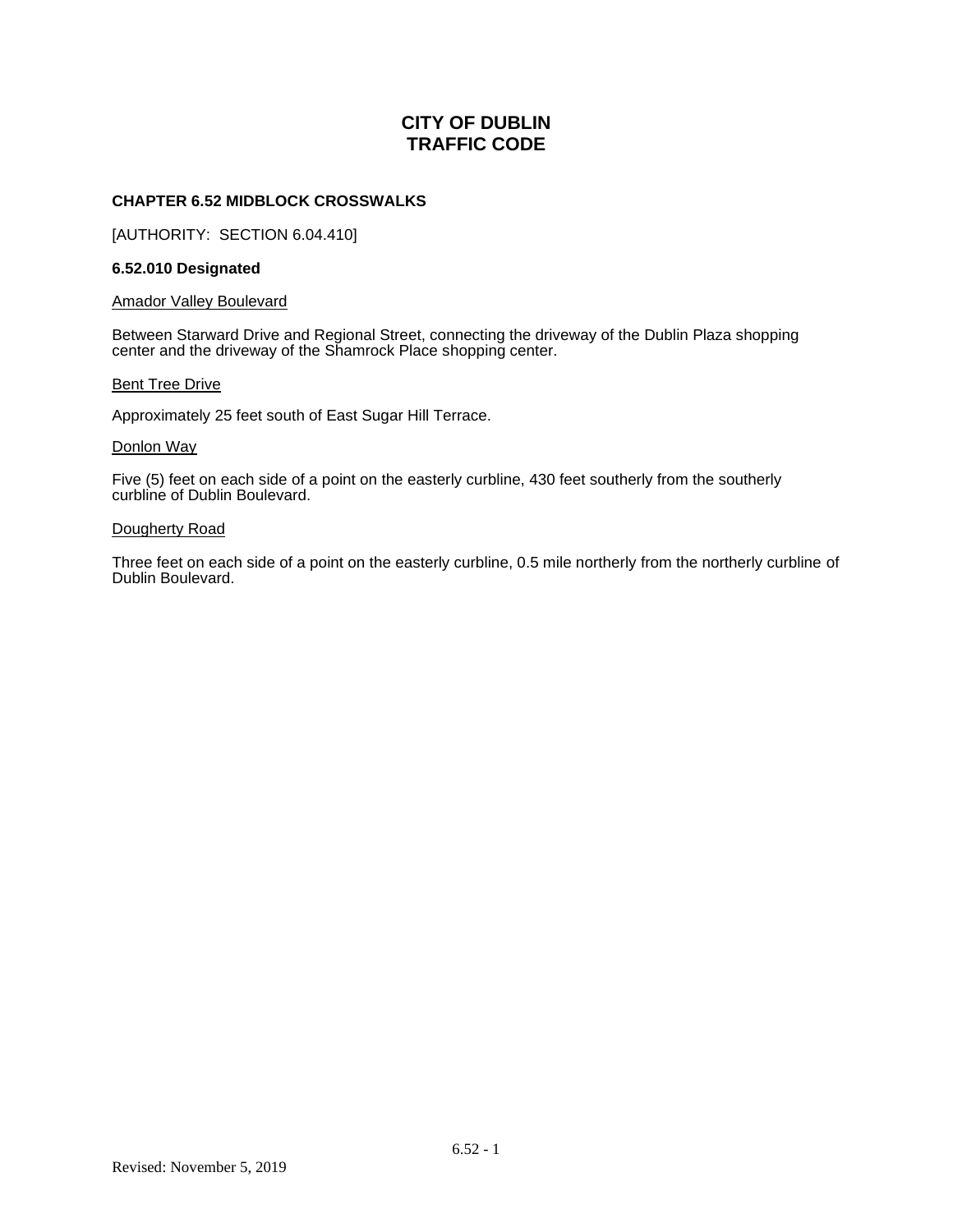# **CHAPTER 6.56 PROHIBITED PEDESTRIAN MOVEMENTS**

[AUTHORITY: SECTION 6.04.420]

# **6.56.010 Designated**

# Amador Valley Boulevard

At Amador Plaza Road, from the northeasterly corner to the southeasterly corner and vice versa.

# Dougherty Road

At Dublin Boulevard, from the southeasterly corner to the southwesterly corner and vice versa.

# Dublin Boulevard

At Hansen Drive, from the northwesterly corner to the southwesterly corner and vice versa and from the southwesterly corner to the southeasterly corner and vice versa.

At Tassajara Road, from the southwesterly corner to the southeasterly corner.

# San Ramon Road

The westerly prolongation of the sidewalk running parallel to and just southerly of the southerly curbline of Amador Valley Boulevard.

At Dublin Boulevard, from the southeasterly corner to the southwesterly corner and vice versa.

At Silvergate Drive, from the southwesterly corner to the easterly side of the street and vice versa.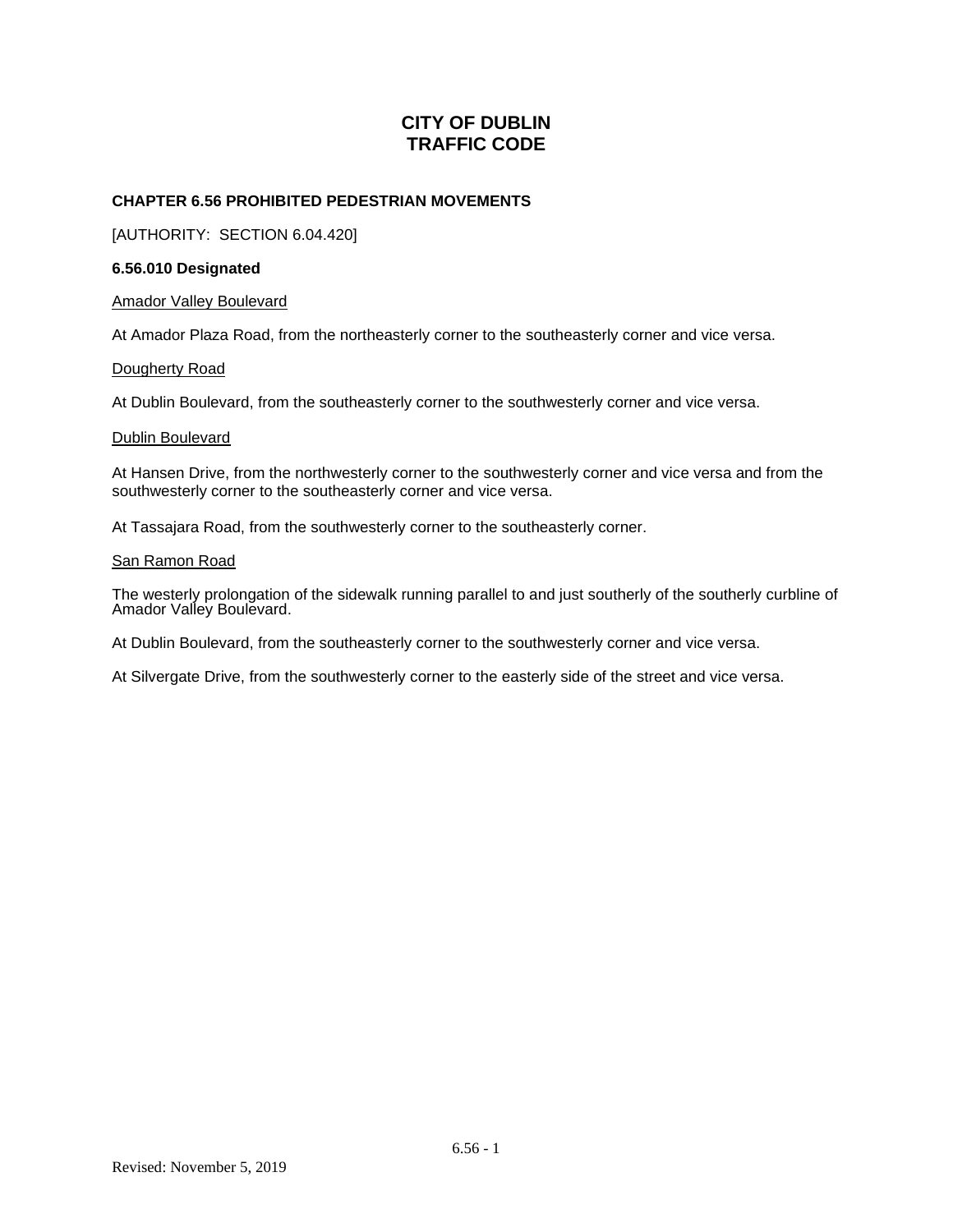# **CHAPTER 6.60 SPEED LIMITS**

[AUTHORITY: SECTION 6.04.340]

Contents: 6.60.010 Twenty-Five Miles Per Hour 6.60.020 Thirty Miles Per Hour 6.60.030 Thirty-Five Miles Per Hour 6.60.040 Forty Miles Per Hour 6.60.050 Forty-Five Miles Per Hour 6.60.060 Fifty Miles Per Hour

Except as noted, speed limits established by Ordinance 5-85

# **6.60.010 Twenty-Five Miles Per Hour**

Amador Plaza Road *south of Dublin Blvd*. (Ord. 17-03) Amador Valley Boulevard: *200 feet east of Village Parkway to 200 feet east of Stagecoach Road.* (Ord. 54-87) Amarillo Road: *Ladera Drive to Shadow Drive* Bandon Drive: *Carlow Way to Kimball Avenue* Bellina Street: *San Ramon Road to Galindo Drive* Betlen Drive Brighton Drive: *Lucania Street to Callan Street* Clark Avenue: *Dublin Boulevard to Maple Drive* Creekside Drive Davona Drive: *Chatham to Village Parkway; Wicklow Lane to Alcosta Boulevard* Donohue Drive Donlon Way: *Dublin Boulevard to City Limit* Dublin Court: *Dublin Boulevard to end of street.* Glynnis Rose Drive (Ord. 17-03) Grafton Street *Antone Way to Gleason Drive* (Ord. 5-05) Golden Gate Drive: *Dublin Boulevard to end of street (Ord. 13-19)* Hansen Drive Landale Avenue North Dublin Ranch Drive (Ord. 17-07) Penn Drive Peppertree Road Rolling Hills Drive St. Patrick Way (Ord. 8-00) Shannon Avenue: *Peppertree Road to Vomac Road* Sierra Court: *Trinity Court to end of street* Signal Hill Drive (Ord. 17-07) Silvergate Drive South Dublin Ranch Drive (Ord. 17-07) Southwick Drive: *Bloomington Way to Northern City Limit* Starward Drive: *Amador Valley Boulevard to Oxbow Lane* Tamarack Drive Vomac Road: *San Ramon Road to Landale Avenue* West Vomac Road York Drive: *Lancaster Road to King Way*

# **6.60.020 Thirty Miles Per Hour**

Amador Plaza Road: *Amador Valley Boulevard to Dublin Blvd.* Amador Valley Boulevard: *San Ramon Road to Amador Plaza Road* (Ord. 22-99) Amador Valley Boulevard: *Amador Plaza Road to Village Parkway* (Ord. 8-00) Bent Tree Drive (Ord. 17-07)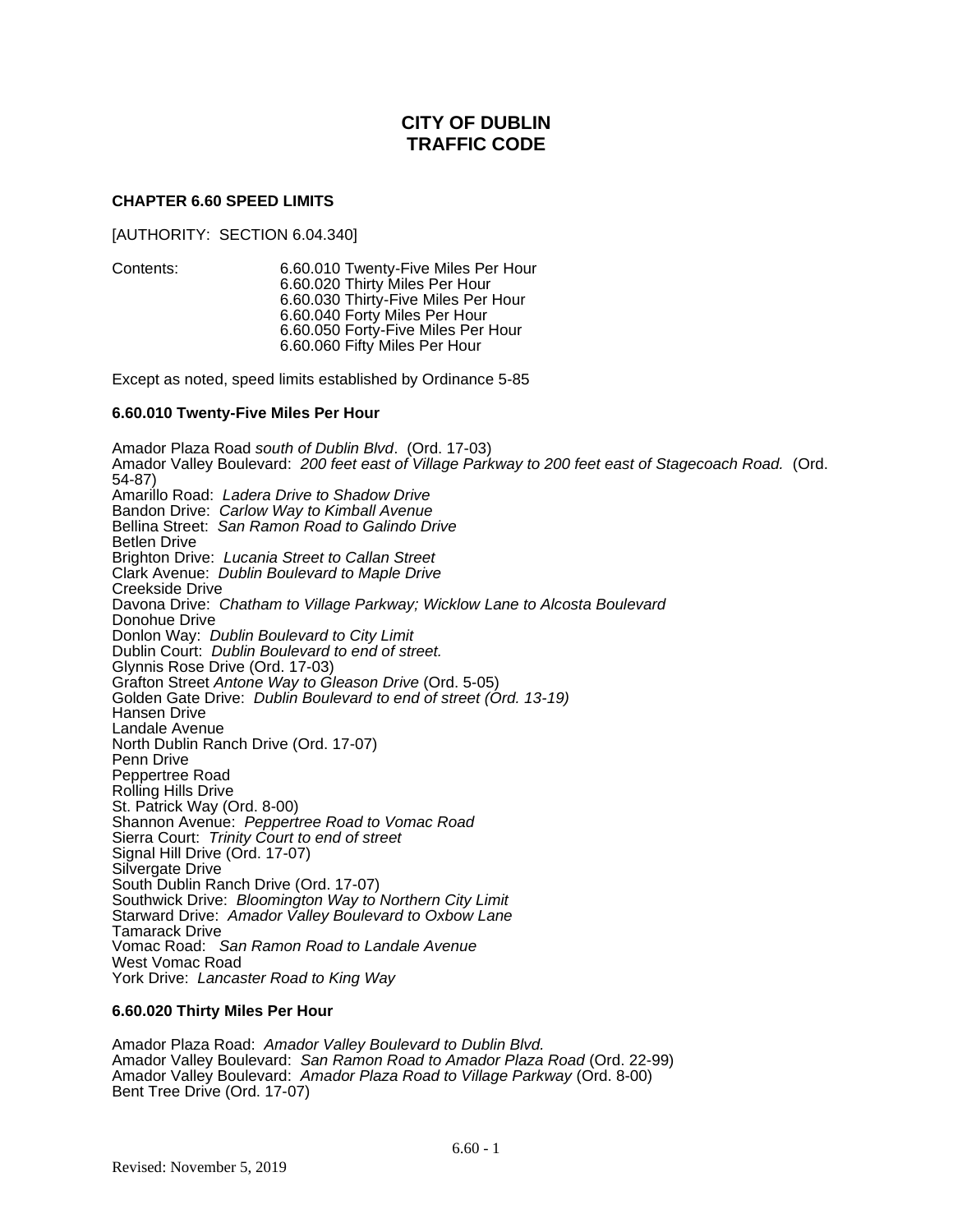Clark Avenue: *Village Parkway to Dublin Boulevard* Lockhart Street: *Dublin Boulevard to Gleason Drive* (Ord. 20-10) Regional Street: *Amador Valley Boulevard to end of street* Sierra Court: *Dublin Boulevard to Trinity Court* Sierra Lane: *Dougherty Road to Sierra Court* Stagecoach Road: *Amador Valley Boulevard to City Limit* (Ord. 1-89) Village Parkway: *Amador Valley Boulevard to Clark Avenue*

# **6.60.030 Thirty-Five Miles Per Hour**

Amador Valley Boulevard: *200 feet west of Stagecoach Road to Dougherty Road* (Ord. 54-87) Central Parkway: *Arnold Road to Fallon Road* (Ord. 17-07 and 20-10) Dublin Boulevard: *Silvergate Drive to Southern Pacific Railroad Right-of-Way* (Ord. 5-94)Hacienda Drive: I-580 to Gleason Drive (Ord. 8-00) Positano Parkway: *Fallon Road to La Strada Drive* (Ord. \_\_-12) Scarlett Court: *Dublin Blvd. to end of street* (Ord. 5-94) Scarlett Drive: *Dublin Blvd. to Scarlett Court* (Ord. 5-94) Schaefer Ranch Road: *Dublin Boulevard to City Limit at I-580* (Ord. \_\_-12) Tassajara Road*: I-580 to Dublin Blvd.* (Ord. 17-03) Village Parkway: *Kimball Avenue to Amador Valley Boulevard* Arnold Road: *Dublin Boulevard to Gleason Drive* (Ord. 06-21, 5/14/2021)

# **6.60.040 Forty Miles Per Hour**

Dougherty Road: Park Sierra *to Amador Valley Boulevard* (Ord. 5-95 and 8-00) Dougherty Road: *Scarlett Drive/Park Sierra to Dublin Boulevard* (Ord. 1-10) Dublin Boulevard: *Schaefer Ranch Road to Inspiration Drive* (Ord. \_\_-12) Dublin Boulevard: *Inspiration Drive to Silvergate Drive* (Ord. \_\_-12) Dublin Boulevard: *Southern Pacific Railroad Right of Way to Hacienda Drive (Ord 14-20, 9/1/2020)* Fallon Road: *Bent Tree to Signal Hill* (Ord. 17-07) Fallon Road: *Signal Hill Drive to Tassajara Road* (Ord. \_\_-12) Gleason Drive: *Arnold Road to Hacienda Drive* (Ord. 8-00) Gleason Drive: *Arnold Road to Tassajara Road* (Ord. 17-07) Gleason Drive *Tassajara Road to Fallon Road* (Ord. 5-05) San Ramon Road: *Alcosta Boulevard to southern City Limit.* Tassajara Road: *Dublin Boulevard to Gleason Drive* (Ord. 06-21, 5/14/2021) Tassajara Road: *Fallon Road to City Limit* (Ord. 06-21, 5/14/2021)

# **6.60.050 Forty-Five Miles Per Hour**

Dougherty Road: *Amador Valley Boulevard to northern City Limit.* Dublin Boulevard: *Southern Pacific Railroad Right of Way to Hacienda Drive* (Ord. 8-94) (Ord xx-20) Dublin Blvd. *Hacienda Drive to Fallon Road* (Ord. 19-02 and 20-10)(Modified on 9/1/2020 – Ord xx-20 Fallon Road: *South City Limit to Bent Tree Drive* (Ord. 20-10) Tassajara Road: Gleason Drive to Fallon Road (Ord. 06-21, 5/14/2021) **6.60.060 Fifty Miles Per Hour**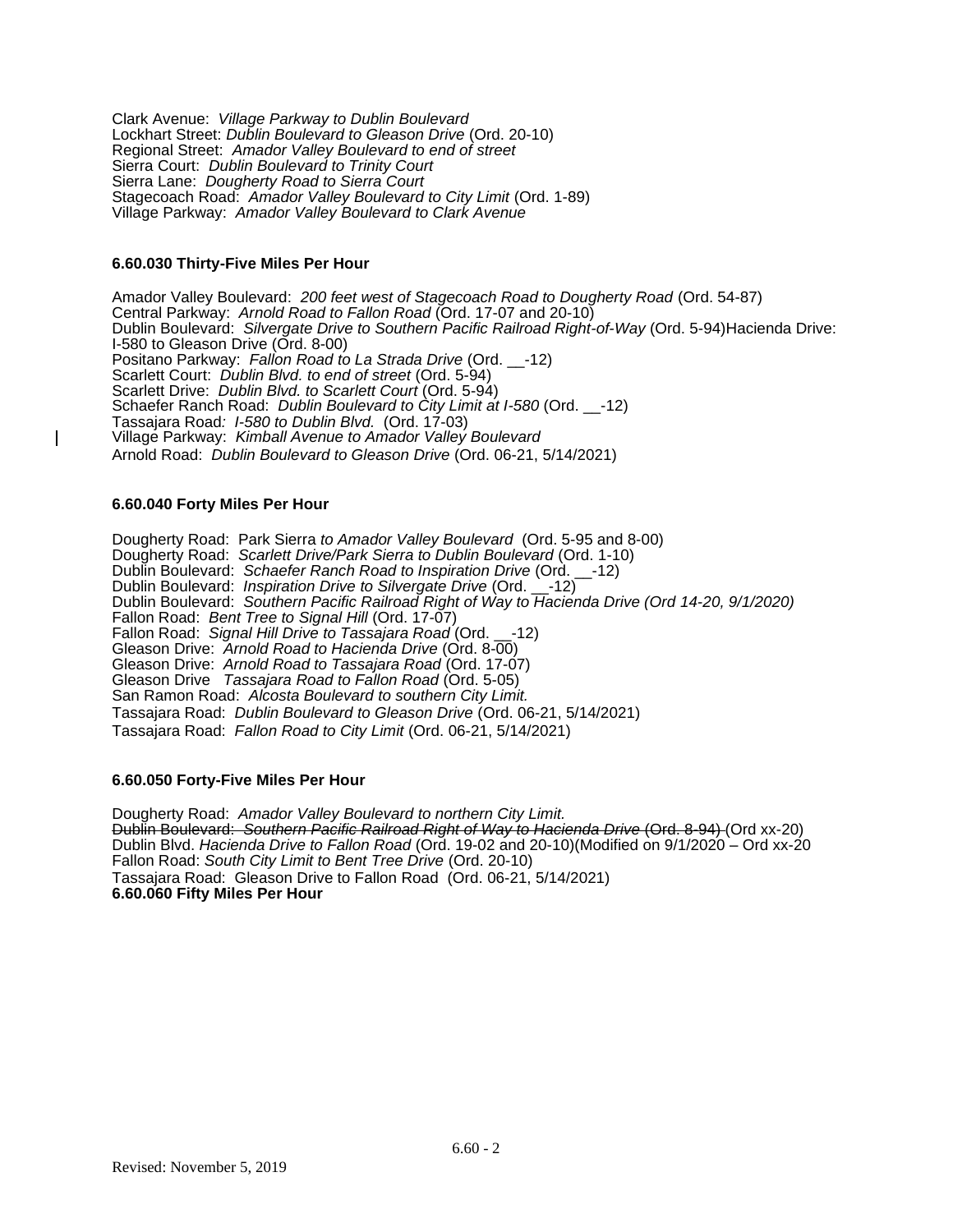# **CHAPTER 6.64 THROUGH 6.68 WEIGHT LIMITS**

SEE MUNICIPAL CODE BOOK FOR WEIGHT LIMIT INFORMATION.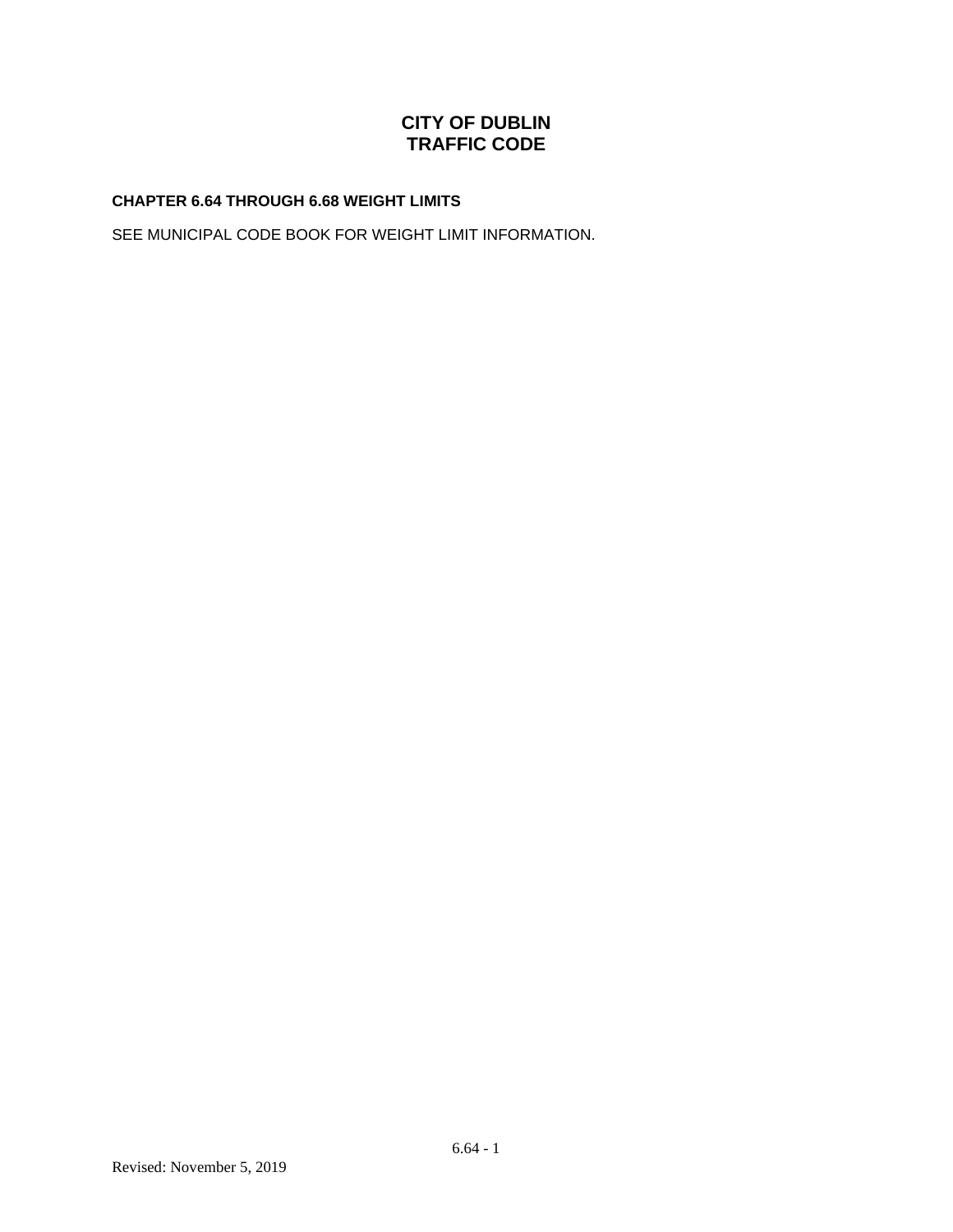# **CHAPTER 6.72 BICYCLE LANES**

[AUTHORITY: SECTION 6.04.370]

# **6.72.010 Designated**

#### Amador Valley Boulevard

Along the northerly and southerly curblines between San Ramon Road and Iron Horse Trail. Between the Iron Horse Trail and Wildwood Road the bike lane is only along the northerly curbline.

Between Stagecoach Road and Dougherty Road, the bicycle lane on the south side of Amador Valley Boulevard has been repealed. (Reso. 95-92)

#### Central Parkway

Along the southerly curbline the bicycle lane extends from Arnold Road to Tassajara Road. Along the northerly curbline the bicycle lane extends from Arnold Road to Glynnis Rose Street.

#### Dougherty Road

Along the easterly side of the right-of-way, separated from the traffic lanes (Class I), between the Southern Pacific Railroad right-of-way and North City Limit.

#### Dublin Boulevard

Along the northerly curbline between Lockhart Street and Brannigan Street.

Along the northerly and southerly curblines from Tassajara Road to Tassajara Creek.

Along the southernly curbline between Hacienda Drive and Tassajara Creek.

At the intersection of Arnold Road, Iron Horse Parkway and DeMarcus Boulevard in the eastbound lane.

Along the northerly side of the right-of-way, separated from the traffic lanes (Class I), between Iron Horse Parkway and the intersection of the Iron Horse Trail near Scarlett Dr.

#### Gleason

Along the northerly and southerly curblines from Arnold Road to Tassajara Road and from Brannigan Street to Fallon Road.

# Tassajara Road

Bicycle lane striping occurs intermediately only at major intersections. In the southerly lane at the intersection with Cacade Creek, Gleason Drive, Central Parkway, and Dublin Boulevard. In the northerly lane at the intersection with North Dublin Ranch Drive and South Dublin Ranch Drive.

# San Ramon Road

Along the westerly side of the right-of-way, separated from the traffic lanes (Class I), between Dublin Boulevard and the northerly City Limit line. (Reso. 113-89)

Along the easterly curblines between the northerly City Limit line and Amador Valley Boulevard.

# Village Parkway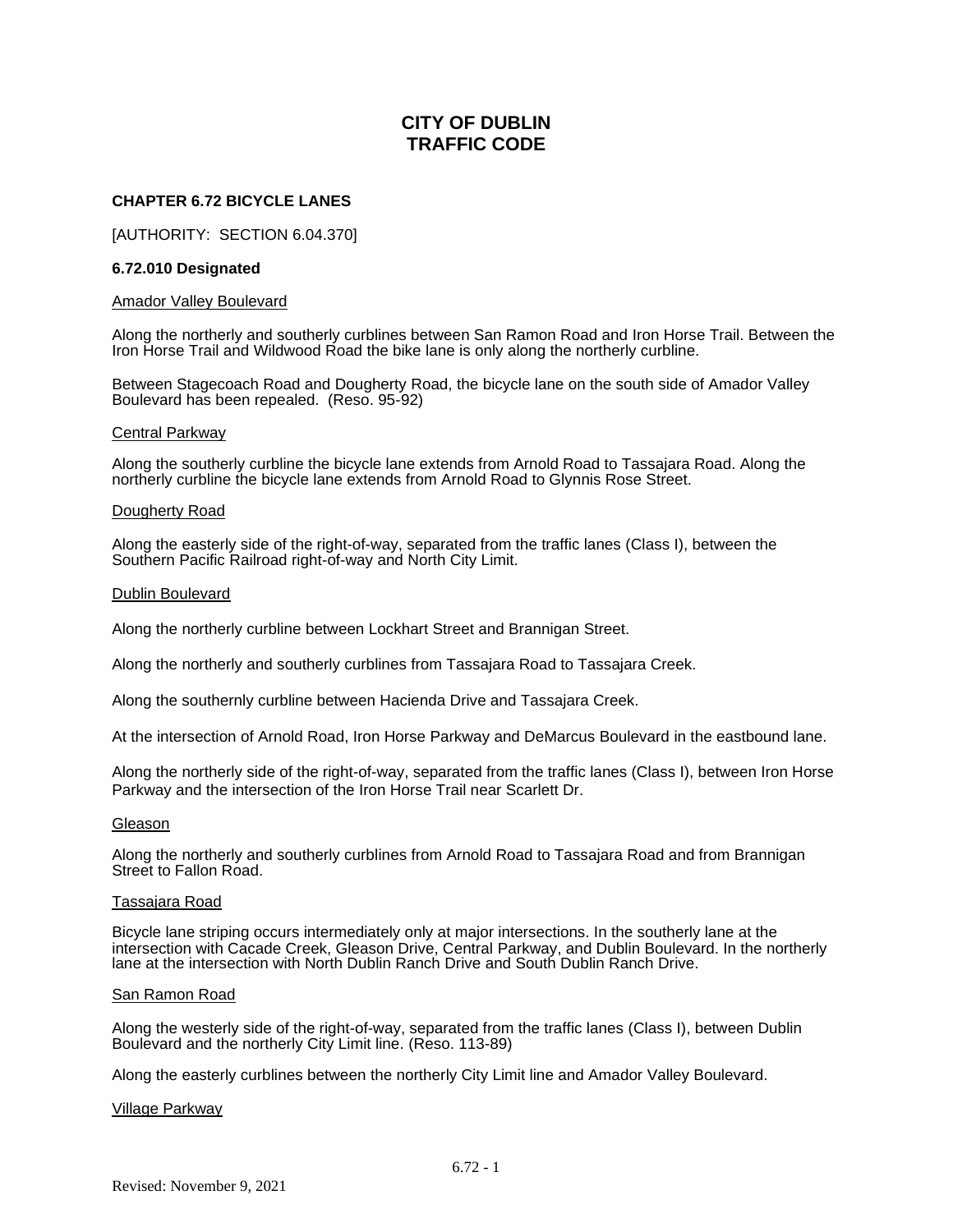Along the easterly and westerly curblines between Amador Valley Boulevard and the northerly City Limit. (Reso. 113-89)